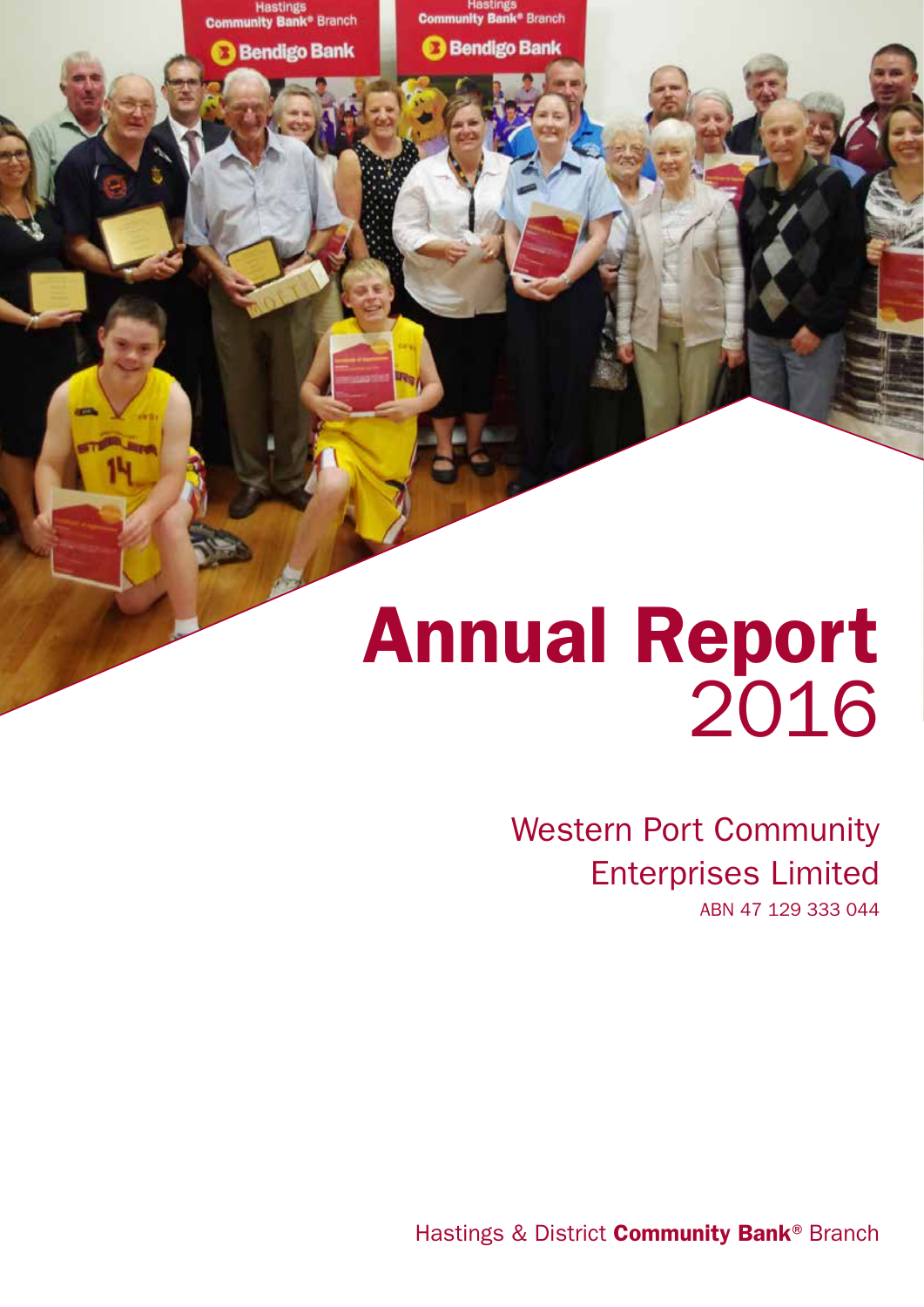# **Contents**

| <b>Chairman's report</b>           | 2  |
|------------------------------------|----|
| Directors' report                  | 4  |
| Auditor's independence declaration | 10 |
| <b>Financial statements</b>        | 11 |
| Notes to the financial statements  | 15 |
| Directors' declaration             | 37 |
| Independent audit report           | 38 |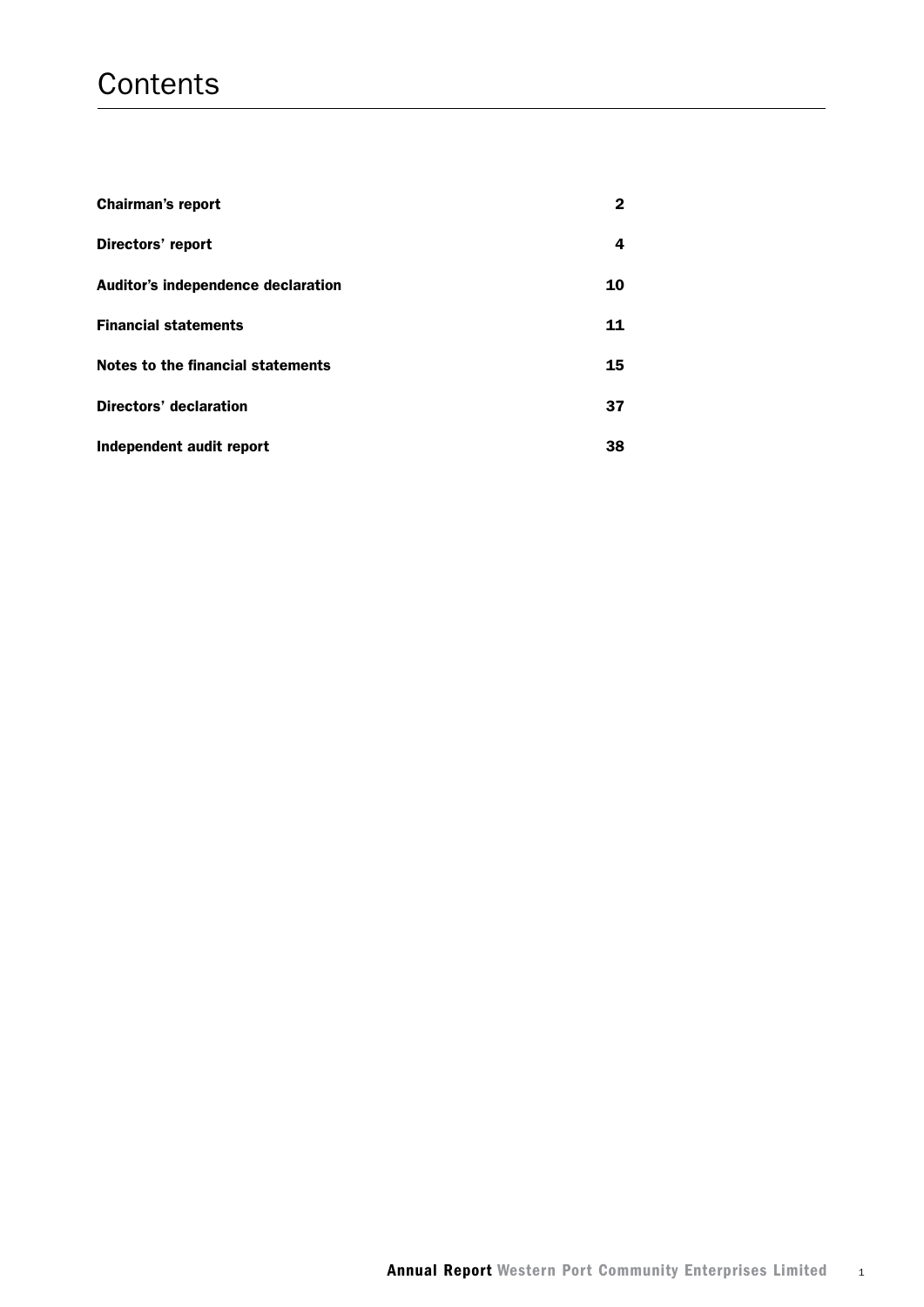# Chairman's report

# For year ending 30 June 2016

At this time each year for the past eight years, I have reported on the progress of our company, both in the market place and within our branch. Also at this time I have indicated that whilst our progress has been slow, we would break into profit.

In this year I can report that we have broken into profit (before tax), albeit very small, and that given our current footings, total banking business, we will deliver in the current 12 months a healthy profit.

Each year I have based our progress on both actual information and a forecast on the upcoming year ahead. However, each year due to unforeseen financial pressure, both Internationally and local, we have not lived up to those predictions or forecasts.

The 12 months to 30 June 2016 are no exception. We went into the year full of promise but due to extreme trading conditions in the financial sector and record low interest rates prevailing, we were unable to fulfill our budget promises. We did however end the year on a sound basis with a promise of better things to come.

We are completely aware that we are in a very low growth period both here in Australia and around the world, and with record low interest rates and a highly competitive environment, revenue growth will continue to be a challenge.

With this in mind, together with increased banking business, we have budgeted for a reasonable profit in this financial year and with three months trading in this year, it appears our budgets are sound and achievable.

Certainly, we continue to manage our costs well and these are kept to an absolute minimum, whilst we continue to experience the very necessary revenue growth, albeit not fast enough for your Directors.

All we need is a continuation of strong business growth to achieve healthy, sustainable profits. If you, as shareholders, have any need for financial or wealth products, let our team help you. If you have relatives or friends requiring such products or advice, let our team help them. This will certainly help us achieve our aims.

We continue to support the local community and during the year a further \$44,000 was returned to the community in the way of sponsorships and grants. Since opening our doors we have returned in excess of \$320,000 to over 90 community groups and organisations. As mentioned previously, this has not impacted on our bottom line as these are funds provided to us by Bendigo Bank as a reward for business growth.

We continue to practice sound Corporate Governance and abide by the many ASIC requirements which places our company in a strong business position.

We, as Directors are forever mindful that we have very patient shareholders and we look forward to rewarding you in the very near future. Once we get to this stage, dividends will be ongoing. We are just that close.

On a positive note, we welcome our new Branch Manager, Louise Mancinelli. Louise comes to us with sound banking experience and together with our wonderful team at the branch, will continue to drive our banking business upwards. If you have not already met Louise, please drop into the branch and meet her onsite. Alternatively come along to our Annual General Meeting to see and hear her.

To our wonderful staff, I thank you for your continuing support. As we grow, you grow with us and continue to receive so many accolades from those you assist on a daily basis. Thank you all.

To our Directors, thank you for the time and effort you give to our company as volunteers.

Without your talents, experience and valuable time spent on our company, we would not be where we are today. On a personal basis I thank you for your support.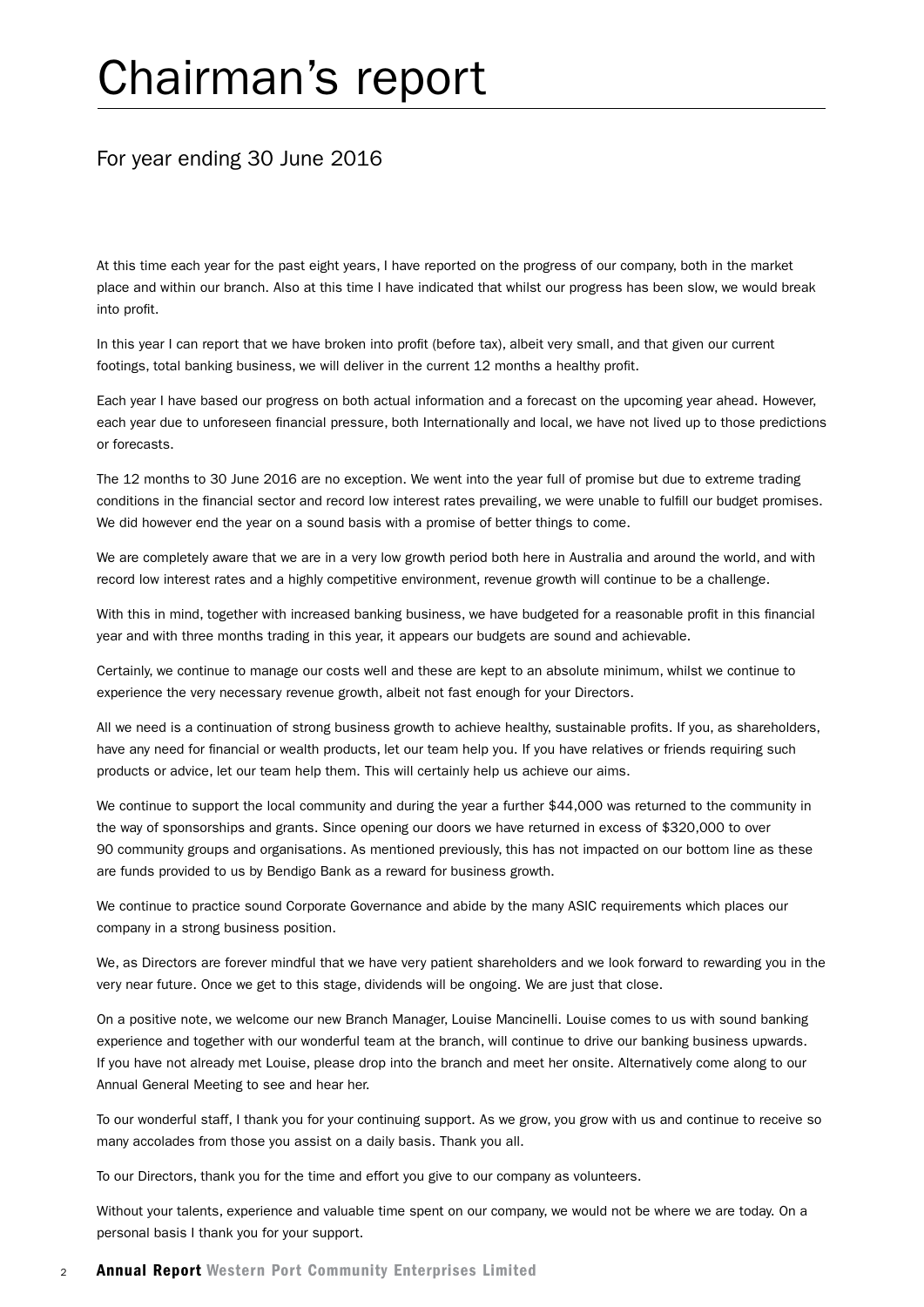And of course, we could not survive without the assistance of our partners, Bendigo and Adelaide Bank. This assistance is endless and unswerving. Thank you all.

Finally, to our patient shareholders, we are nearly there and with reasonable trading conditions during the next 12 months, I will be reporting on a company that will be producing sustainable profits and delivering dividends. Thank you for your patience.

In fact, thanks to all concerned.

 $\sim$ 

Vic Rodwell Chairman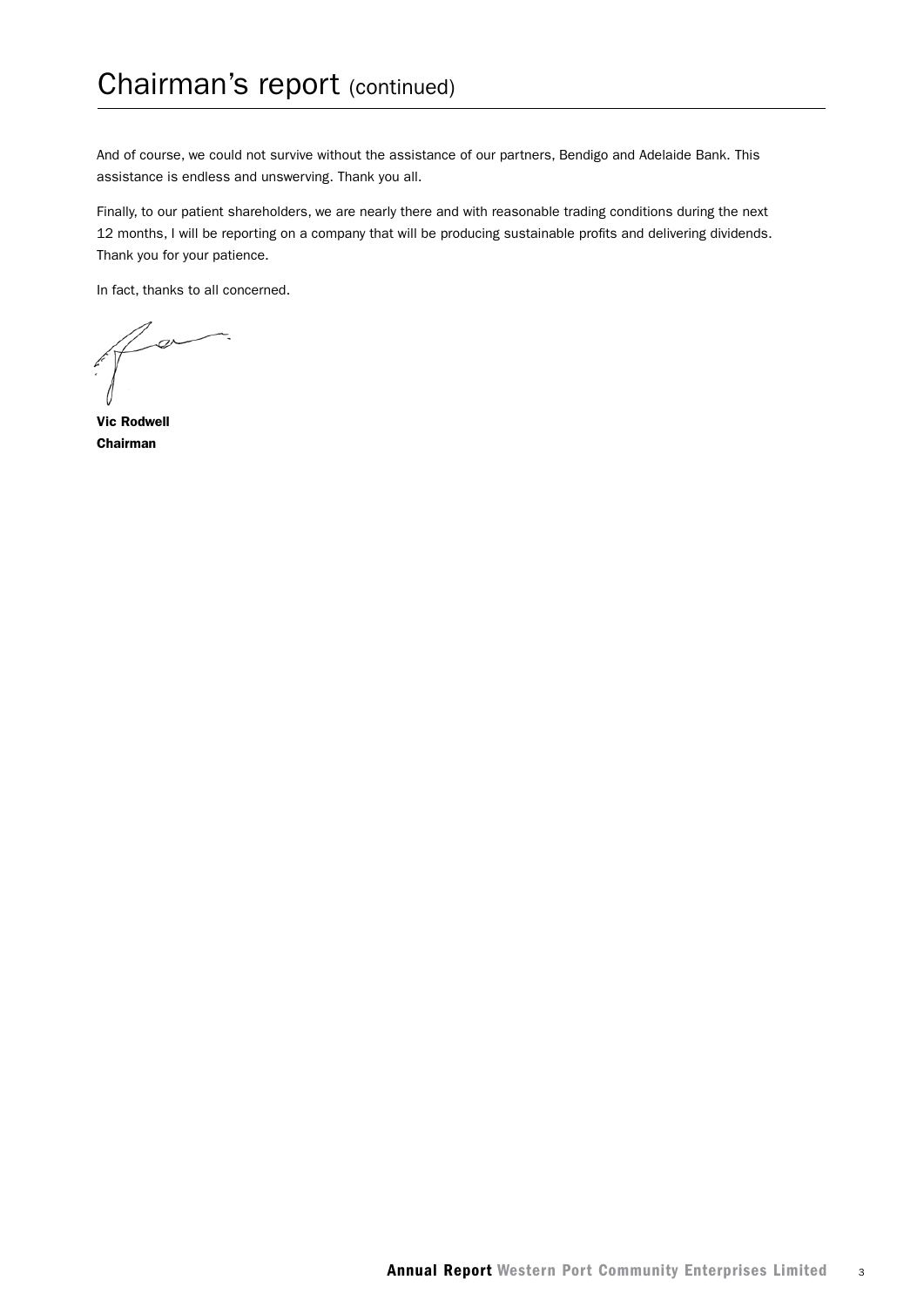# Directors' report

# For the financial year ended 30 June 2016

Your directors submit the financial statements of the company for the financial year ended 30 June 2016.

#### Directors

The names and details of the company's directors who held office during or since the end of the financial year:

#### Victor Charles Rodwell

Chairman

Occupation: Retired. Former Events Manager.

Qualifications, experience and expertise: Holds a CPA, Small Business Owner for 40 years. Treasurer of W.C.C.I and President of W.C.C.I on two occasions.

Special responsibilities: Company Secretary, Assistant treasurer

Interest in shares: 50,001

#### John Thomas Crough

Director

Occupation: Retired

Qualifications, experience and expertise: Worked in the finance industry for over 41 years, held the position of Victorian State Manager in a major bank and similar positions in Western Australia and Queensland, as well as being the Chief Executive Officer's representative for the state of Western Australia. Was a Member on a retail board of management for 10 years and a Director of various internal companies.

Special responsibilities: Treasurer

Interest in shares: Nil

#### Stephen Robert Dowling

Director

Occupation: Company Director

Qualifications, experience and expertise: Steve is a successful businessman with extensive experience in both retail & wholesale operations. A director of his own companies in Australia and New Zealand for many years. His background of community service includes working with both community groups and NFPs. He was President of 4WD Victoria for 4 years, was a Military Officer and a Scout leader, is a supporter of The Royal Flying Doctor Service, a former Director of the Gawler Foundation and currently involved with a start up NFP which will work on innovation programs.

Special responsibilities: Community Investment Sub Committee

Interest in shares: 10,000

#### Pamela Elizabeth Ford

#### Director

Occupation: Retired, previously worked as a consultant.

Qualifications, experience and expertise: Senior Executive Manager in Local and State Governments, Wallaroo Primary School Council Community Representative, Mornington Dog Obedience Club Secretary, Crib Point Cemetery Trust Member, Western Port Tourist Information Centre Coordinator. Extensive expertise in NFP and community development projects State-wide. Bachelor of Arts (Monash), Diploma in Welfare Studies, Cert IV Workplace Training and Assessment, Institute of Company Directors studies.

Special responsibilities: Chair of HR Sub Committee

Interest in shares: 1,001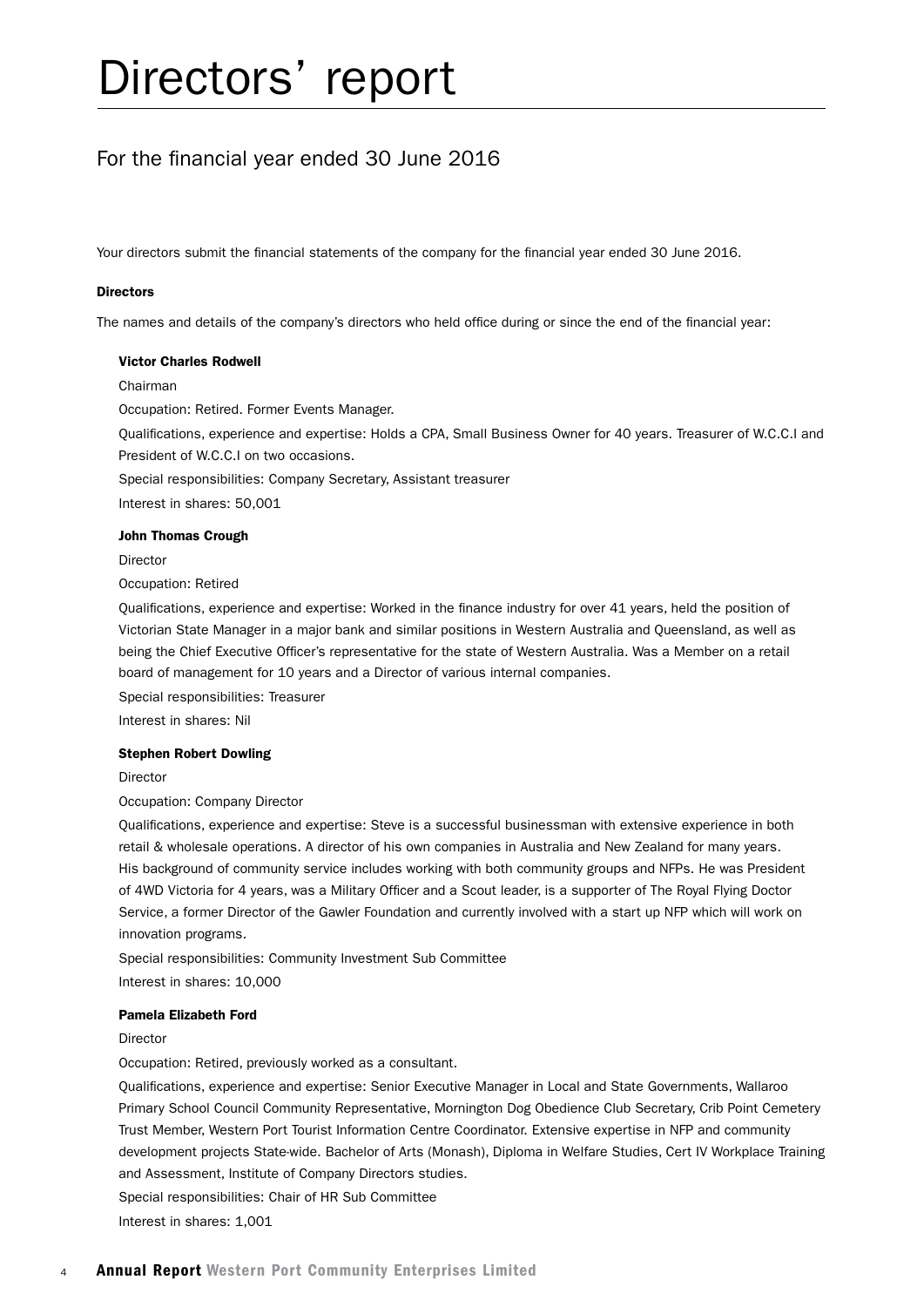#### Directors (continued)

#### Andrew Venturini

Director

Occupation: Retail Sales

Qualifications, experience and expertise: Diploma of Business, Former Real Estate Agent, Management in Trade/ Plumbing Hardware. Owner/Operator of Small Business and Operations Manager of Electrical/Air Conditioning Business.

Special responsibilities: Community Investment & Building Sub-Committees Interest in shares: 20,000

#### Trevor Donald Coleman

Director

Occupation: Retired

Qualifications, experience and expertise: Previously worked in Finance and Insurance industries. Vast experience with management and sales in both industries. Prior to retiring Trevor had his own company which specialised in sales training and management.

Special responsibilities: Community Investment Sub Committee

Interest in shares: Nil

#### Dominic Anthony Tallon

Director

Occupation: Real Estate Agent

Qualifications, experience and expertise: Managing Director of Eview Group - Tallon Estate Agents. Club owner of Anytime Fitness Hastings. Bachelor of Business at Caulfield Monash with Management Major and Accounting and Economics Minors. Certificate IV in Property Services.

Special responsibilities: Community Investment Sub-Committee

Interest in shares: Nil

#### Aled Francis Roberts

Director

Occupation: Business Consultant

Qualifications, experience and expertise: Chartered Accountant, Bachelor of Arts (Modern Languages), Certificate IV in Training and Assessment, Diploma of Business. Past occupations include being an Audit Manager, Finance Director and a Risk Manager. Skilled in management, training, consulting, facilitation, and coaching. Youth Director at Somerville Rotary.

Special responsibilities: Business Development Sub Committee Interest in shares: Nil

#### Rodney Ian Mitchell

Director (Appointed 18 November 2015) Occupation:

Qualifications, experience and expertise: 30 years experience in the financial sector. Has previously sat on boards in the finance, agricultural, engineering, and information technology fields. Chair of the Audit and Risk Committee for the Pacific Islands Forum Secretariat in Suva, Fiji. Board Member of the Asia Pacific Business Coalition on HIV and AIDS.

Special responsibilities: None Interest in shares: Nil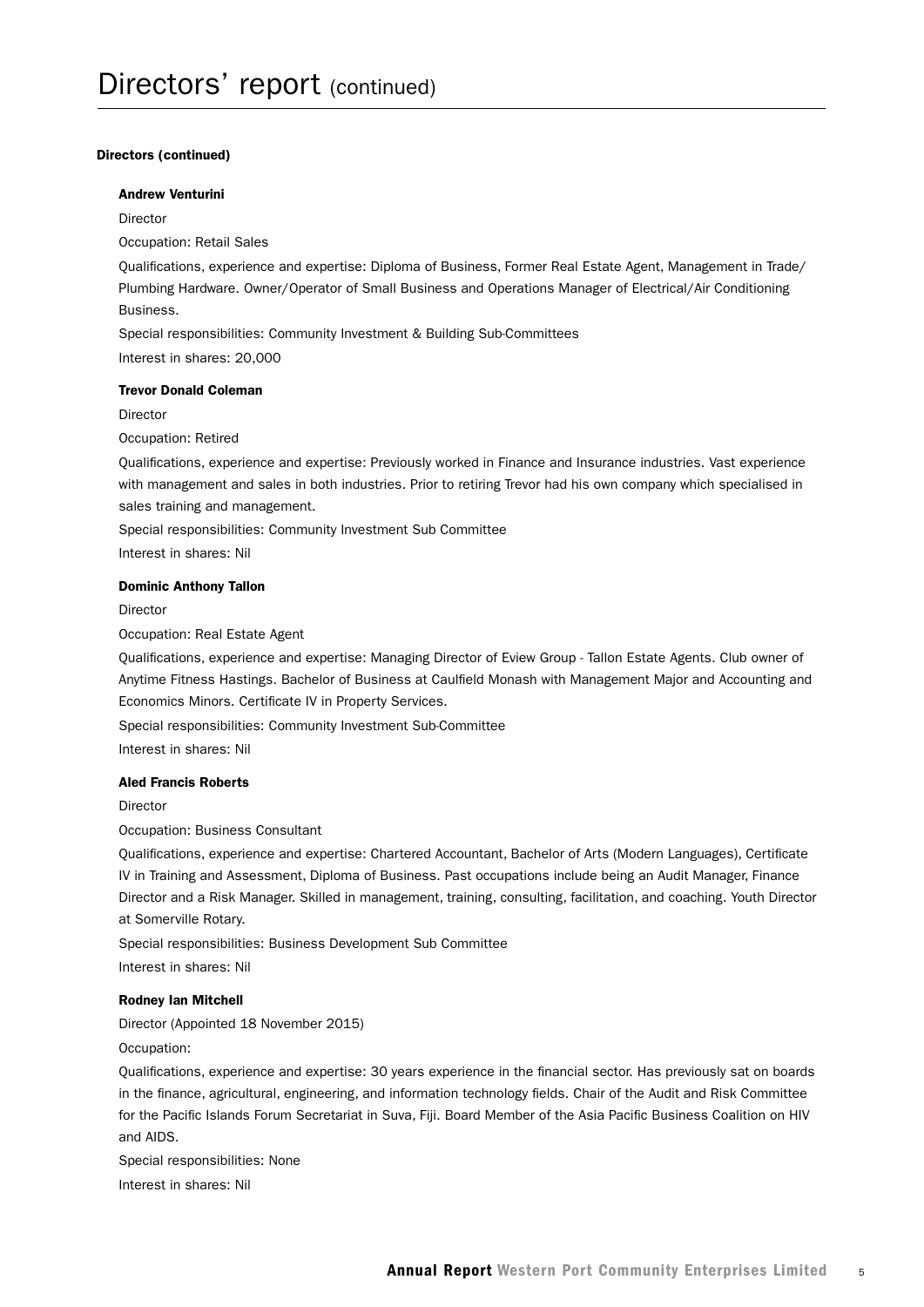#### Directors (continued)

#### Warren Bray Cecil

Director (Appointed 25 November 2015)

Occupation: Local Government

Qualifications, experience and expertise:Warren has a widespread background in business to business sales and marketing, within the events, hospitality and automotive industries. He has an in-depth understanding of the Australian funding landscape with extensive exposure within the corporate, not for profit and public sectors.

Special responsibilities: Nil

Interest in shares: Nil

#### Paul John Hanson

Director (Appointed 30 March 2016)

Occupation: Copywriter & Marketing Consultant

Qualifications, experience and expertise: Freelance Copywriter and Marketing Consultant for technology companies in Australia and abroad. Over 25 years' experience managing IT projects for corporate and government organisations in Australia and the UK. Developed and ran online marketing campaigns, with experience in website development and marketing strategies.

Special responsibilities: None

Interest in shares: Nil

#### Richard William Armstrong

Director (Resigned 18 November 2015)

Occupation: Retired

Qualifications, experience and expertise: State Government Advisory Board for Elderly Affairs, Community Guardian of the Public Advocates Office, Treasurer of Hastings Police Seniors Register, Reader Vision Australia Radio. Special responsibilities: Special Projects

Interest in shares: 1

#### Andrew Paul Iredale

Director (Resigned 18 November 2015) Occupation: Retailer

Qualifications, experience and expertise: Grad Diploma Business (Accounting). Employed at Westpac in lending for 5 years after completing University. Since then is self employed in both retail and wholesale sectors. Special responsibilities: Business development Sub-Committee

Interest in shares: 2,000

#### Tracey Lea Sigge

Director (Resigned 18 November 2015)

Occupation: Business Development Manager

Qualifications, experience and expertise: Tracey brings to the Board, vast experience gained in providing IT and Communication Solutions to both Government and Corporate Sectors. Tracey's commitment to the Community is demonstrated by her involvement with several other volunteer groups in the Western Port area.

Special responsibilities: Minute Secretary and Community Investment Sub-Committee

Interest in shares: Nil

Directors were in office for this entire year unless otherwise stated.

No directors have material interests in contracts or proposed contracts with the company.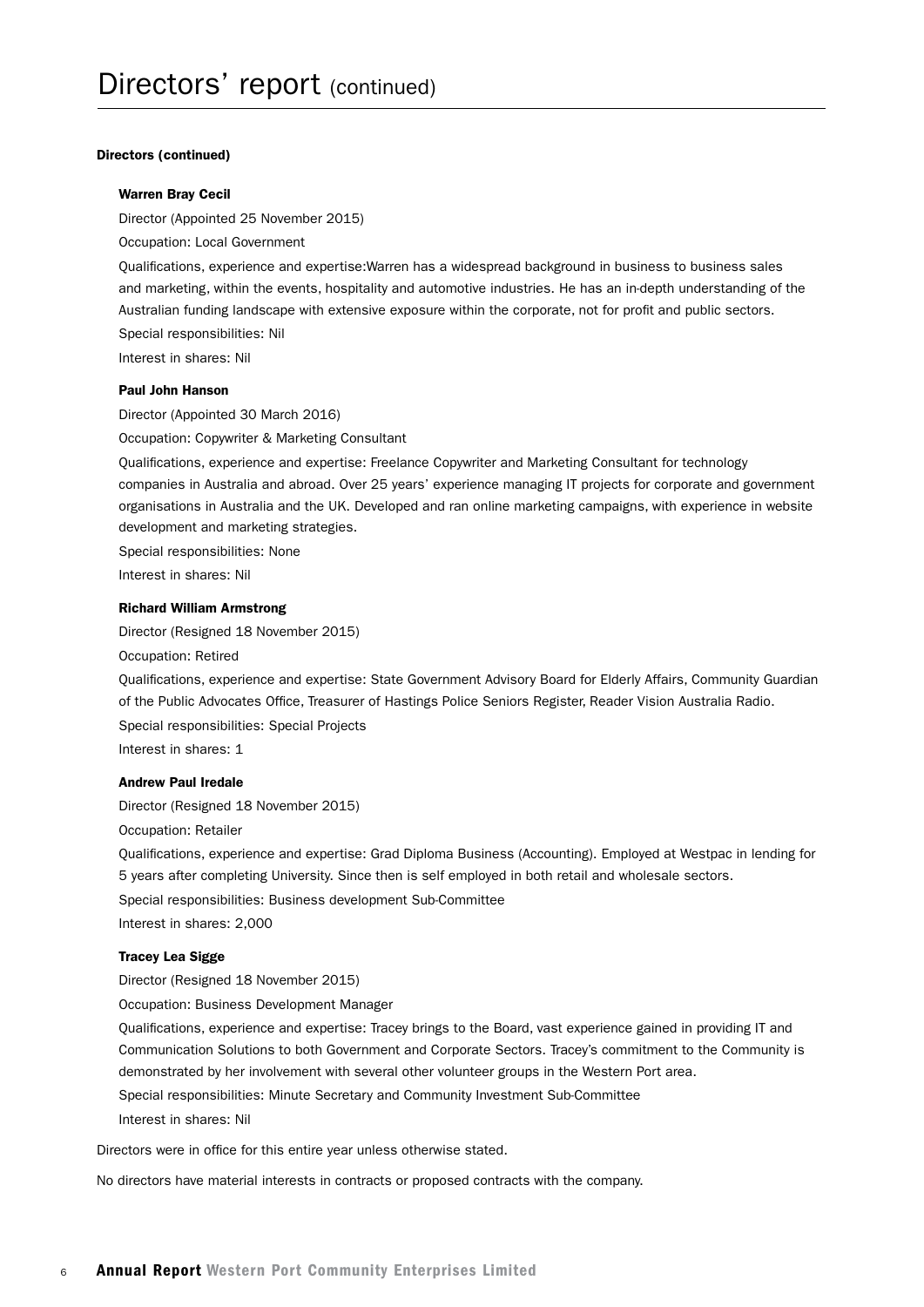#### Company Secretary

The company secretary is Victor Rodwell. Victor was re-appointed company secretary after Aled Francis Roberts resigned 1 September 2016 (Aled took over the role from Victor 1 July 2016). Victor Rodwell's qualifications and experience include being a Certified Practising Accountant. Victor has extensive experience in running a variety of businesses.

#### Principal Activities

The principal activities of the company during the financial year were facilitating **Community Bank®** services under management rights to operate a franchised branch of Bendigo and Adelaide Bank Limited.

There have been no significant changes in the nature of these activities during the year.

#### Operating results

Operations have continued to perform in line with expectations. The loss of the company for the financial year after provision for income tax was:

|         | Year ended 30 June 2016   Year ended 30 June 2015 |
|---------|---------------------------------------------------|
| (6,681) | (25,028)                                          |

#### Dividends

No dividends were declared or paid for the previous year and the directors recommend that no dividend be paid for the current year.

#### Significant changes in the state of affairs

In the opinion of the directors there were no significant changes in the state of affairs of the company that occurred during the financial year under review not otherwise disclosed in this report or the financial statements.

#### Events since the end of the financial year

There are no matters or circumstances that have arisen since the end of the financial year that have significantly affected or may significantly affect the operations of the company the results of those operations or the state of affairs of the company, in future years.

#### Likely developments

The company will continue its policy of facilitating banking services to the community.

#### Environmental regulation

The company is not subject to any significant environmental regulation.

#### Directors' benefits

No director has received or become entitled to receive, during or since the financial year, a benefit because of a contract made by the company, controlled entity or related body corporate with a director, a firm which a director is a member or an entity in which a director has a substantial financial interest.

#### Indemnification and insurance of directors and officers

The company has indemnified all directors and the manager in respect of liabilities to other persons (other than the company or related body corporate) that may arise from their position as directors or manager of the company except where the liability arises out of conduct involving the lack of good faith.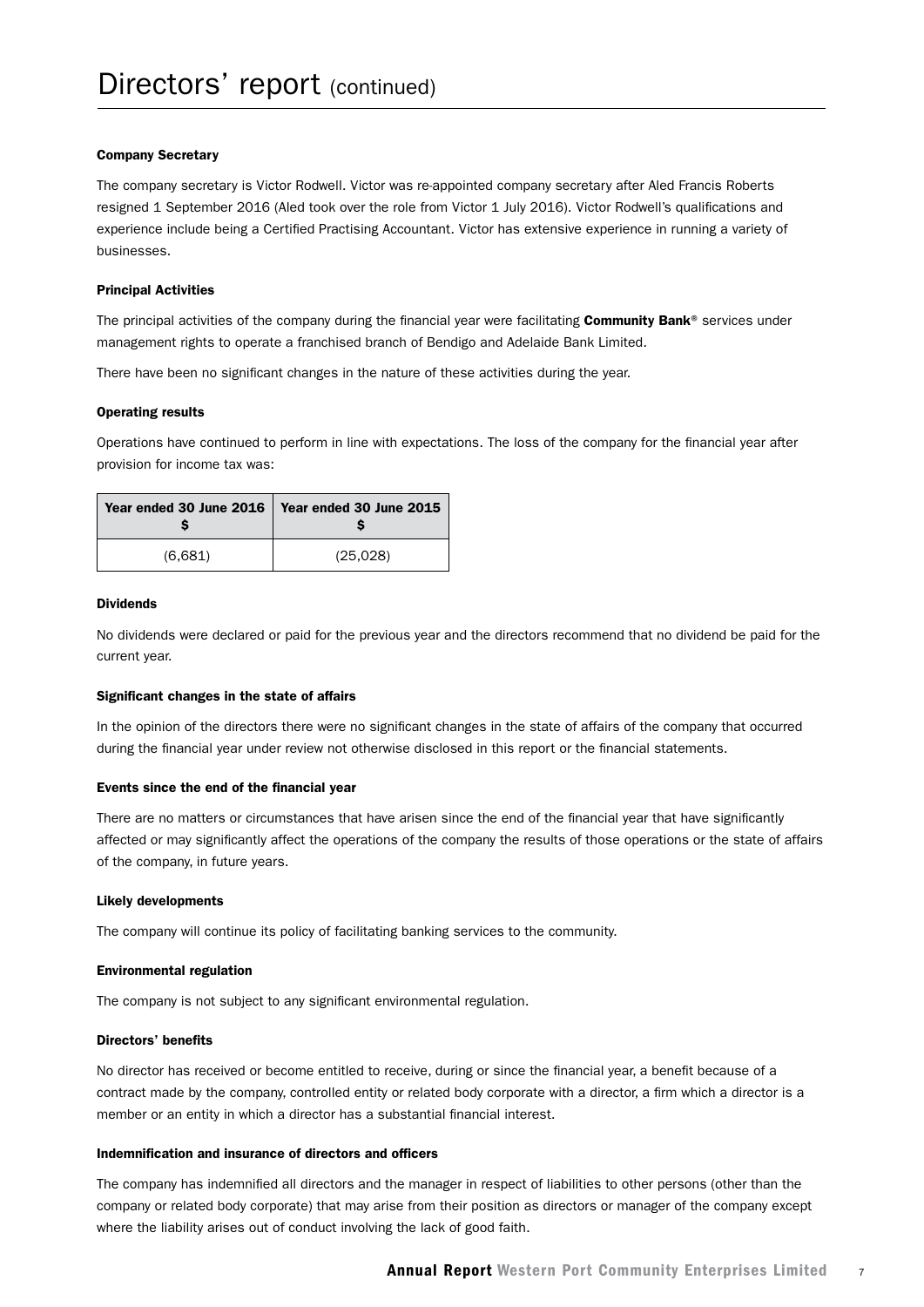#### Indemnification and insurance of directors and officers (continued)

Disclosure of the nature of the liability and the amount of the premium is prohibited by the confidentiality clause of the contract of insurance. The company has not provided any insurance for an auditor of the company or a related body corporate.

#### Directors' meetings

The number of directors' meetings attended by each of the directors of the company during the year were:

|                                                       | <b>Board Meetings Attended</b> |                 |
|-------------------------------------------------------|--------------------------------|-----------------|
|                                                       | <b>Eligible</b>                | <b>Attended</b> |
| Victor Charles Rodwell                                | 11                             | 10              |
| John Thomas Crough                                    | 11                             | 5               |
| Stephen Robert Dowling                                | 11                             | 9               |
| Pamela Elizabeth Ford                                 | 11                             | 11              |
| Trevor Donald Coleman                                 | 11                             | 11              |
| Dominic Anthony Tallon                                | 11                             | 10              |
| Andrew Venturini                                      | 11                             | 11              |
| Aled Francis Roberts (Appointed 24 September 2014)    | 11                             | 6               |
| Rodney Ian Mitchell (Appointed 18 November 2015)      | 7                              | 4               |
| Warren Bray Cecil (Appointed 25 November 2015)        | 7                              | 4               |
| Tracey Lea Sigge (Resigned 18 November 2015)          | 4                              | 2               |
| Richard William Armstrong (Resigned 18 November 2015) | 4                              | 2               |
| Andrew Paul Iredale (Resigned 18 November 2015)       | 4                              | $\overline{2}$  |

#### Proceedings on behalf of the company

No person has applied to the Court under section 237 of the Corporations Act 2001 for leave to bring proceedings on behalf of the company, or to intervene in any proceedings to which the company is a party, for the purpose of taking responsibility on behalf of the company for all or part of those proceedings.

No proceedings have been brought or intervened in on behalf of the company with leave of the Court under section 237 of the Corporations Act 2001.

#### Non audit services

The company may decide to employ the auditor on assignments additional to their statutory duties where the auditor's expertise and experience with the company are important. Details of the amounts paid or payable to the auditor (Andrew Frewin Stewart) for audit and non audit services provided during the year are set out in the notes to the accounts.

The board of directors has considered the position and is satisfied that the provision of the non-audit services is compatible with the general standard of independence for auditors imposed by the Corporations Act 2001.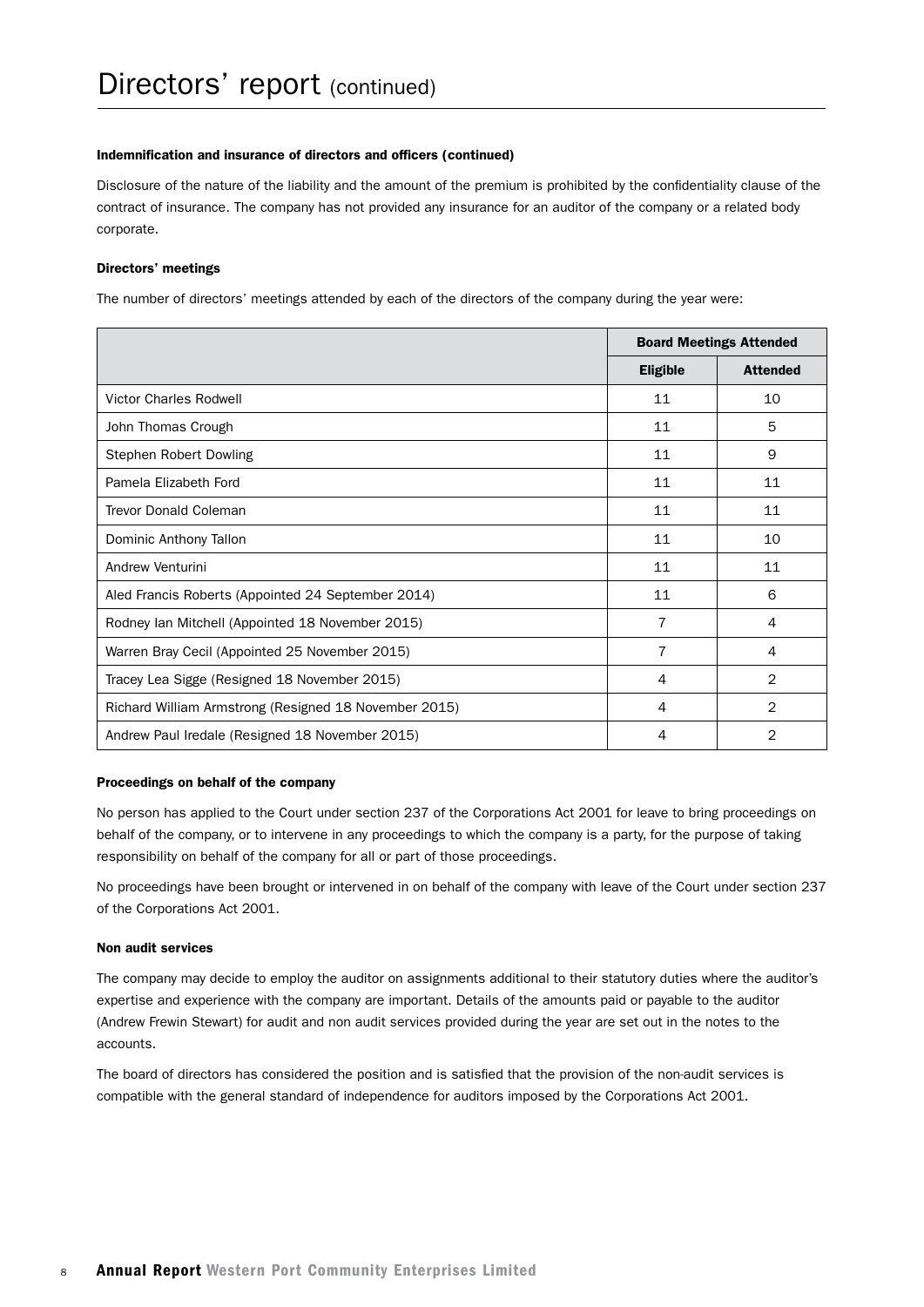#### Non audit services

The directors are satisfied that the provision of non-audit services by the auditor, as set out in the notes did not compromise the auditor independence requirements of the Corporations Act 2001 for the following reasons:

- all non-audit services have been reviewed by the board to ensure they do not impact on the impartiality and objectivity of the auditor
- none of the services undermine the general principles relating to auditor independence as set out in APES 110 Code of Ethics for Professional Accountants, including reviewing or auditing the auditor's own work, acting in a management or a decision-making capacity for the company, acting as advocate for the company or jointly sharing economic risk and rewards.

#### Auditor's independence declaration

A copy of the auditor's independence declaration as required under section 307C of the Corporations Act 2001 is set out on page 10.

Signed in accordance with a resolution of the board of directors at Hastings, Victoria on 19 September 2016.

Victor Charles Rodwell, Chairman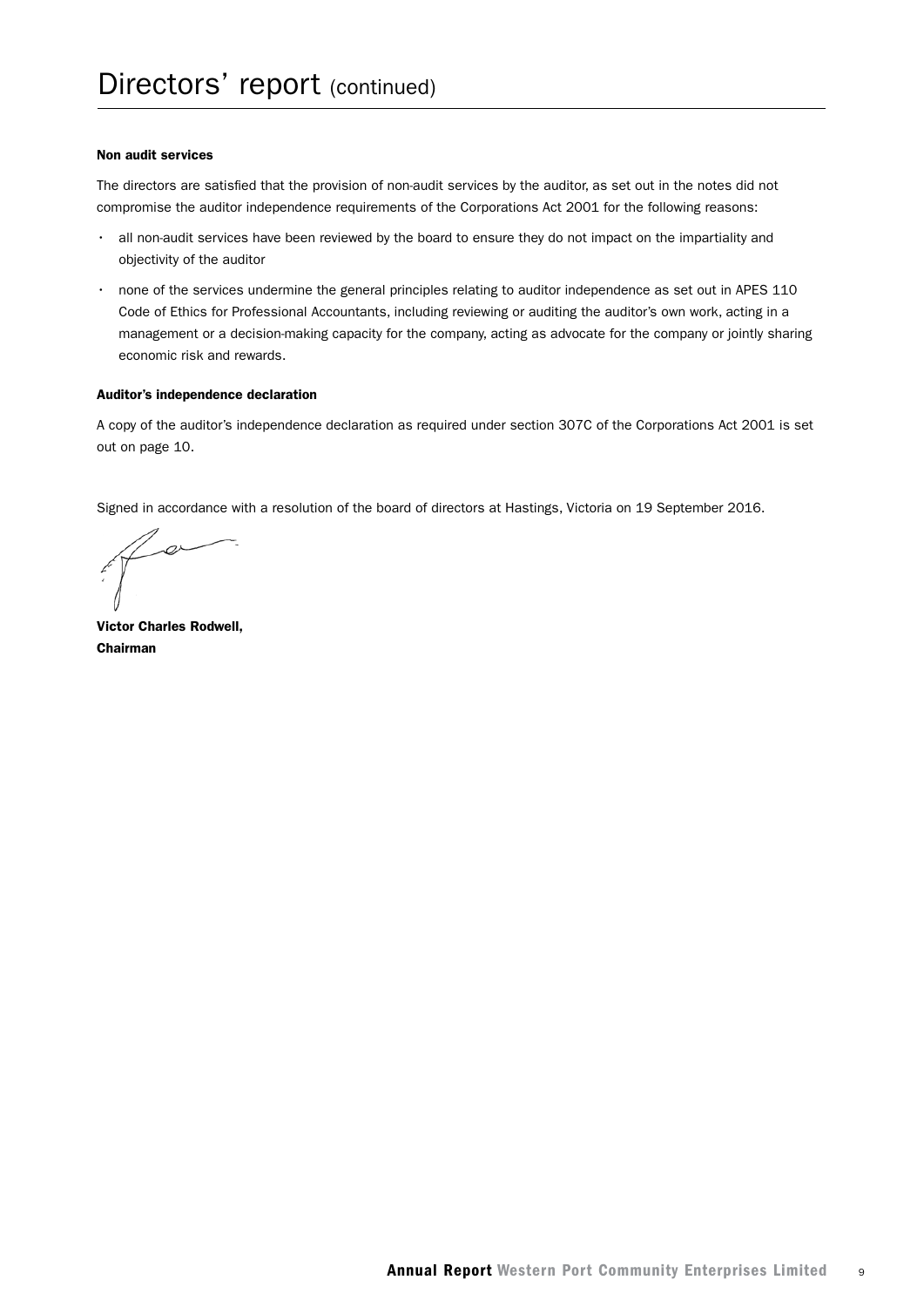# Auditor's independence declaration



### Lead auditor's independence declaration under section 307C of the Corporations Act 2001 to the directors of Western Port Community Enterprise Limited

As lead auditor for the audit of Western Port Community Enterprise Limited for the year ended 30 June 2016, I declare that, to the best of my knowledge and belief, there have been:

- i) no contraventions of the auditor independence requirements of the Corporations Act 2001 in relation to the audit; and
- no contraventions of any applicable code of professional conduct in relation to the audit.  $\mathbf{ii}$

**Andrew Frewin Stewart** 61 Bull Street, Bendigo Vic 3550 Dated: 19 September 2016

vid Hutchings **Lead Auditor** 

| P: (03) 5443 0344<br>F: (03) 5443 5304 | Liability limited by a scheme approved under Professional Standards Legislation. ABN: 51 061 795 337.<br>61-65 Bull St./PO Box 454 Bendigo Vic. 3552<br>afs@afsbendigo.com.au<br>www.afsbendigo.com.au |
|----------------------------------------|--------------------------------------------------------------------------------------------------------------------------------------------------------------------------------------------------------|
|                                        | TAXATION : AUDIT : BUSINESS SERVICES :<br><b>FINANCIAL PLANNING</b>                                                                                                                                    |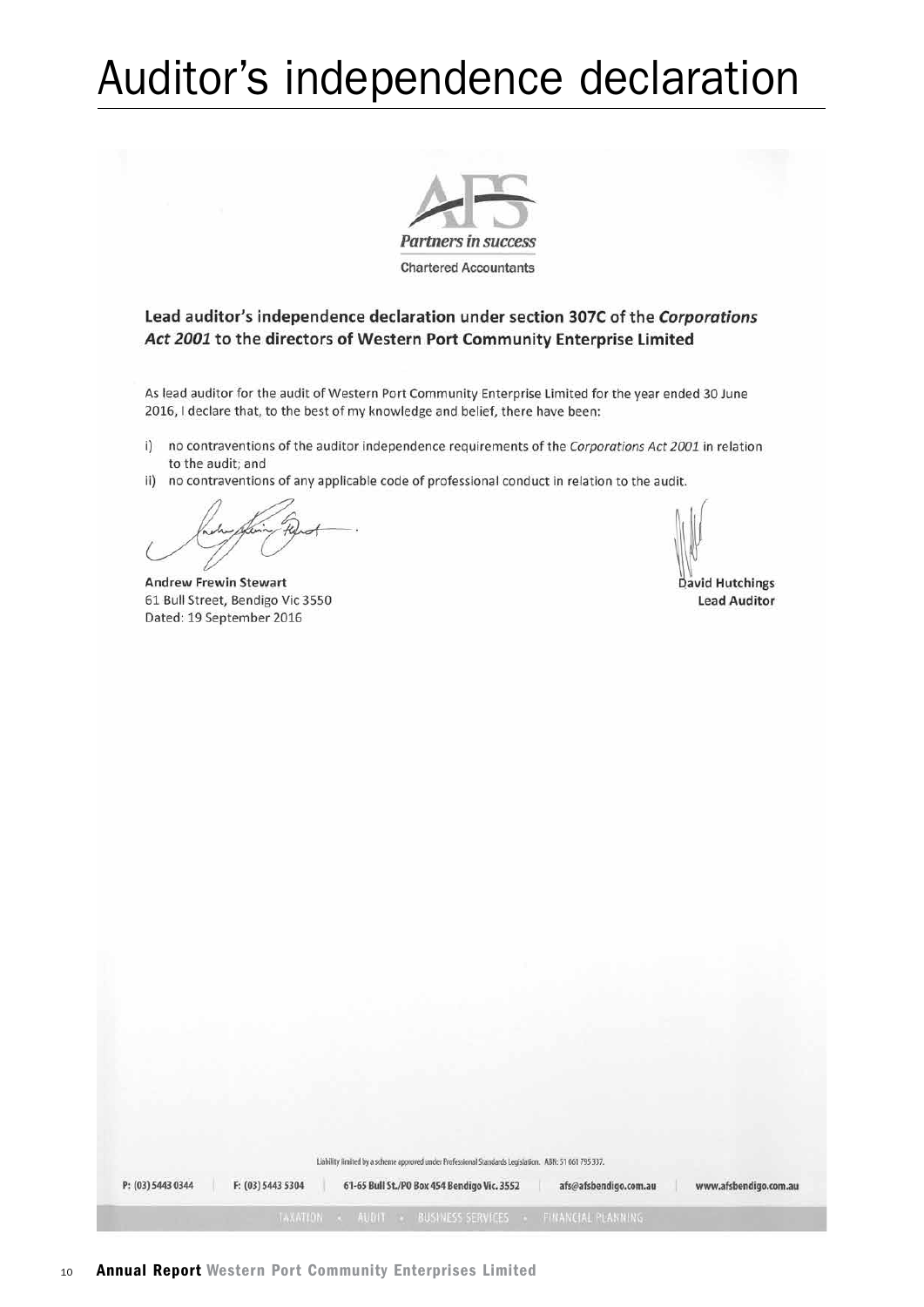# Statement of Profit or Loss and Other Comprehensive Income for the year ended 30 June 2016

|                                                              | <b>Notes</b> | 2016<br>\$ | 2015<br>\$ |
|--------------------------------------------------------------|--------------|------------|------------|
| Revenue from ordinary activities                             | 4            | 578,327    | 539,967    |
| Employee benefits expense                                    |              | (320, 062) | (309, 487) |
| Charitable donations, sponsorship, advertising and promotion |              | (44,091)   | (43, 839)  |
| Occupancy and associated costs                               |              | (69, 983)  | (66, 211)  |
| Systems costs                                                |              | (20, 908)  | (21, 374)  |
| Depreciation and amortisation expense                        | 5            | (28,008)   | (28, 349)  |
| Finance costs                                                | 5            | (7,677)    | (7,837)    |
| General administration expenses                              |              | (86, 746)  | (83,073)   |
| Profit/(loss) before income tax                              |              | 852        | (20, 203)  |
| Income tax expense                                           | 6            | (7,533)    | (4,825)    |
| Loss after income tax                                        |              | (6,681)    | (25, 028)  |
| Total comprehensive income for the year                      |              | (6,681)    | (25, 028)  |
| Earnings per share for loss attributable to the ordinary     |              |            |            |
| shareholders of the company:                                 |              | ¢          | ¢          |
| Basic earnings per share                                     | 22           | (0.85)     | (3.20)     |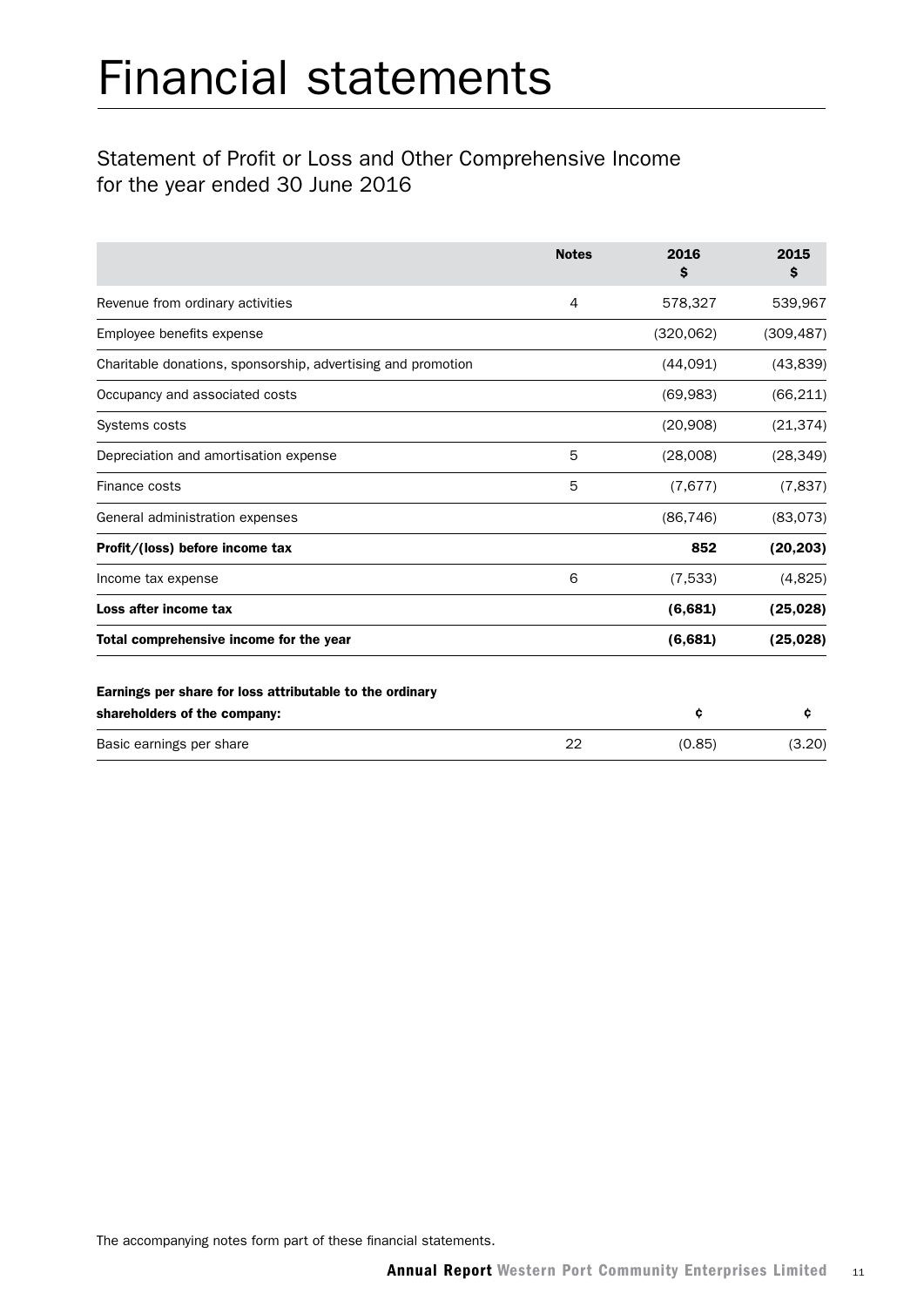# Balance Sheet as at 30 June 2016

|                                      | <b>Notes</b>   | 2016<br>\$ | 2015<br>\$ |
|--------------------------------------|----------------|------------|------------|
| <b>ASSETS</b>                        |                |            |            |
| <b>Current Assets</b>                |                |            |            |
| Cash and cash equivalents            | $\overline{7}$ | 41         | 219        |
| Trade and other receivables          | 8              | 46,681     | 21,244     |
| <b>Total Current Assets</b>          |                | 46,722     | 21,463     |
| <b>Non-Current Assets</b>            |                |            |            |
| Property, plant and equipment        | 9              | 123,255    | 137,421    |
| Intangible assets                    | 10             | 27,689     | 41,532     |
| Deferred tax asset                   | 11             | 199,298    | 206,831    |
| <b>Total Non-Current Assets</b>      |                | 350,242    | 385,784    |
| <b>Total Assets</b>                  |                | 396,964    | 407,247    |
| <b>LIABILITIES</b>                   |                |            |            |
| <b>Current Liabilities</b>           |                |            |            |
| Trade and other payables             | 12             | 41,762     | 49,186     |
| Provisions                           | 14             | 11,310     | 12,333     |
| <b>Total Current Liabilities</b>     |                | 53,072     | 61,519     |
| <b>Non-Current Liabilities</b>       |                |            |            |
| Trade and other payables             | 12             |            | 15,229     |
| Borrowings                           | 13             | 181,646    | 160,945    |
| Provisions                           | 14             | 13,464     | 14,091     |
| <b>Total Non-Current Liabilities</b> |                | 195,110    | 190,265    |
| <b>Total Liabilities</b>             |                | 248,182    | 251,784    |
| <b>Net Assets</b>                    |                | 148,782    | 155,463    |
| <b>Equity</b>                        |                |            |            |
| Issued capital                       | 15             | 769,898    | 769,898    |
| <b>Accumulated losses</b>            | 16             | (621, 116) | (614, 435) |
| <b>Total Equity</b>                  |                | 148,782    | 155,463    |

The accompanying notes form part of these financial statements.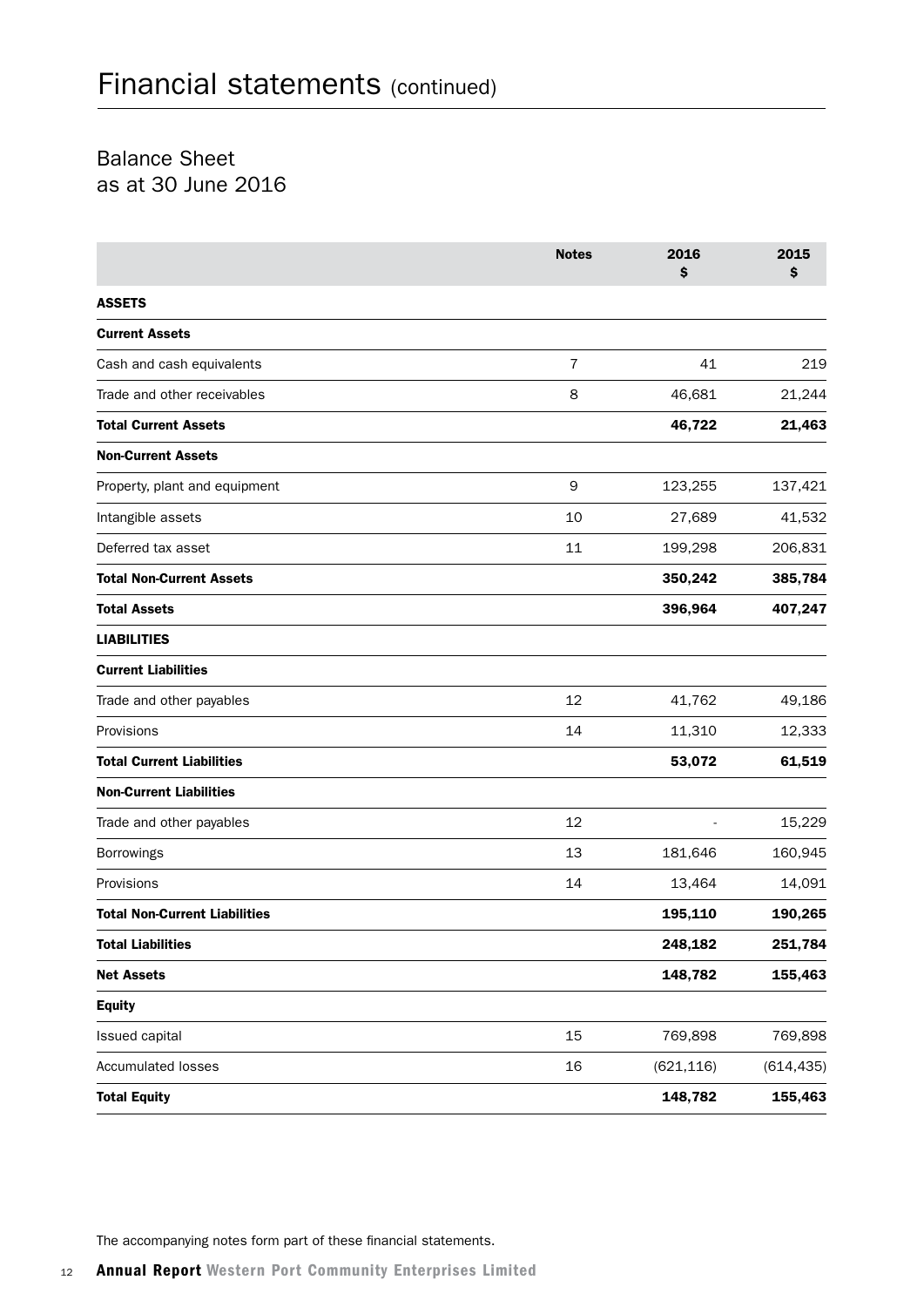# Statement of Changes in Equity for the year ended 30 June 2016

|                                                       | <b>Issued</b><br>capital | <b>Accumulated</b><br>losses | <b>Total</b><br>equity |
|-------------------------------------------------------|--------------------------|------------------------------|------------------------|
|                                                       | S                        | \$                           | \$                     |
| Balance at 1 July 2014                                | 769,898                  | (589, 407)                   | 180,491                |
| Total comprehensive income for the year               |                          | (25, 028)                    | (25, 028)              |
| Transactions with owners in their capacity as owners: |                          |                              |                        |
| Shares issued during period                           |                          |                              |                        |
| Costs of issuing shares                               |                          |                              |                        |
| Dividends provided for or paid                        |                          |                              |                        |
| Balance at 30 June 2015                               | 769,898                  | (614, 435)                   | 155,463                |
| Balance at 1 July 2015                                | 769,898                  | (614, 435)                   | 155,463                |
| Total comprehensive income for the year               |                          | (6,681)                      | (6,681)                |
| Transactions with owners in their capacity as owners: |                          |                              |                        |
| Shares issued during period                           |                          |                              |                        |
| Costs of issuing shares                               |                          |                              |                        |
| Dividends provided for or paid                        |                          |                              |                        |
| Balance at 30 June 2016                               | 769,898                  | (621, 116)                   | 148,782                |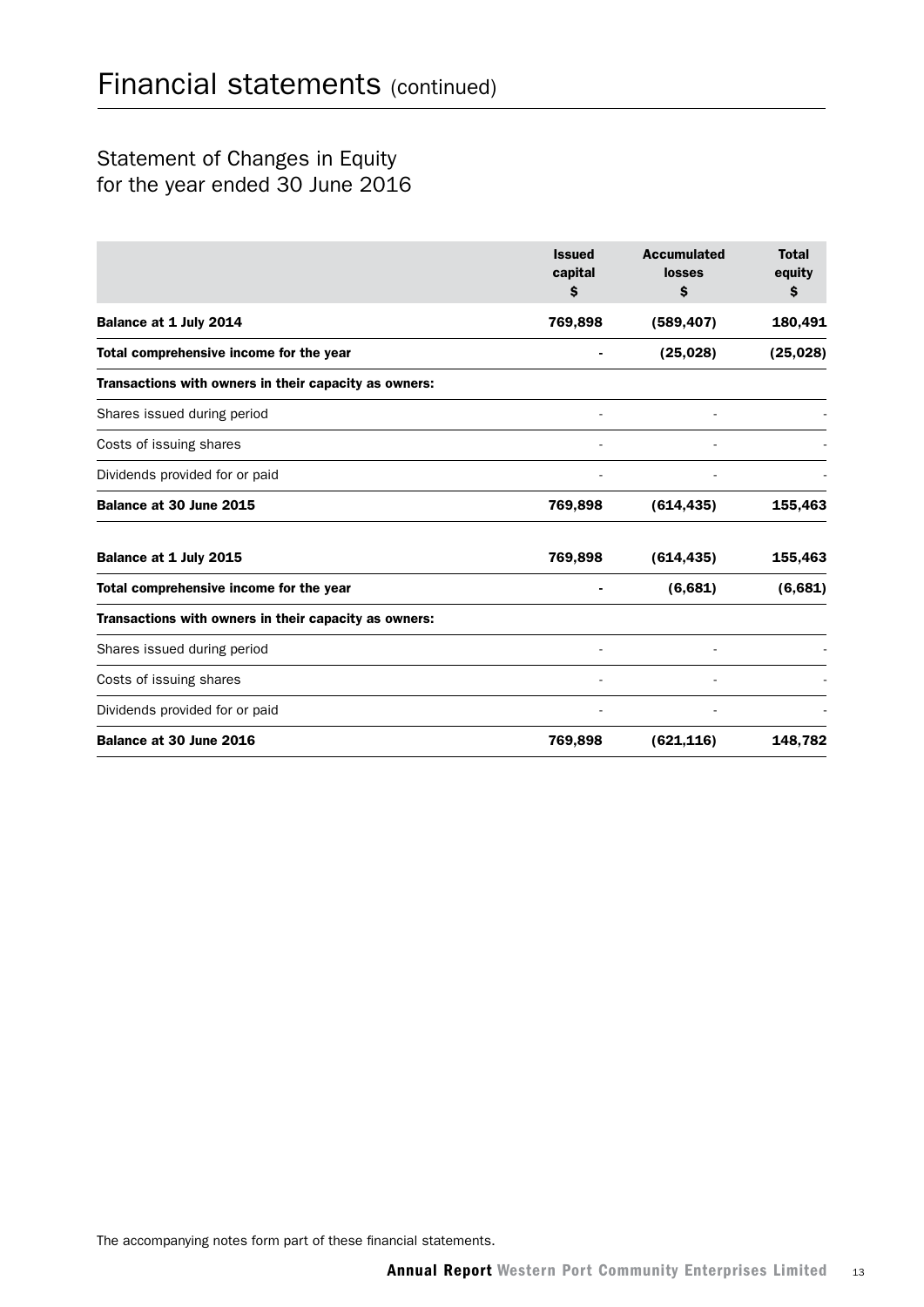# Statement of Cash Flows for the year ended 30 June 2016

|                                                                  | <b>Notes</b> | 2016<br>\$. | 2015<br>Ş  |
|------------------------------------------------------------------|--------------|-------------|------------|
| Cash flows from operating activities                             |              |             |            |
| Receipts from customers                                          |              | 643,746     | 613,977    |
| Payments to suppliers and employees                              |              | (643, 104)  | (562, 761) |
| Interest paid                                                    |              | (7,677)     | (7, 837)   |
| Net cash provided by/(used in) operating activities              | 17           | (7,035)     | 43,379     |
| Cash flows from investing activities                             |              |             |            |
| Payments for intangible assets                                   |              | (13, 844)   | (26, 430)  |
| Net cash used in investing activities                            |              | (13, 844)   | (26, 430)  |
| Net increase/(decrease) in cash held                             |              | (20, 879)   | 16,949     |
| Cash and cash equivalents at the beginning of the financial year |              | (160, 726)  | (177, 675) |
| Cash and cash equivalents at the end of the financial year       | 7(a)         | (181, 605)  | (160, 726) |

The accompanying notes form part of these financial statements.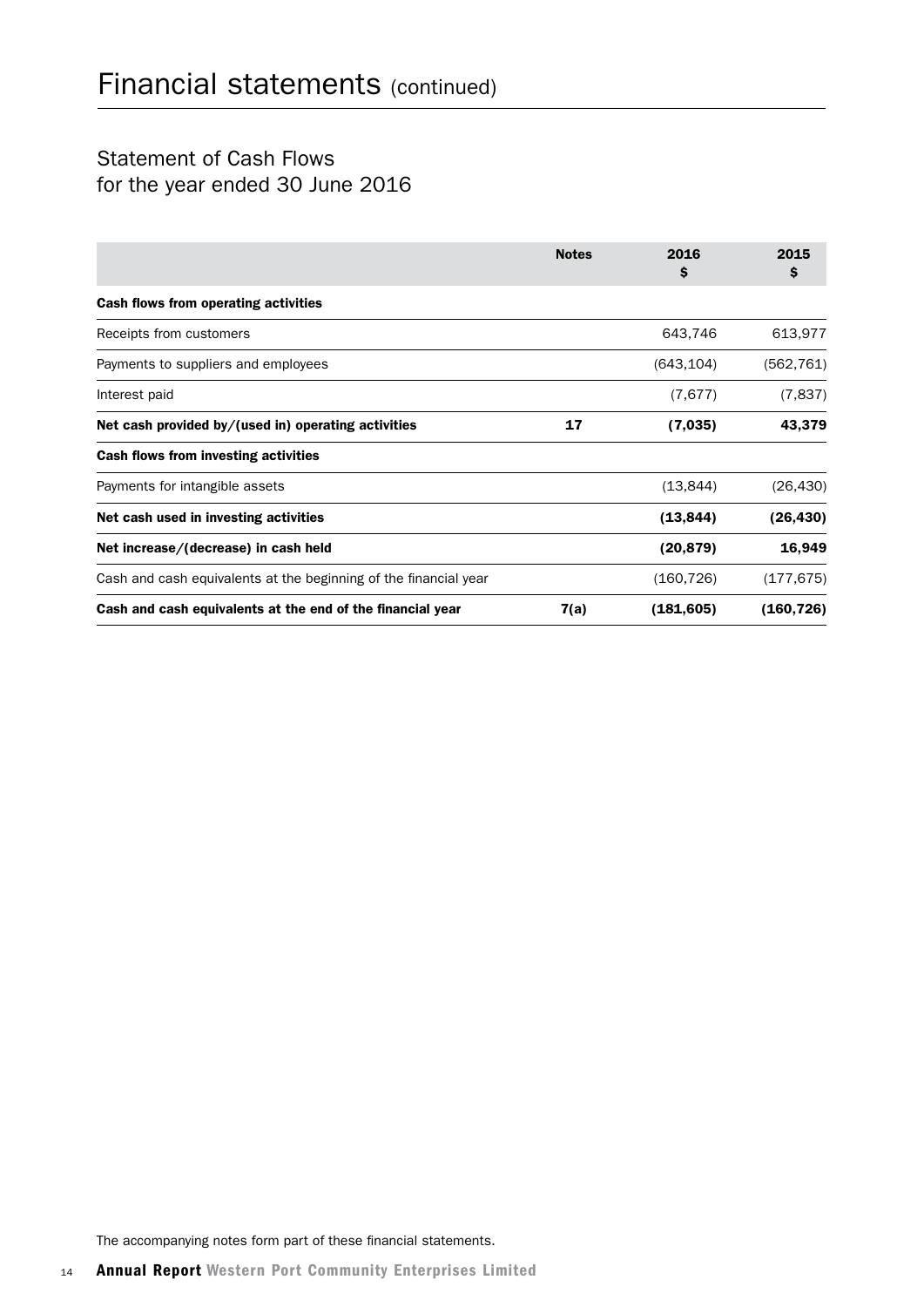# Notes to the financial statements

# For year ended 30 June 2016

## Note 1. Summary of significant accounting policies

#### a) Basis of preparation

These general purpose financial statements have been prepared in accordance with Australian Accounting Standards and Interpretations issued by the Australian Accounting Standard Boards and the Corporations Act 2001. The company is a for-profit entity for the purpose of preparing the financial statements.

#### Compliance with IFRS

These financial statements and notes comply with International Financial Reporting Standards (IFRS) as issued by the International Accounting Standards Board (IASB).

#### Critical accounting estimates

The preparation of the financial statements requires the use of certain critical accounting estimates. It also requires management to exercise its judgement in the process of applying the company's accounting policies. These areas involving a higher degree of judgement or complexities, or areas where assumptions and estimates are significant to the financial statements are disclosed in note 3.

#### Historical cost convention

The financial statements have been prepared under the historical cost convention on an accruals basis as modified by the revaluation of financial assets and liabilities at fair value through profit or loss and where stated, current valuations of non-current assets. Cost is based on the fair values of the consideration given in exchange for assets.

#### Comparative figures

Where required by Australian Accounting Standards comparative figures have been adjusted to conform with changes in presentation for the current financial year.

#### Application of new and amended accounting standards

The following amendments to accounting standards issued by the Australian Accounting Standards Board (AASB) became mandatorily effective for accounting periods beginning on or after 1 July 2015, and are therefore relevant for the current financial year.

- AASB 2015-3 Amendments to Australian Accounting Standards arising from the Withdrawal of AASB 1031 Materiality.
- AASB 2015-4 Amendments to Australian Accounting Standards Financial Reporting Requirements for Australian Groups with a Foreign Parent.

None of the amendments to accounting standards issued by the Australian Accounting Standards Board (AASB) that became mandatorily effective for accounting periods beginning on or after 1 July 2015, materially affected any of the amounts recognised in the current period or any prior period and are not likely to affect future periods.

The following accounting standards and interpretations issued by the Australian Accounting Standards Board (AASB) become effective in future accounting periods.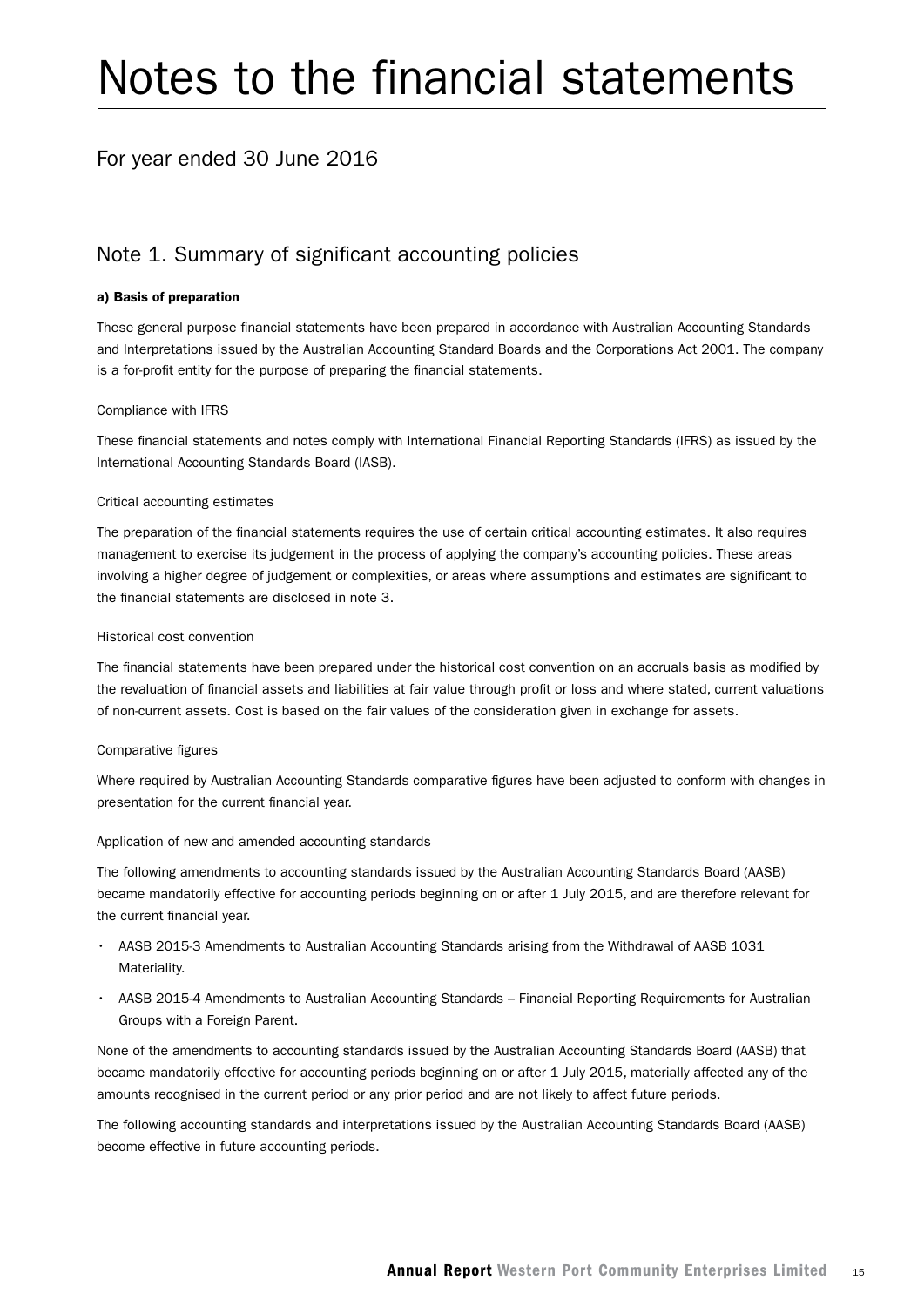#### a) Basis of preparation (continued)

Application of new and amended accounting standards (continued)

|                                                                                                                                                        | <b>Effective for annual reporting</b><br>periods beginning on or after |
|--------------------------------------------------------------------------------------------------------------------------------------------------------|------------------------------------------------------------------------|
| AASB 9 Financial Instruments, and the relevant amending standards.                                                                                     | 1 January 2018                                                         |
| AASB 15 Revenue from Contracts with Customers and AASB 2014-5<br>Amendments to Australian Accounting Standards arising from AASB 15.                   | 1 January 2018                                                         |
| AASB 16 Leases                                                                                                                                         | 1 January 2019                                                         |
| AASB 2014-3 Amendments to Australian Accounting Standards - Accounting for<br>Acquisitions of Interests in Joint Operations.                           | 1 January 2016                                                         |
| AASB 2014-4 Amendments to Australian Accounting Standards - Clarification of<br>Acceptable Methods of Depreciation and Amortisation.                   | 1 January 2016                                                         |
| AASB 2014-6 Amendments to Australian Accounting Standards - Agriculture:<br>Bearer Plants.                                                             | 1 January 2016                                                         |
| AASB 2014-9 Amendments to Australian Accounting Standards - Equity Method<br>in Separate Financial Statements.                                         | 1 January 2016                                                         |
| AASB 2014-10 Amendments to Australian Accounting Standards - Sale or<br>Contribution of Assets between an Investor and its Associate or Joint Venture. | 1 January 2018                                                         |
| AASB 2015-1 Amendments to Australian Accounting Standards - Annual<br>Improvements to Australian Accounting Standards 2012-2014 Cycle.                 | 1 January 2016                                                         |
| AASB 2015-2 Amendments to Australian Accounting Standards - Disclosure<br>Initiative: Amendments to AASB 101.                                          | 1 January 2016                                                         |
| AASB 2015-5 Amendments to Australian Accounting Standards - Investment<br>Entities: Applying the Consolidation Exception.                              | 1 January 2016                                                         |
| AASB 2016-1 Amendments to Australian Accounting Standards - Recognition of<br>Deferred Tax Assets for Unrealised Losses.                               | 1 January 2017                                                         |
| AASB 2016-2 Amendments to Australian Accounting Standards - Disclosure<br>Initiative: Amendments to AASB 107.                                          | 1 January 2017                                                         |

The company has not elected to apply any accounting standards or interpretations before their mandatory operative date for the annual reporting period beginning 1 July 2015. Therefore the abovementioned accounting standards or interpretations have no impact on amounts recognised in the current period or any prior period.

Economic dependency - Bendigo and Adelaide Bank Limited

The company has entered into a franchise agreement with Bendigo and Adelaide Bank Limited that governs the management of the **Community Bank®** branch at Hastings, Victoria.

The branch operates as a franchise of Bendigo and Adelaide Bank Limited, using the name "Bendigo Bank" and the logo and system of operations of Bendigo and Adelaide Bank Limited. The company manages the Community Bank® branch on behalf of Bendigo and Adelaide Bank Limited, however all transactions with customers conducted through the Community Bank® branch are effectively conducted between the customers and Bendigo and Adelaide Bank Limited.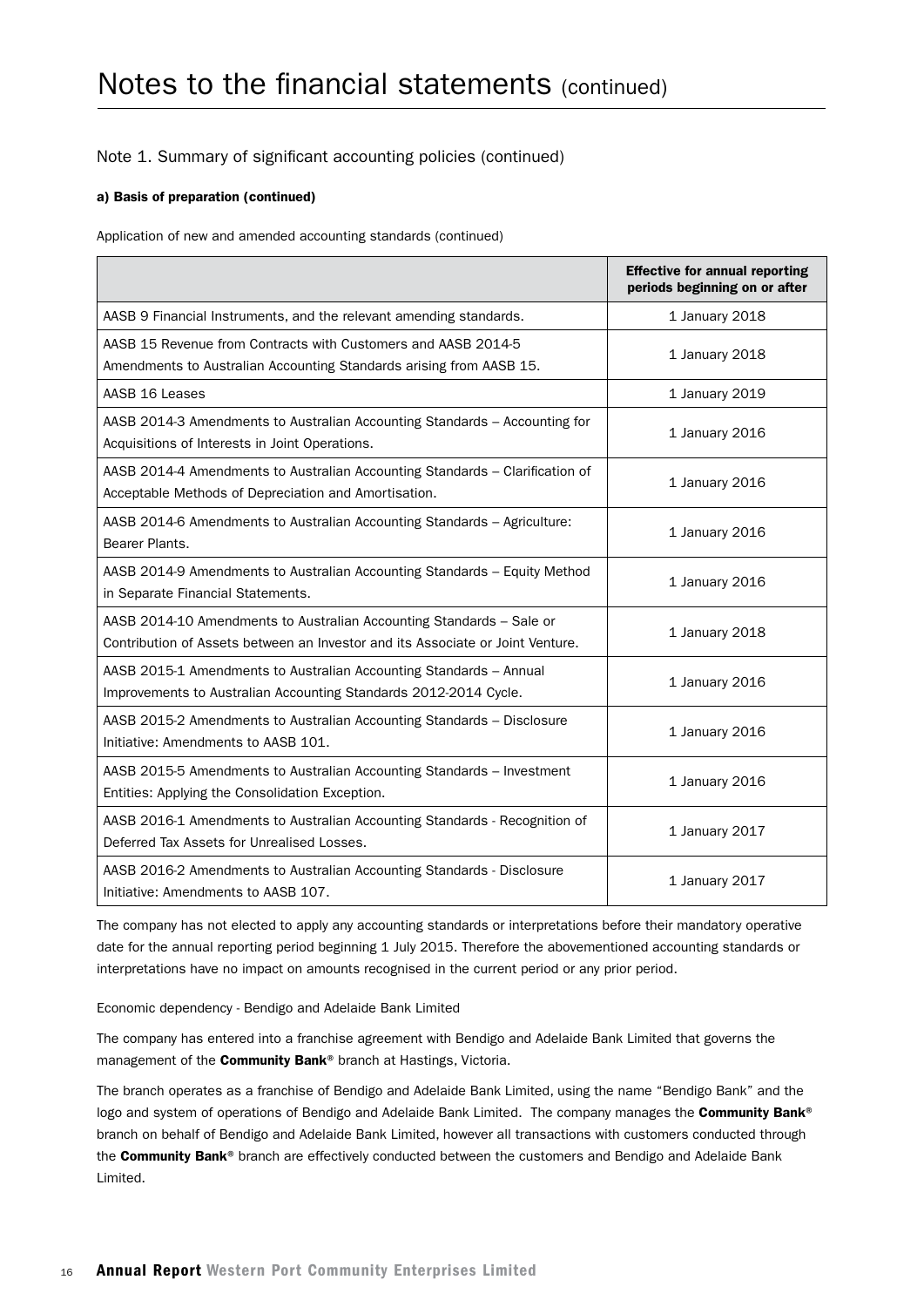#### a) Basis of preparation (continued)

Economic dependency - Bendigo and Adelaide Bank Limited (continued)

All deposits are made with Bendigo and Adelaide Bank Limited, and all personal and investment products are products of Bendigo and Adelaide Bank Limited, with the company facilitating the provision of those products. All loans, leases or hire purchase transactions, issues of new credit or debit cards, temporary or bridging finance and any other transaction that involves creating a new debt, or increasing or changing the terms of an existing debt owed to Bendigo and Adelaide Bank Limited, must be approved by Bendigo and Adelaide Bank Limited. All credit transactions are made with Bendigo and Adelaide Bank Limited, and all credit products are products of Bendigo and Adelaide Bank Limited.

The company promotes and sells the products and services, but is not a party to the transaction.

The credit risk (i.e. the risk that a customer will not make repayments) is for the relevant Bendigo and Adelaide Bank Limited entity to bear as long as the company has complied with the appropriate procedures and relevant obligations and has not exercised a discretion in granting or extending credit.

Bendigo and Adelaide Bank Limited provides significant assistance in establishing and maintaining the Community Bank<sup>®</sup> branch franchise operations. It also continues to provide ongoing management and operational support and other assistance and guidance in relation to all aspects of the franchise operation, including advice in relation to:

- advice and assistance in relation to the design, layout and fit out of the **Community Bank**<sup>®</sup> branch
- training for the branch manager and other employees in banking, management systems and interface protocol
- methods and procedures for the sale of products and provision of services
- security and cash logistic controls
- calculation of company revenue and payment of many operating and administrative expenses
- the formulation and implementation of advertising and promotional programs
- sales techniques and proper customer relations.

#### Going concern

The net assets of the company as at 30 June 2016 were \$148,782 and the loss made for the year was \$6,681, bringing accumulated losses to \$621,116.

| In addition:              |         |
|---------------------------|---------|
| Total assets were         | 396,964 |
| Total liabilities were    | 248,182 |
| Operating cash flows were | (7,035) |

There was a 73% decrease in the loss recorded for the financial year ended 30 June 2016 when compared to the prior year.

The company meets its day to day working capital requirements through an overdraft facility. The overdraft has an approved limit of \$250,000 and was drawn to \$181,646 as at 30 June 2016.

The current interest rate for the overdraft is 9.64%. As a result \$7,677 of interest expense was incurred during the 2016 financial year.

The company's business activities, together with the factors likely to affect its future development, performance and position are set out in the directors' report on pages 4 to 9. The financial position of the company, its cash flows, liquidity position and borrowing facilities are described in the financial statements.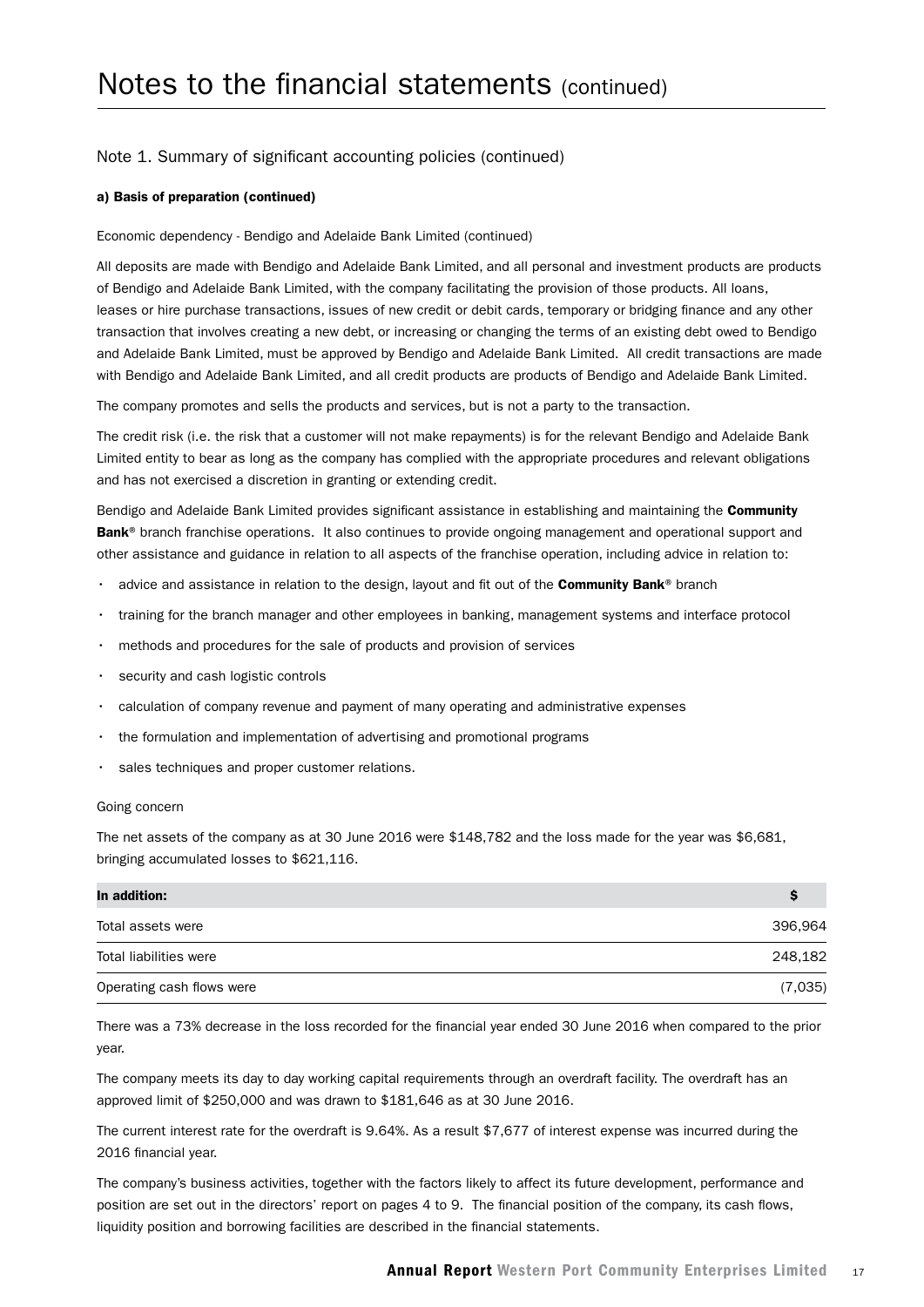#### a) Basis of preparation (continued)

#### Going concern (continued)

The current economic environment is difficult and while revenue continues to increase the company has again reported an operating loss for the year. The directors consider that the outlook presents significant challenges in terms of banking business volume and pricing as well as for operating costs. Whilst the directors have instituted measures to preserve cash and secure additional finance, these circumstances create material uncertainties over future trading results and cash flows.

The company's forecasts and projections, taking account of reasonably possible changes in trading performance, show that the company should be able to operate within the level of its current overdraft facility.

The company has held discussions with Bendigo and Adelaide Bank Limited about its future borrowing needs. It is likely that these discussions will not be completed for some time but no matters have been drawn to its attention to suggest that renewal may not be forthcoming on acceptable terms. The company believes it has the support of Bendigo and Adelaide Bank Limited that it will continue to support the company and its operations for the 2016/17 financial year. This support is provided on the basis that the company continues to fulfil its obligations under the franchise agreement and continues to work closely with Bendigo and Adelaide Bank Limited to further develop its business.

The directors have concluded that the combination of the circumstances above represents a material uncertainty that may cast doubt upon the company's ability to continue as a going concern and that, therefore, the company may be unable to realise its assets and discharge its liabilities in the normal course of business.

Nevertheless, after making enquiries and considering the uncertainties described above, the directors have a reasonable expectation that the company has adequate resources to continue in operational existence for the foreseeable future. For these reasons, they continue to adopt the going concern basis of accounting in preparing the annual financial statements.

The following is a summary of the material accounting policies adopted by the company in the preparation of the financial statements. The accounting policies have been consistently applied, unless otherwise stated.

#### b) Revenue

Revenue is recognised when the amount of revenue can be reliably measured, it is probable that future economic benefits will flow to the company and any specific criteria have been met. Interest and fee revenue is recognised when earned. The gain or loss on disposal of property, plant and equipment is recognised on a net basis and is classified as income rather than revenue. All revenue is stated net of the amount of Goods and Services Tax (GST).

#### Revenue calculation

Over the period from September 2013 to February 2015, Bendigo and Adelaide Bank Limited conducted a review of the Community Bank® model, known as 'Project Horizon'. This was conducted in consultation with the Community Bank® network. The objective of the review was to develop a shared vision of the **Community Bank**® model that positions it for success now and for the future.

The outcome of that review is that the fundamental franchise model and community participation remain unchanged. Changes to be implemented over a three year period reflect a number of themes, including a culture of innovation, agility and flexibility, network collaboration, director and staff development and a sustainable financial model. This will include changes to the financial return for **Community Bank**® companies from 1 July 2016. A funds transfer pricing model will be used for the method of calculation of the cost of funds, deposit return and margin. All revenue paid on core banking products will be through margin share. Margin on core banking products will be shared on a 50/50 basis.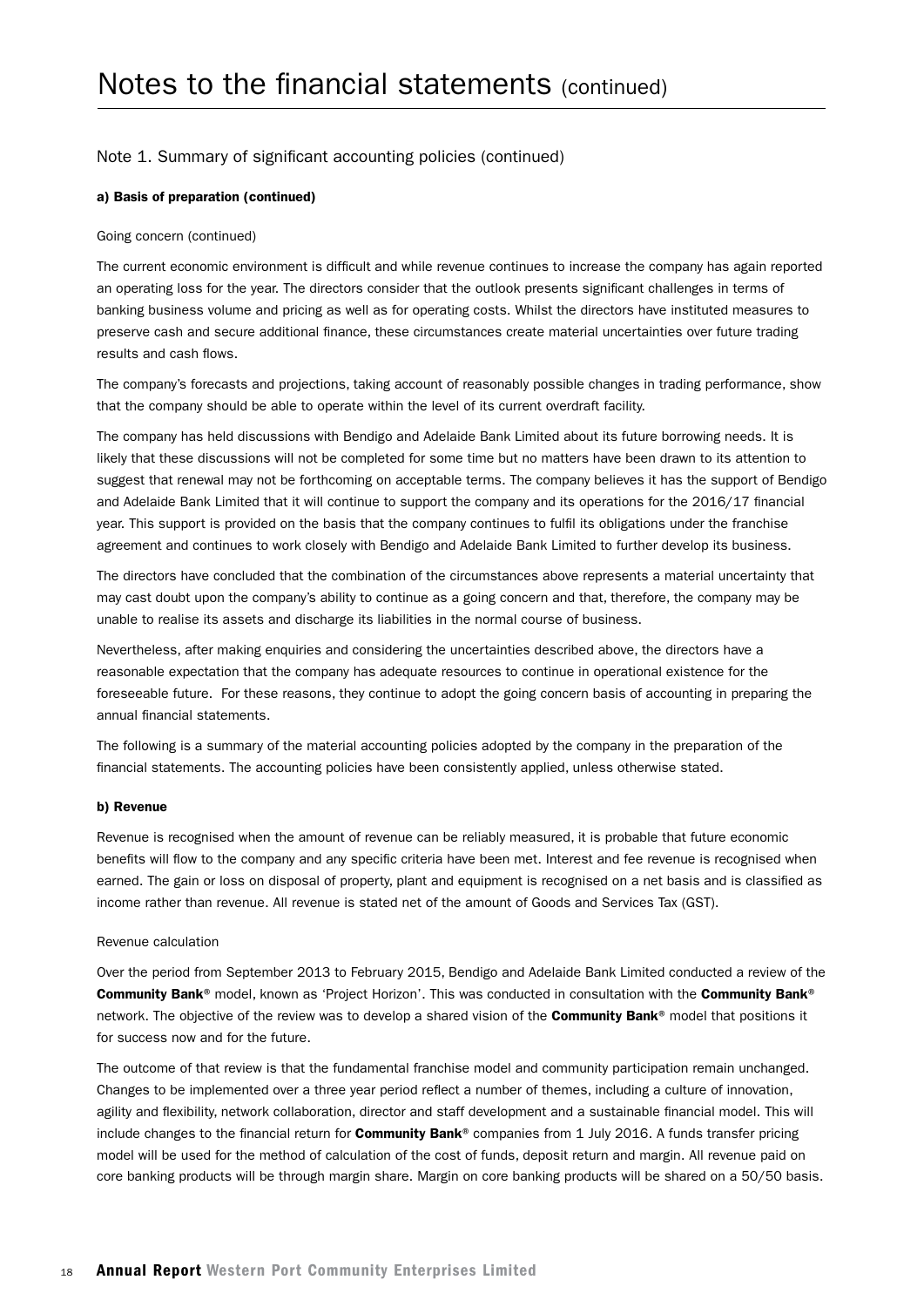#### b) Revenue (continued)

#### Revenue calculation (continued)

The franchise agreement provides that three forms of revenue may be earned by the company – margin, commission and fee income. Bendigo and Adelaide Bank Limited decides the form of revenue the company earns on different types of products and services.

The revenue earned by the company is dependent on the business that it generates. It may also be affected by other factors, such as economic and local conditions, for example, interest rates.

#### Core banking products

Bendigo and Adelaide Bank Limited has identified some Bendigo Bank Group products and services as 'core banking products'. It may change the products and services which are identified as core banking products by giving the company at least 30 days' notice. Core banking products currently include Bendigo Bank branded home loans, term deposits and at call deposits.

#### Margin

Margin is arrived at through the following calculation:

Interest paid by customers on loans less interest paid to customers on deposits

plus any deposit returns i.e. interest return applied by Bendigo and Adelaide Bank Limited for a deposit,

minus any costs of funds i.e. interest applied by Bendigo and Adelaide Bank Limited to fund a loan.

Note: In very simplified terms, currently, deposit return means the interest Bendigo and Adelaide Bank Limited gets when it invests the money the customer deposits with it. The cost of funds means the interest Bendigo and Adelaide Bank Limited pays when it borrows the money to give a customer a loan. From 1 July 2016, both will mean the cost for Bendigo and Adelaide Bank Limited to borrow the money in the market.

Products and services on which margin is paid include variable rate deposits and variable rate home loans. From 1 July 2016, examples include Bendigo Bank branded at call deposits, term deposits and home loans.

For those products and services on which margin is paid, the company is entitled to a share of the margin earned by Bendigo and Adelaide Bank Limited (i.e. income adjusted for Bendigo and Adelaide Bank Limited's interest expense and interest income return). However, if this reflects a loss, the company incurs a share of that loss.

#### Commission

Commission is a fee paid for products and services sold. It may be paid on the initial sale or on an ongoing basis. Commission is payable on the sale of an insurance product such as home contents. Examples of products and services on which ongoing commissions are paid include leasing and Sandhurst Trustees Limited products. This currently also includes Bendigo Bank branded fixed rate home loans and term deposits of more than 90 days, but these will become margin products from 1 July 2016.

#### Fee income

Fee income is a share of what is commonly referred to as 'bank fees and charges' charged to customers by Bendigo Bank Group entities including fees for loan applications and account transactions.

#### Ability to change financial return

Under the franchise agreement, Bendigo and Adelaide Bank Limited may change the form and amount of financial return that the company receives. The reasons it may make a change include changes in industry or economic conditions or changes in the way Bendigo and Adelaide Bank Limited earns revenue.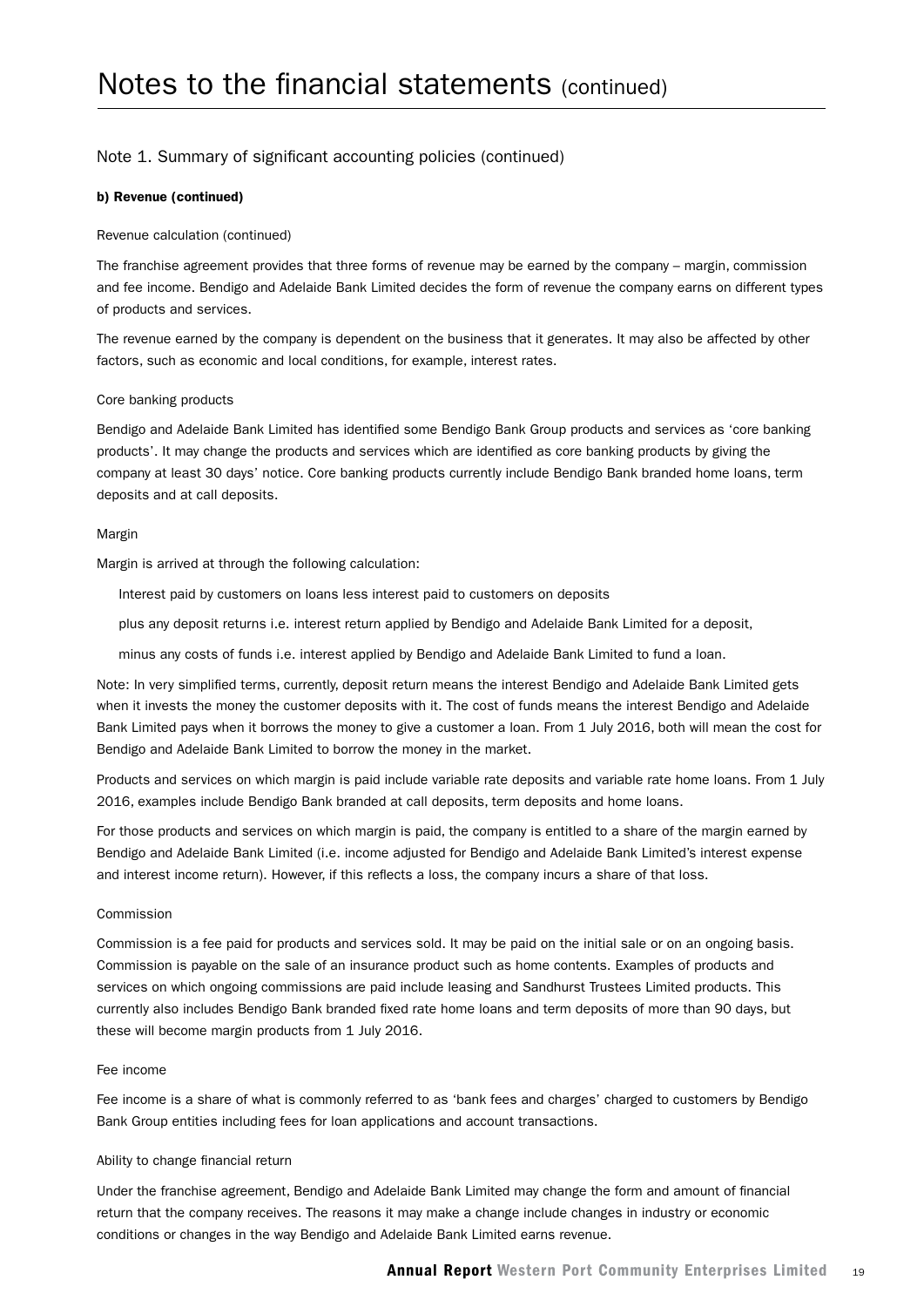#### b) Revenue (continued)

#### Ability to change financial return (continued)

The change may be to the method of calculation of margin, the amount of margin, commission and fee income or a change of a margin to a commission or vice versa. This may affect the amount of revenue the Company receives on a particular product or service. The effect of the change on the revenue earned by the Company is entirely dependent on the change.

If Bendigo and Adelaide Bank Limited makes a change to the margin or commission on core banking products and services, it must not reduce the margin and commission the company receives on core banking products and services Bendigo and Adelaide Bank Limited attributes to the company to less than 50% (on an aggregate basis) of Bendigo and Adelaide Bank Limited's margin at that time. For other products and services, there is no restriction on the change Bendigo and Adelaide Bank Limited may make.

Bendigo and Adelaide Bank Limited must give the company 30 days' notice before it changes the products and services on which margin, commission or fee income is paid, the method of calculation of margin and the amount of margin, commission or fee income.

#### Monitoring and changing financial return

Bendigo and Adelaide Bank Limited monitors the distribution of financial return between Community Bank® companies and Bendigo and Adelaide Bank Limited on an ongoing basis.

Overall, Bendigo and Adelaide Bank Limited has made it clear that the **Community Bank®** model is based on the principle of shared reward for shared effort. In particular, in relation to core banking products and services, the aim is to achieve an equal share of Bendigo and Adelaide Bank Limited's margin.

As discussed above in relation to Project Horizon, among other things, there will be changes in the financial return for Community Bank® companies from 1 July 2016. This includes 50% share of margin on core banking products, all core banking products become margin products and a funds transfer pricing model will be used for the method of calculation of the cost of funds, deposit return and margin.

The Board is yet to appreciate the full impact of the above changes on our revenue moving forward. We would anticipate that by the time of this year's AGM we will be able to inform our shareholders of the likely outcomes of the new model.

The Board is continuing to work with Bendigo and Adelaide Bank Ltd to understand any potential changes to revenue and will provide further details as appropriate in due course.

#### c) Income tax

#### Current tax

Current tax is calculated by reference to the amount of income taxes payable or recoverable in respect of the taxable profit or loss for the period. It is calculated using tax rates and tax laws that have been enacted or substantively enacted by reporting date. Current tax for current and prior periods is recognised as a liability (or asset) to the extent that it is unpaid (or refundable).

#### Deferred tax

Deferred tax is accounted for using the Balance Sheet liability method on temporary differences arising from differences between the carrying amount of assets and liabilities in the financial statements and the corresponding tax base of those items.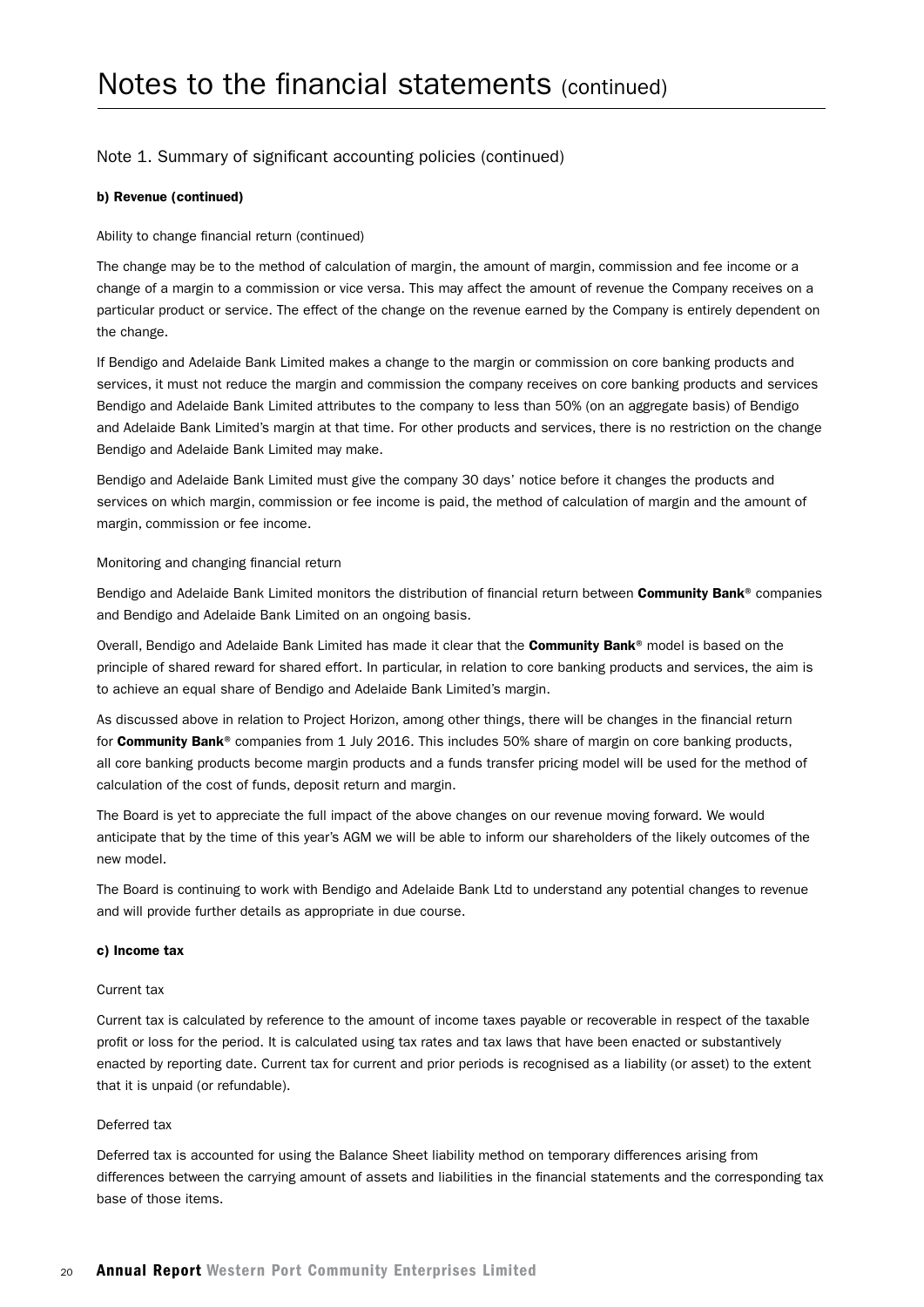#### c) Income tax (continued)

#### Deferred tax (continued)

In principle, deferred tax liabilities are recognised for all taxable temporary differences. Deferred tax assets are recognised to the extent that it is probable that sufficient taxable amounts will be available against which deductible temporary differences or unused tax losses and tax offsets can be utilised. However, deferred tax assets and liabilities are not recognised if the temporary differences giving rise to them arise from the initial recognition of assets and liabilities other than as a result of a business combination (which affects neither taxable income nor accounting profit). Furthermore, a deferred tax liability is not recognised in relation to taxable temporary differences arising from goodwill.

Deferred tax assets and liabilities are measured at the tax rates that are expected to apply to the period(s) when the asset and liability giving rise to them are realised or settled, based on tax rates (and tax laws) that have been enacted or substantively enacted by reporting date. The measurement of deferred tax liabilities reflects the tax consequences that would follow from the manner in which the consolidated entity expects, at the reporting date, to recover or settle the carrying amount of its assets and liabilities.

Deferred tax assets and liabilities are offset when there is a legally enforceable right to offset current tax and when the balances relate to taxes levied by the same taxation authority and the company entity intends to settle its tax assets and liabilities on a net basis.

#### Current and deferred tax for the period

Current and deferred tax is recognised as an expense or income in the Statement of Profit or Loss and Other Comprehensive Income, except when it relates to items credited or debited to equity, in which case the deferred tax is also recognised directly in equity, or where it arises from initial accounting for a business combination, in which case it is taken into account in the determination of goodwill or excess.

#### d) Employee entitlements

Provision is made for the company's liability for employee benefits arising from services rendered by employees to balance date. Employee benefits that are expected to be settled within one year have been measured at the amounts expected to be paid when the liability is settled, plus related on-costs. Employee benefits payable later than one year have been measured at the present value of the estimated future cash outflows to be made for those benefits.

The company contributes to a defined contribution plan. Contributions to employee superannuation funds are charged against income as incurred.

#### e) Cash and cash equivalents

For the purposes of the Statement of Cash Flows, cash includes cash on hand and in banks and investments in money market instruments, net of outstanding bank overdrafts. Bank overdrafts are shown within borrowings in current liabilities on the Balance Sheet.

#### f) Trade receivables and payables

Receivables are carried at their amounts due. The collectability of debts is assessed at balance date and specific provision is made for any doubtful accounts. Liabilities for trade creditors and other amounts are carried at cost that is the fair value of the consideration to be paid in the future for goods and services received, whether or not billed to the company.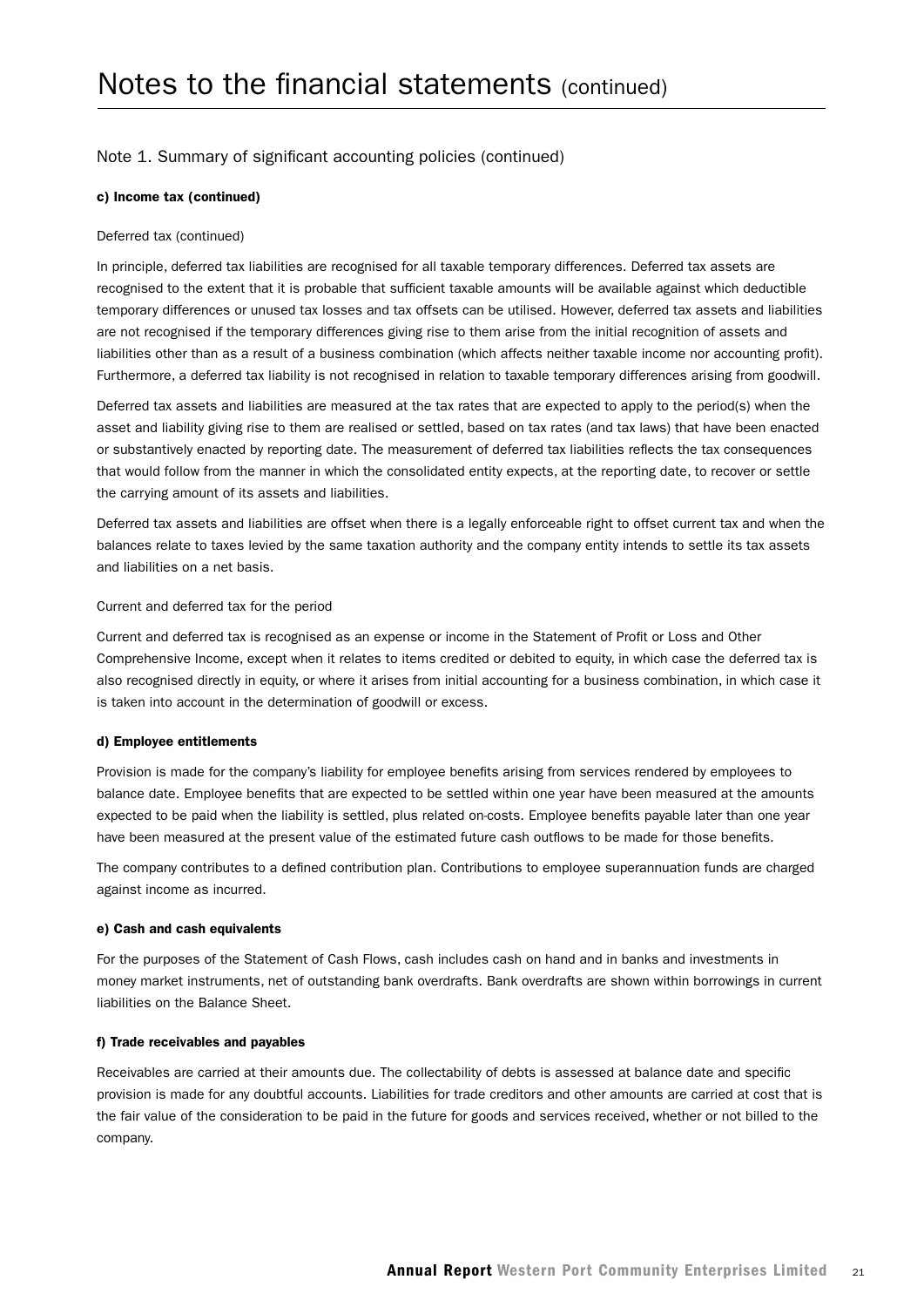#### g) Property, plant and equipment

Plant and equipment, leasehold improvements and equipment under finance lease are stated at cost less accumulated depreciation and impairment. Cost includes expenditure that is directly attributable to the acquisition of the item. In the event that settlement of all or part of the purchase consideration is deferred, cost is determined by discounting the amounts payable in the future to their present value as at the date of acquisition.

Depreciation is provided on property, plant and equipment, including freehold buildings but excluding land. Depreciation is calculated on a straight line basis so as to write off the net cost of each asset over its expected useful life to its estimated residual value. Leasehold improvements are depreciated at the rate equivalent to the available building allowance using the straight line method. The estimated useful lives, residual values and depreciation method are reviewed at the end of each annual reporting period.

The following estimated useful lives are used in the calculation of depreciation:

| leasehold improvements | 40 years         |
|------------------------|------------------|
| plant and equipment    | $2.5 - 40$ years |
| furniture and fittings | 4 - 40 years     |

#### h) Intangibles

The franchise fee paid to Bendigo and Adelaide Bank Limited has been recorded at cost and is amortised on a straight line basis over the life of the franchise agreement.

The renewal processing fee paid to Bendigo and Adelaide Bank Limited when renewing the franchise agreement has also been recorded at cost and is amortised on a straight line basis over the life of the franchise agreement.

#### i) Payment terms

Receivables and payables are non interest bearing and generally have payment terms of between 30 and 90 days.

#### j) Borrowings

All loans are initially measured at the principal amount. Interest is recognised as an expense as it accrues.

#### k) Financial instruments

Recognition and initial measurement

Financial instruments, incorporating financial assets and financial liabilities are recognised when the entity becomes a party to the contractual provisions of the instrument.

Financial instruments are initially measured at fair value plus transaction costs. Financial instruments are classified and measured as set out below.

#### Derecognition

Financial assets are derecognised where the contractual rights to receipt of cash flows expires or the asset is transferred to another party whereby the entity no longer has any significant continuing involvement in the risks and benefits associated with the asset.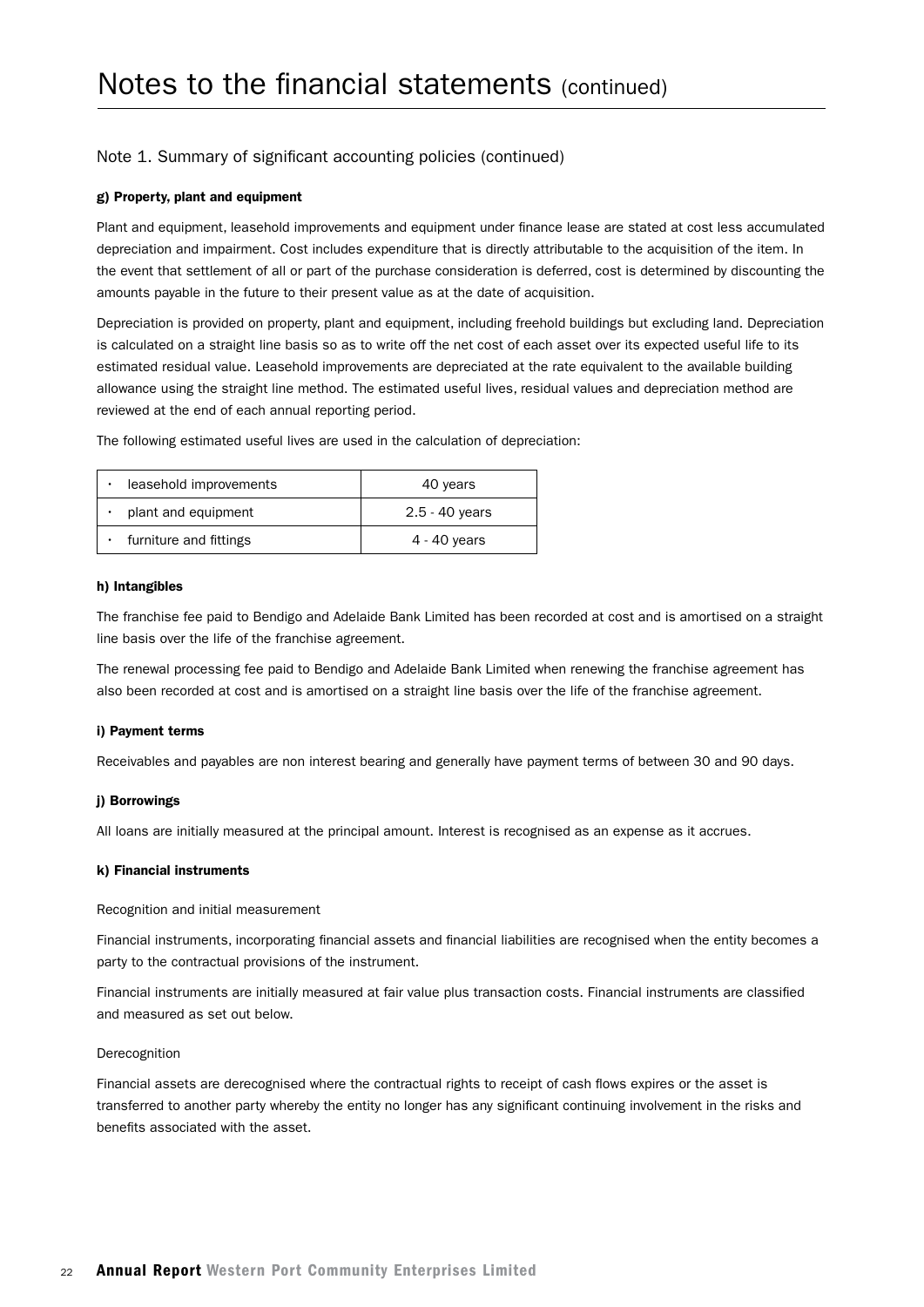#### k) Financial instruments (continued)

Classification and subsequent measurement

(i) Loans and receivables

Loans and receivables are non-derivative financial assets with fixed or determinable payments that are not quoted in an active market and are subsequently measured at amortised cost using the effective interest rate method.

(ii) Held-to-maturity investments

Held-to-maturity investments are non-derivative financial assets that have fixed maturities and fixed or determinable payments, and it is the entity's intention to hold these investments to maturity. They are subsequently measured at amortised cost using the effective interest rate method.

(iii) Available-for-sale financial assets

Available-for-sale financial assets are non-derivative financial assets that are either not suitable to be classified into other categories of financial assets due to their nature, or they are designated as such by management. They comprise investments in the equity of other entities where there is neither a fixed maturity nor fixed or determinable payments.

They are subsequently measured at fair value with changes in such fair value (i.e. gains or losses) recognised in the Statement of Profit or Loss and Other Comprehensive Income. Available-for-sale financial assets are included in non-current assets except where they are expected to be sold within 12 months after the end of the reporting period. All other financial assets are classified as current assets.

(iv) Financial liabilities

Non-derivative financial liabilities (excluding financial guarantees) are subsequently measured at amortised cost using the effective interest rate method.

#### Impairment

At each reporting date, the entity assesses whether there is objective evidence that a financial instrument has been impaired. Impairment losses are recognised in the Statement of Profit or Loss and Other Comprehensive Income.

#### l) Leases

Leases of fixed assets where substantially all the risks and benefits incidental to the ownership of the asset, but not the legal ownership are transferred to the company are classified as finance leases. Finance leases are capitalised by recording an asset and a liability at the lower of the amounts equal to the fair value of the leased property or the present value of the minimum lease payments, including any guaranteed residual values. Lease payments are allocated between the reduction of the lease liability and the lease interest expense for the period.

Leased assets are depreciated on a straight-line basis over the shorter of their estimated useful lives or the lease term. Lease payments for operating leases, where substantially all the risks and benefits remain with the lessor, are charged as expenses in the periods in which they are incurred. Lease incentives under operating leases are recognised as a liability and amortised on a straight-line basis over the life of the lease term.

#### m) Provisions

Provisions are recognised when the economic entity has a legal, equitable or constructive obligation to make a future sacrifice of economic benefits to other entities as a result of past transactions of other past events, it is probable that a future sacrifice of economic benefits will be required and a reliable estimate can be made of the amount of the obligation.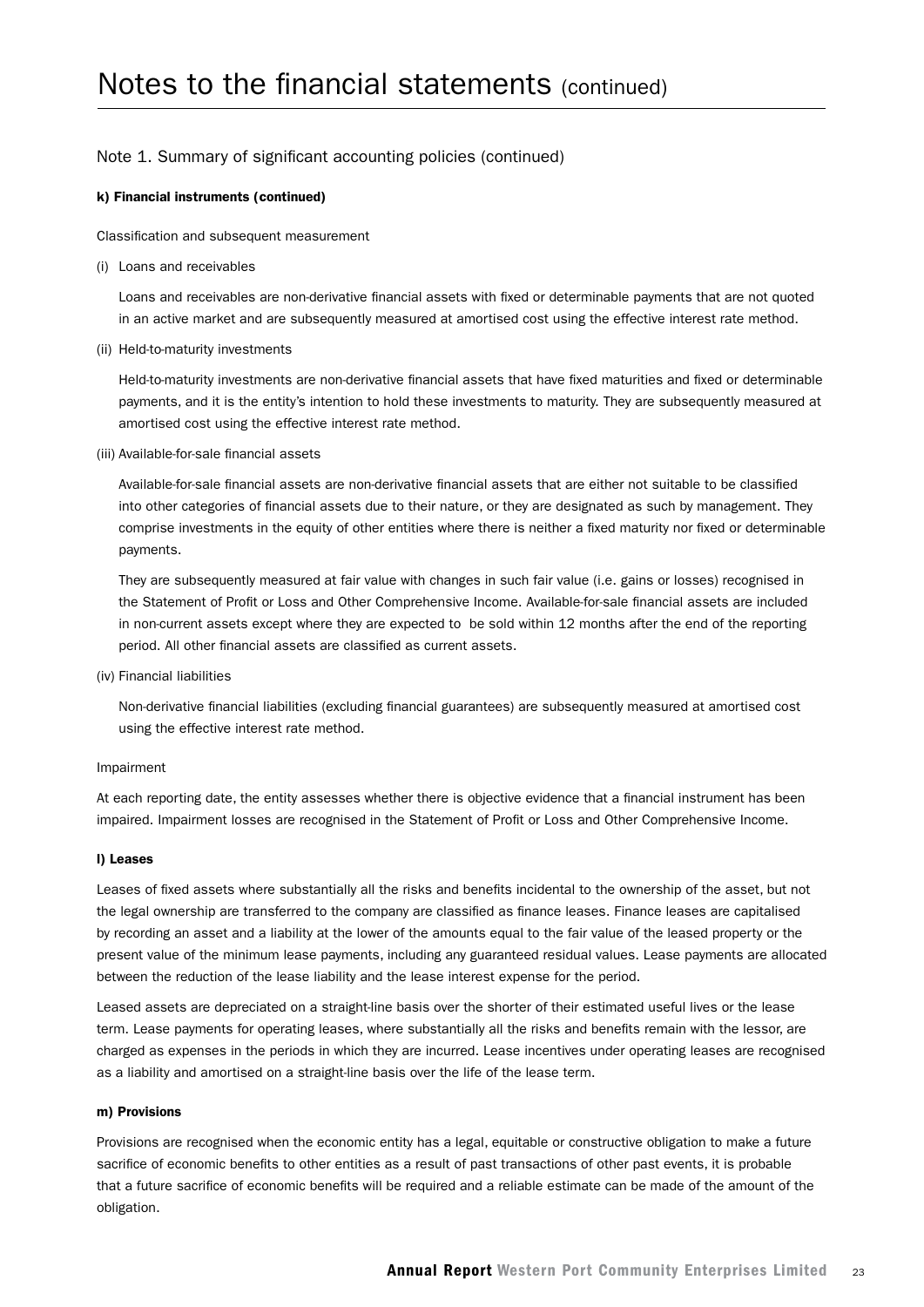#### m) Provisions (continued)

A provision for dividends is not recognised as a liability unless the dividends are declared, determined or publicly recommended on or before the reporting date.

#### n) Contributed equity

Ordinary shares are recognised at the fair value of the consideration received by the company. Any transaction costs arising on the issue of ordinary shares are recognised directly in equity as a reduction of the share proceeds received.

#### o) Earnings per share

Basic earnings per share is calculated by dividing the profit attributable to equity holders of the company, excluding any costs of servicing equity other than ordinary shares, by the weighted average number of ordinary shares outstanding during the financial year, adjusted for bonus elements in ordinary shares issued during the year.

#### p) Goods and Services Tax

Revenues, expenses and assets are recognised net of the amount of Goods and Services Tax (GST), except where the amount of GST incurred is not recoverable from the taxation authority. In these circumstances, the GST is recognised as part of the cost of acquisition of the asset or as part of the expense.

Receivables and payables are stated with the amount of GST included. The net amount of GST recoverable from, or payable to, the taxation authority is included as part of receivables or payables in the Balance Sheet. Cash flows are included in the Statement of Cash Flows on a gross basis.

The GST components of cash flows arising from investing and financing activities which are recoverable from, or payable to, the taxation authority are classified as operating cash flows.

### Note 2. Financial risk management

The company's activities expose it to a limited variety of financial risks: market risk (including currency risk, fair value interest risk and price risk), credit risk, liquidity risk and cash flow interest rate risk. The company's overall risk management program focuses on the unpredictability of financial markets and seeks to minimise potential adverse effects on the financial performance of the entity. The entity does not use derivative instruments.

Risk management is carried out directly by the board of directors.

(i) Market risk

The company has no exposure to any transactions denominated in a currency other than Australian dollars.

(ii) Price risk

The company is not exposed to equity securities price risk as it does not hold investments for sale or at fair value. The company is not exposed to commodity price risk.

(iii) Credit risk

The company has no significant concentrations of credit risk. It has policies in place to ensure that customers have an appropriate credit history. The company's franchise agreement limits the company's credit exposure to one financial institution, being Bendigo and Adelaide Bank Limited.

(iv) Liquidity risk

Prudent liquidity management implies maintaining sufficient cash and marketable securities and the availability of funding from credit facilities. The company believes that its sound relationship with Bendigo and Adelaide Bank Limited mitigates this risk significantly.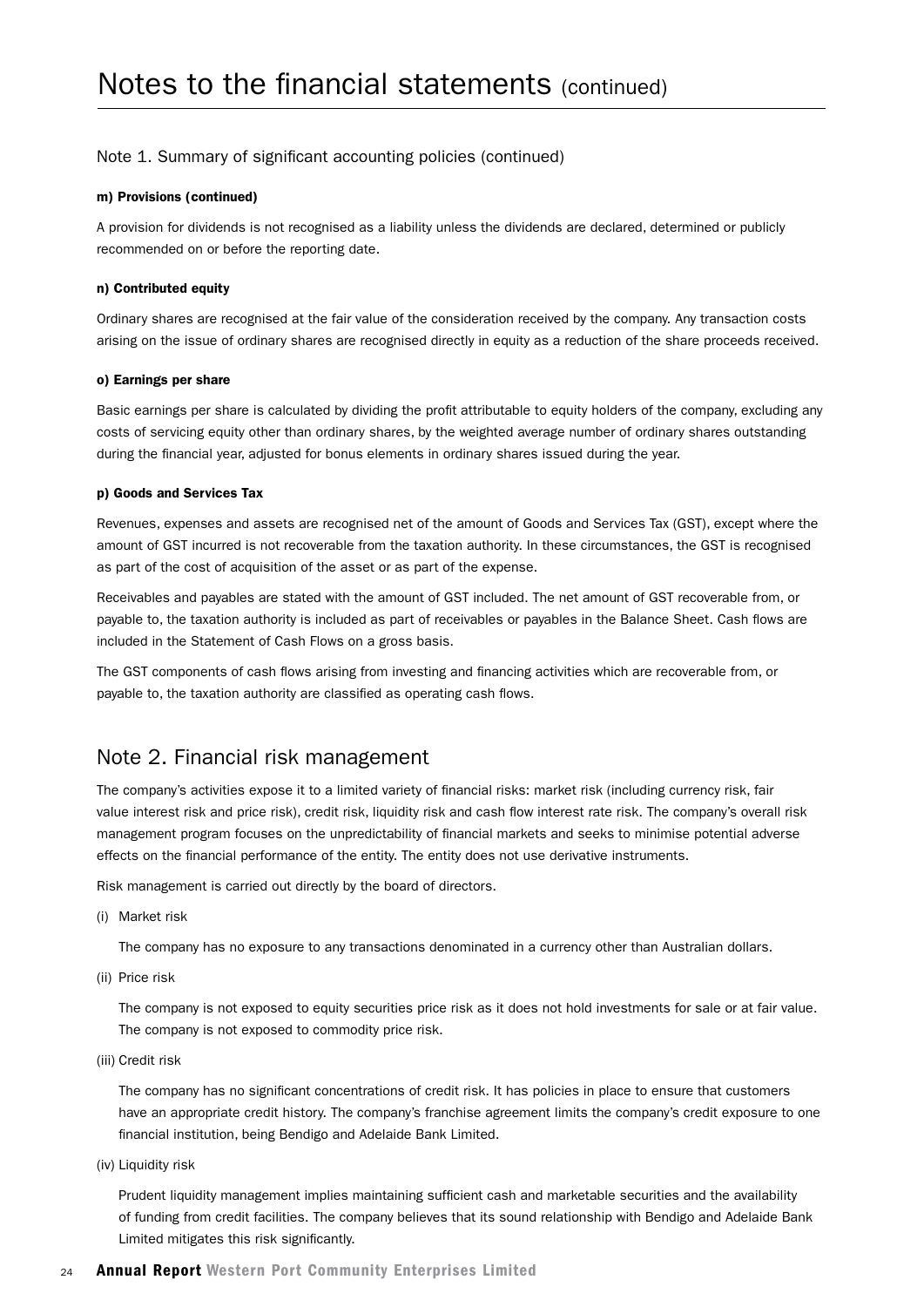#### Note 2. Financial risk management (continued)

(v) Cash flow and fair value interest rate risk

Interest-bearing assets are held with Bendigo and Adelaide Bank Limited and subject to movements in market interest. Interest-rate risk could also arise from long-term borrowings. Borrowings issued at variable rates expose the company to cash flow interest-rate risk. The company believes that its sound relationship with Bendigo and Adelaide Bank Limited mitigates this risk significantly.

(vi) Capital management

The board's policy is to maintain a strong capital base so as to sustain future development of the company. The board of directors monitor the return on capital and the level of dividends to shareholders. Capital is represented by total equity as recorded in the Balance Sheet.

In accordance with the franchise agreement, in any 12 month period, the funds distributed to shareholders shall not exceed the distribution limit:

The distribution limit is the greater of:

- (a) 20% of the profit or funds of the franchisee otherwise available for distribution to shareholders in that 12 month period; and
- (b) subject to the availability of distributable profits, the relevant rate of return multiplied by the average level of share capital of the franchisee over that 12 month period where the relevant rate of return is equal to the weighted average interest rate on 90 day bank bills over that 12 month period plus 5%.

The board is managing the growth of the business in line with this requirement. There are no other externally imposed capital requirements, although the nature of the company is such that amounts will be paid in the form of charitable donations and sponsorship. Charitable donations and sponsorship paid for the year ended 30 June 2016 can be seen in the Statement of Profit or Loss and Other Comprehensive Income.

There were no changes in the company's approach to capital management during the year.

### Note 3. Critical accounting estimates and judgements

Estimates and judgements are continually evaluated and are based on historical experience and other factors, including expectations of future events that may have a financial impact on the entity and that are believed to be reasonable under the circumstances.

The company makes estimates and assumptions concerning the future. The resulting accounting estimates will, by definition, seldom equal the related actual results.

Management has identified the following critical accounting policies for which significant judgements, estimates and assumptions are made. Actual results may differ from these estimates under different assumptions and conditions and may materially affect financial results or the financial position reported in future periods.

Further details of the nature of these assumptions and conditions may be found in the relevant notes to the financial statements.

#### Taxation

Judgement is required in assessing whether deferred tax assets and certain tax liabilities are recognised on the Balance Sheet. Deferred tax assets, including those arising from un-recouped tax losses, capital losses and temporary differences, are recognised only where it is considered more likely than not that they will be recovered, which is dependent on the generation of sufficient future taxable profits.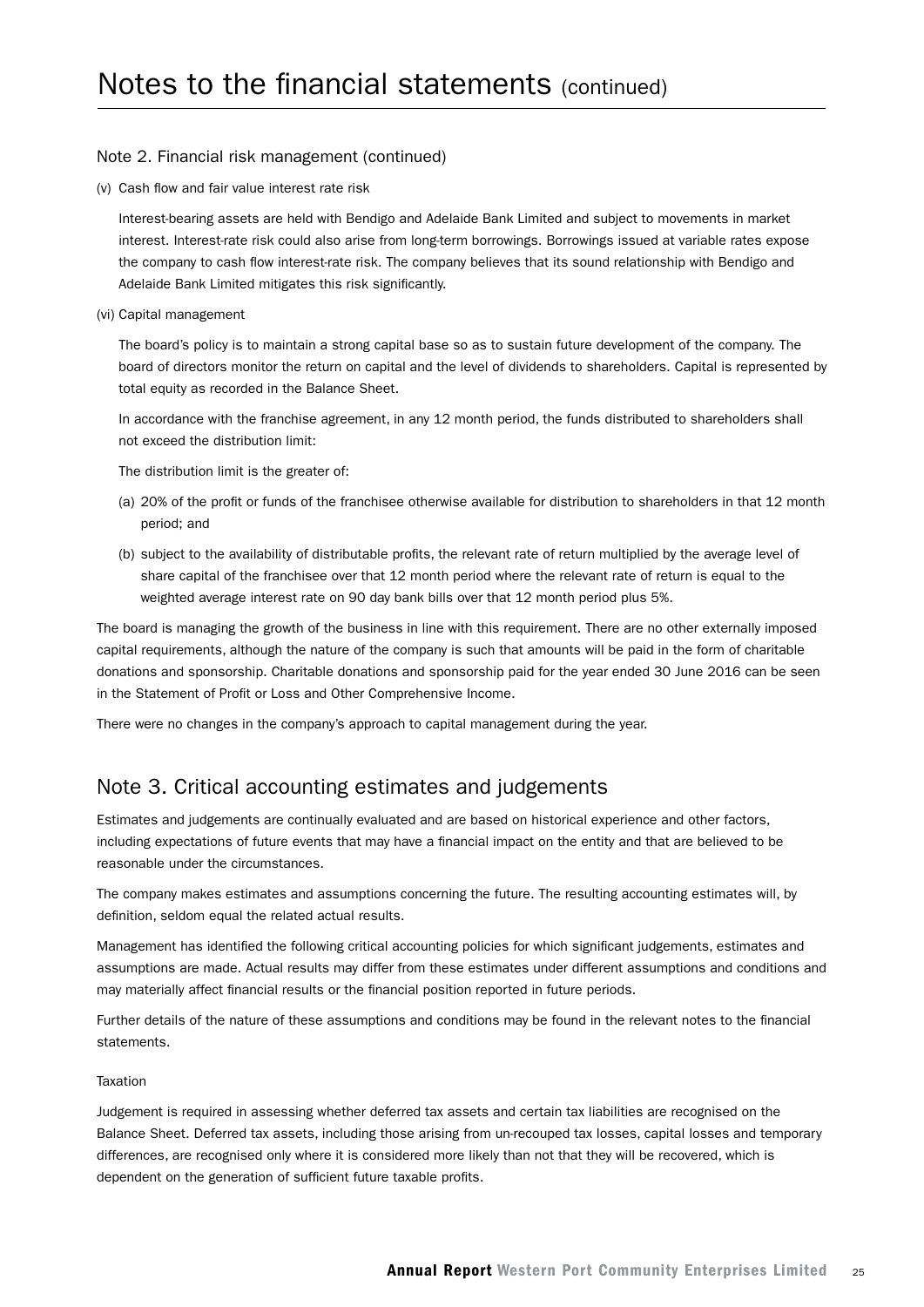#### Note 3. Critical accounting estimates and judgements (continued)

#### Taxation (continued)

Assumptions about the generation of future taxable profits depend on management's estimates of future cash flows. These depend on estimates of future sales volumes, operating costs, capital expenditure, dividends and other capital management transactions. Judgements are also required about the application of income tax legislation.

These judgements and assumptions are subject to risk and uncertainty. There is therefore a possibility that changes in circumstances will alter expectations, which may impact the amount of deferred tax assets and deferred tax liabilities recognised on the Balance Sheet and the amount of other tax losses and temporary differences not yet recognised. In such circumstances, some or all of the carrying amount of recognised deferred tax assets and liabilities may require adjustment, resulting in corresponding credit or charge to the Statement of Profit or Loss and Other Comprehensive Income.

#### Estimation of useful lives of assets

The estimation of the useful lives of assets has been based on historical experience and the condition of the asset is assessed at least once per year and considered against the remaining useful life. Adjustments to useful lives are made when considered necessary.

#### Impairment of assets

At each reporting date, the company reviews the carrying amounts of its tangible and intangible assets that have an indefinite useful life to determine whether there is any indication that those assets have suffered an impairment loss. If any such indication exists, the recoverable amount of the asset is estimated in order to determine the extent of the impairment loss (if any). Where the asset does not generate cash flows that are independent from other assets, the consolidated entity estimates the recoverable amount of the cash-generating unit to which the asset belongs.

Recoverable amount is the higher of fair value less costs to sell and value in use. In assessing value in use, the estimated future cash flows are discounted to their present value using a pre-tax discount rate that reflects current market assessments of the time value of money and the risks specific to the asset for which the estimates of future cash flows have not been adjusted.

If the recoverable amount of an asset (or cash-generating unit) is estimated to be less than its carrying amount, the carrying amount of the asset (cash-generating unit) is reduced to its recoverable amount. An impairment loss is recognised in profit or loss immediately, unless the relevant asset is carried at fair value, in which case the impairment loss is treated as a revaluation decrease.

Where an impairment loss subsequently reverses, the carrying amount of the asset (cash-generating unit) is increased to the revised estimate of its recoverable amount, but only to the extent that the increased carrying amount does not exceed the carrying amount that would have been determined had no impairment loss been recognised for the asset (cash-generating unit) in prior years. A reversal of an impairment loss is recognised in profit or loss immediately, unless the relevant asset is carried at fair value, in which case the reversal of the impairment loss is treated as a revaluation increase.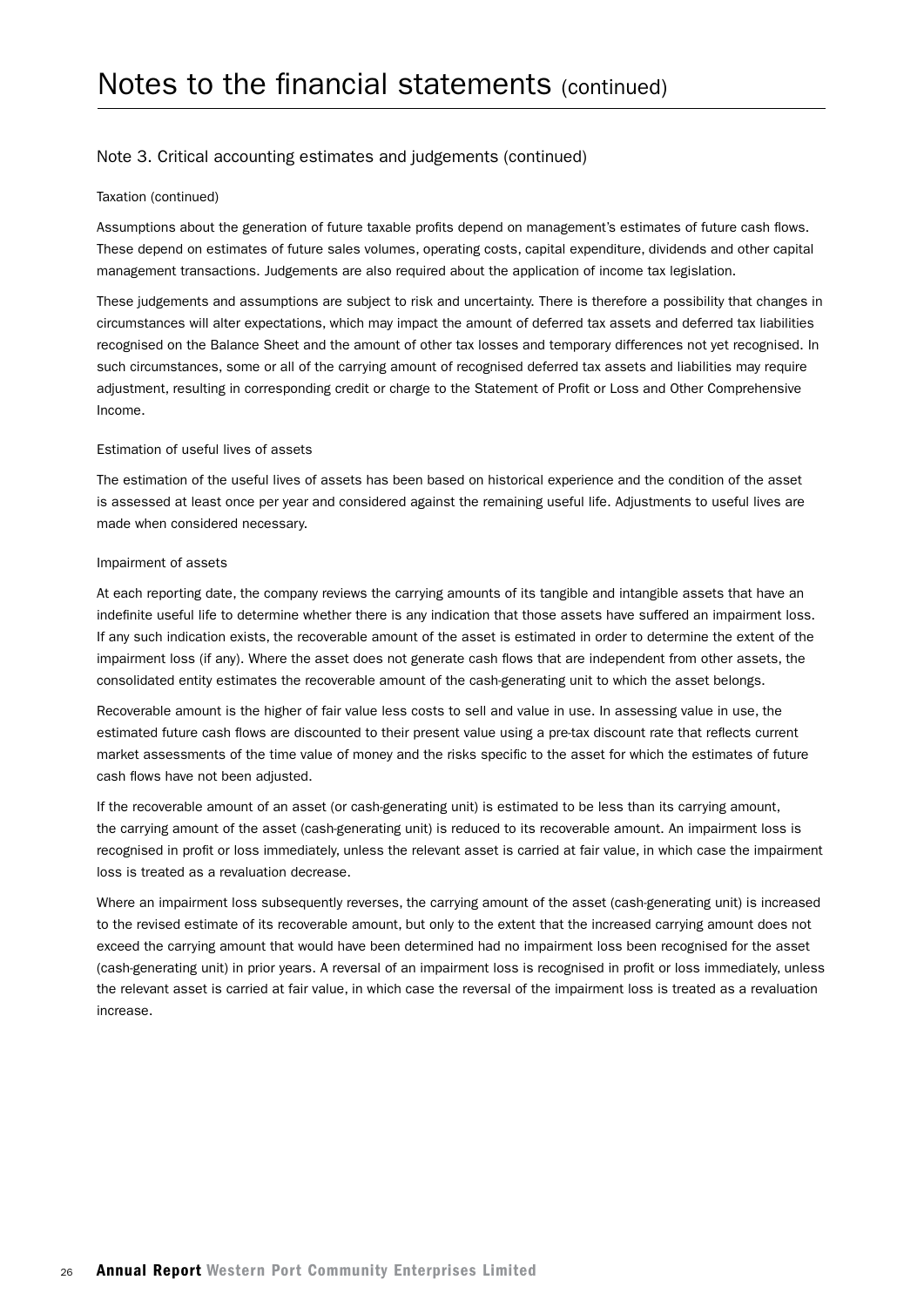|                                                                                                                                       | 2016<br>\$ | 2015<br>\$ |
|---------------------------------------------------------------------------------------------------------------------------------------|------------|------------|
| Note 4. Revenue from ordinary activities                                                                                              |            |            |
| Operating activities:                                                                                                                 |            |            |
| - services commissions                                                                                                                | 578,327    | 539,967    |
| Total revenue from operating activities                                                                                               | 578,327    | 539,967    |
| Note 5. Expenses                                                                                                                      |            |            |
| Depreciation of non-current assets:                                                                                                   |            |            |
| - plant and equipment                                                                                                                 | 229        | 328        |
| - leasehold improvements                                                                                                              | 13,935     | 14,177     |
| Amortisation of non-current assets:                                                                                                   |            |            |
| - franchise agreement                                                                                                                 | 2,307      | 2,307      |
| - franchise renewal fee                                                                                                               | 11,537     | 11,537     |
|                                                                                                                                       | 28,008     | 28,349     |
| Finance costs:                                                                                                                        |            |            |
| - interest paid                                                                                                                       | 7,677      | 7,837      |
| <b>Bad debts</b>                                                                                                                      | 2,389      | 1,935      |
| Note 6. Income tax expense<br>The components of tax expense comprise:<br>- Future income tax benefit attributable to losses           | (563)      | (2,981)    |
| - Movement in deferred tax                                                                                                            | 849        | (3,080)    |
| - Adjustment to deferred tax to reflect change to tax rate in future periods                                                          | 7,247      | 10,886     |
|                                                                                                                                       | 7,533      | 4,825      |
| The prima facie tax on profit/(loss) from ordinary activities before income<br>tax is reconciled to the income tax expense as follows |            |            |
| Operating profit/(loss)                                                                                                               | 852        | (20, 203)  |
| Prima facie tax on profit/(loss) from ordinary activities at 30%                                                                      | 243        | (6,061)    |
| Add tax effect of:                                                                                                                    |            |            |
| - non-deductible expenses                                                                                                             | 43         |            |
| - timing difference expenses                                                                                                          | (849)      | 3,080      |
|                                                                                                                                       | (563)      | (2,981)    |
| Movement in deferred tax                                                                                                              | 849        | (3,080)    |
| Adjustment to deferred tax to reflect change of tax rate in future periods                                                            | 7,247      | 10,886     |
|                                                                                                                                       | 7,533      | 4,825      |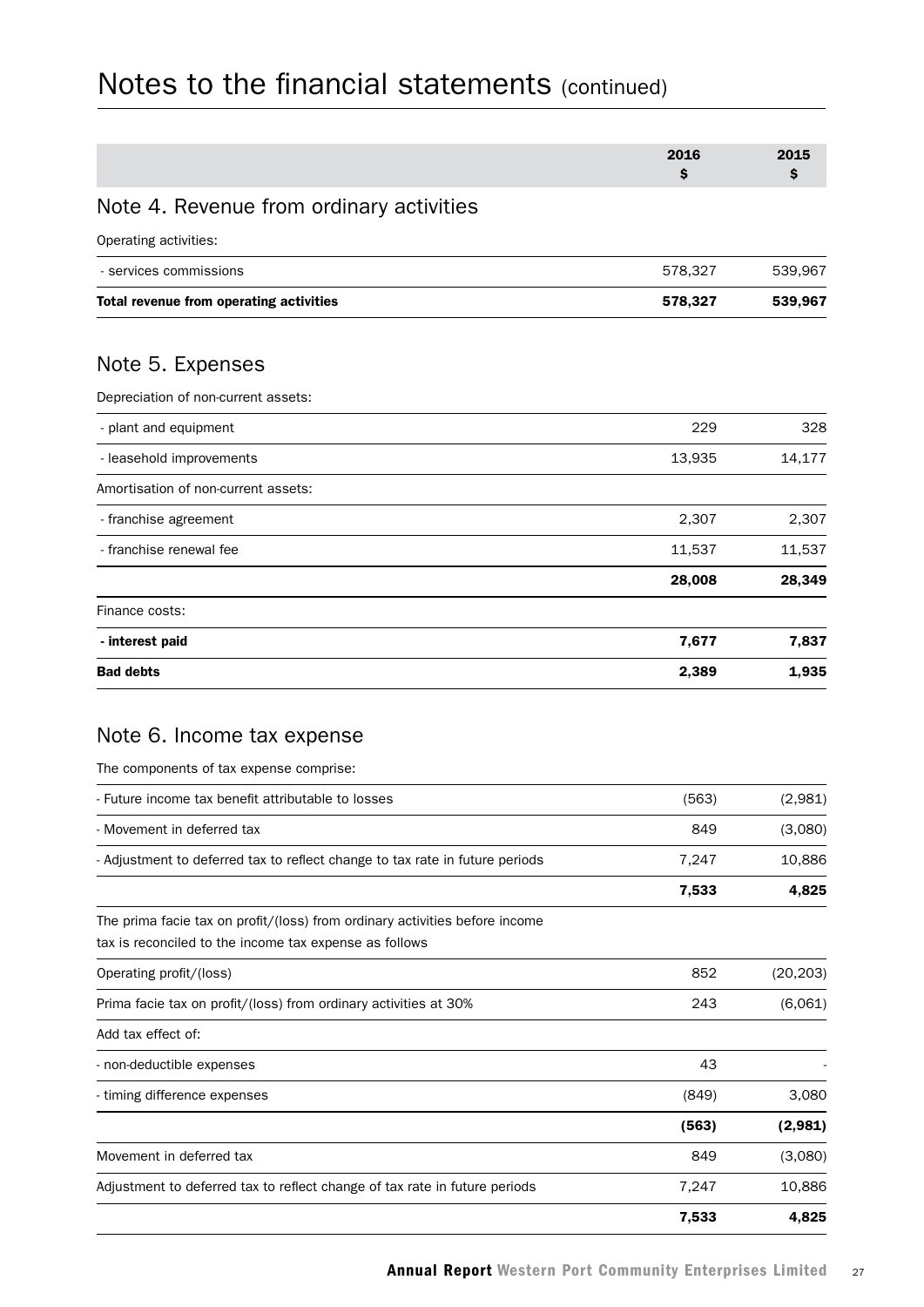|                                                                                                                                        | <b>Note</b> | 2016<br>s  | 2015<br>\$ |
|----------------------------------------------------------------------------------------------------------------------------------------|-------------|------------|------------|
| Note 7. Cash and cash equivalents                                                                                                      |             |            |            |
| Cash at bank and on hand                                                                                                               |             | 41         | 219        |
| Note 7.(a) Reconciliation to cash flow statement                                                                                       |             |            |            |
| The above figures reconcile to the amount of cash shown in the<br>Statement of Cash Flows at the end of the financial year as follows: |             |            |            |
| Cash at bank and on hand                                                                                                               |             | 41         | 219        |
| Bank overdraft                                                                                                                         | 13          | (181, 646) | (160, 945) |
|                                                                                                                                        |             | (181, 605) | (160, 726) |
| Note 8. Trade and other receivables                                                                                                    |             |            |            |
| Trade receivables                                                                                                                      |             | 26,751     | 21,244     |
| Prepayments                                                                                                                            |             | 6,291      |            |
| Other receivables and accruals                                                                                                         |             | 13,639     |            |
|                                                                                                                                        |             | 46,681     | 21,244     |
| Leasehold improvements<br>At cost                                                                                                      |             | 313,361    | 313,361    |
| Less accumulated depreciation                                                                                                          |             | (190, 780) | (176, 845) |
|                                                                                                                                        |             | 122,581    | 136,516    |
| Plant and equipment                                                                                                                    |             |            |            |
| At cost                                                                                                                                |             | 1,000      | 1,000      |
| Less accumulated depreciation                                                                                                          |             | (675)      | (566)      |
|                                                                                                                                        |             | 325        | 434        |
| Furniture and fittings                                                                                                                 |             |            |            |
| At cost                                                                                                                                |             | 2,143      | 2,143      |
| Less accumulated depreciation                                                                                                          |             | (1,824)    | (1, 733)   |
|                                                                                                                                        |             | 319        | 410        |
| Computer equipment                                                                                                                     |             |            |            |
| At cost                                                                                                                                |             | 1,561      | 1,561      |
| Less accumulated depreciation                                                                                                          |             | (1,531)    | (1,500)    |
|                                                                                                                                        |             | 30         | 61         |
| <b>Total written down amount</b>                                                                                                       |             | 123,255    | 137,421    |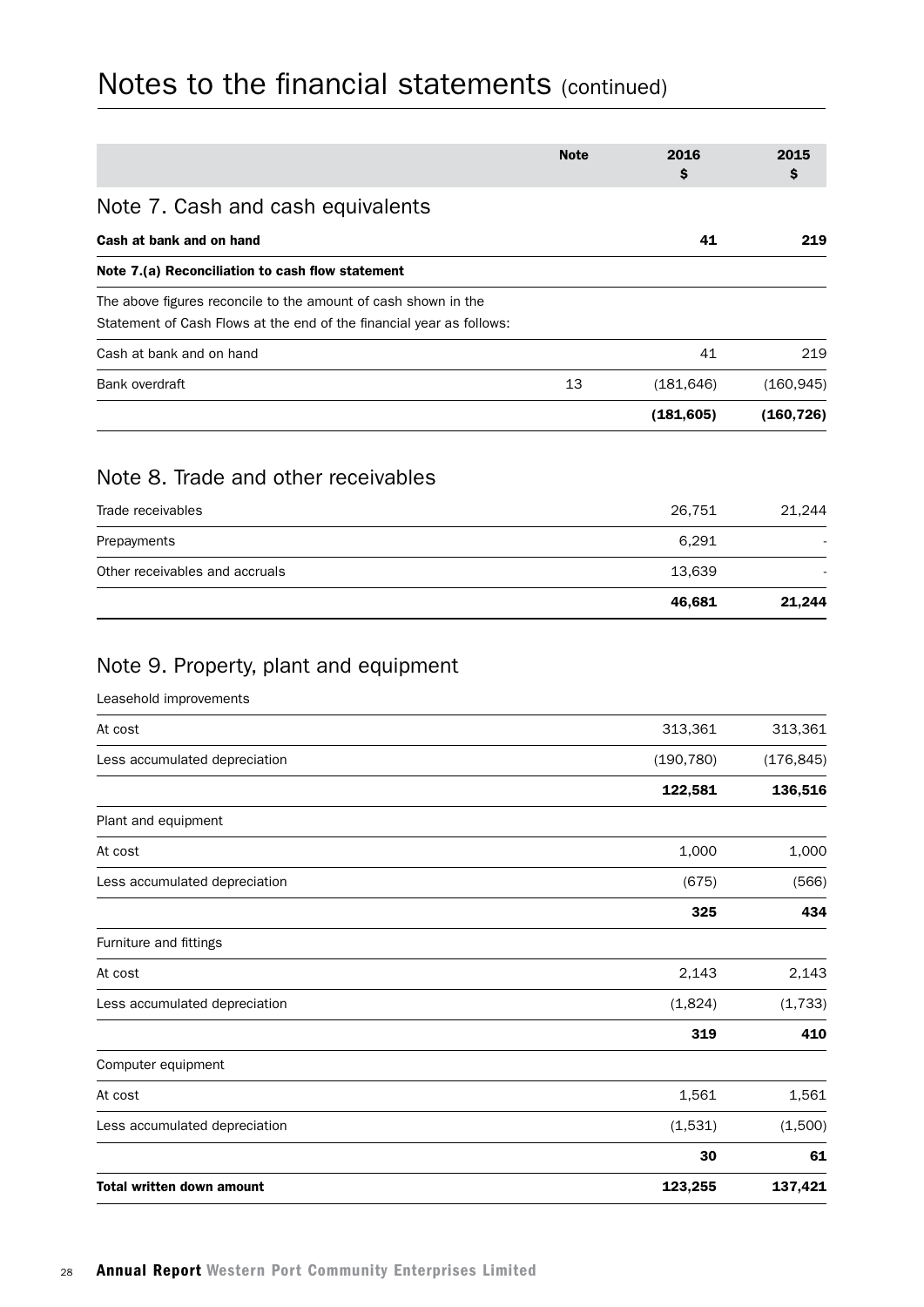|                                                                 | 2016<br>\$ | 2015<br>\$ |
|-----------------------------------------------------------------|------------|------------|
| Note 9. Property, plant and equipment (continued)               |            |            |
| <b>Movements in carrying amounts:</b>                           |            |            |
| Leasehold improvements                                          |            |            |
| Carrying amount at beginning                                    | 136,516    | 150,694    |
| Additions                                                       |            |            |
| <b>Disposals</b>                                                |            |            |
| Less: depreciation expense                                      | (13,935)   | (14, 178)  |
| Carrying amount at end                                          | 122,581    | 136,516    |
| Plant and equipment, furniture and fittings, computer equipment |            |            |
| Carrying amount at beginning                                    | 905        | 1,231      |
| Additions                                                       |            |            |
| Disposals                                                       |            |            |
| Less: depreciation expense                                      | (231)      | (326)      |
| Carrying amount at end                                          | 674        | 905        |
| <b>Total written down amount</b>                                | 123,255    | 137,421    |

# Note 10. Intangible assets

| Franchise fee                    |           |           |
|----------------------------------|-----------|-----------|
| At cost                          | 21,537    | 21,537    |
| Less: accumulated amortisation   | (16, 922) | (14, 615) |
|                                  | 4,615     | 6,922     |
| Renewal processing fee           |           |           |
| At cost                          | 57,684    | 57,684    |
| Less: accumulated amortisation   | (34, 610) | (23, 074) |
|                                  | 23,074    | 34,610    |
| Other intangible assets          |           |           |
| At cost                          | 10,409    | 10,409    |
| Less: accumulated amortisation   | (10, 409) | (10, 409) |
|                                  |           |           |
| <b>Total written down amount</b> | 27,689    | 41,532    |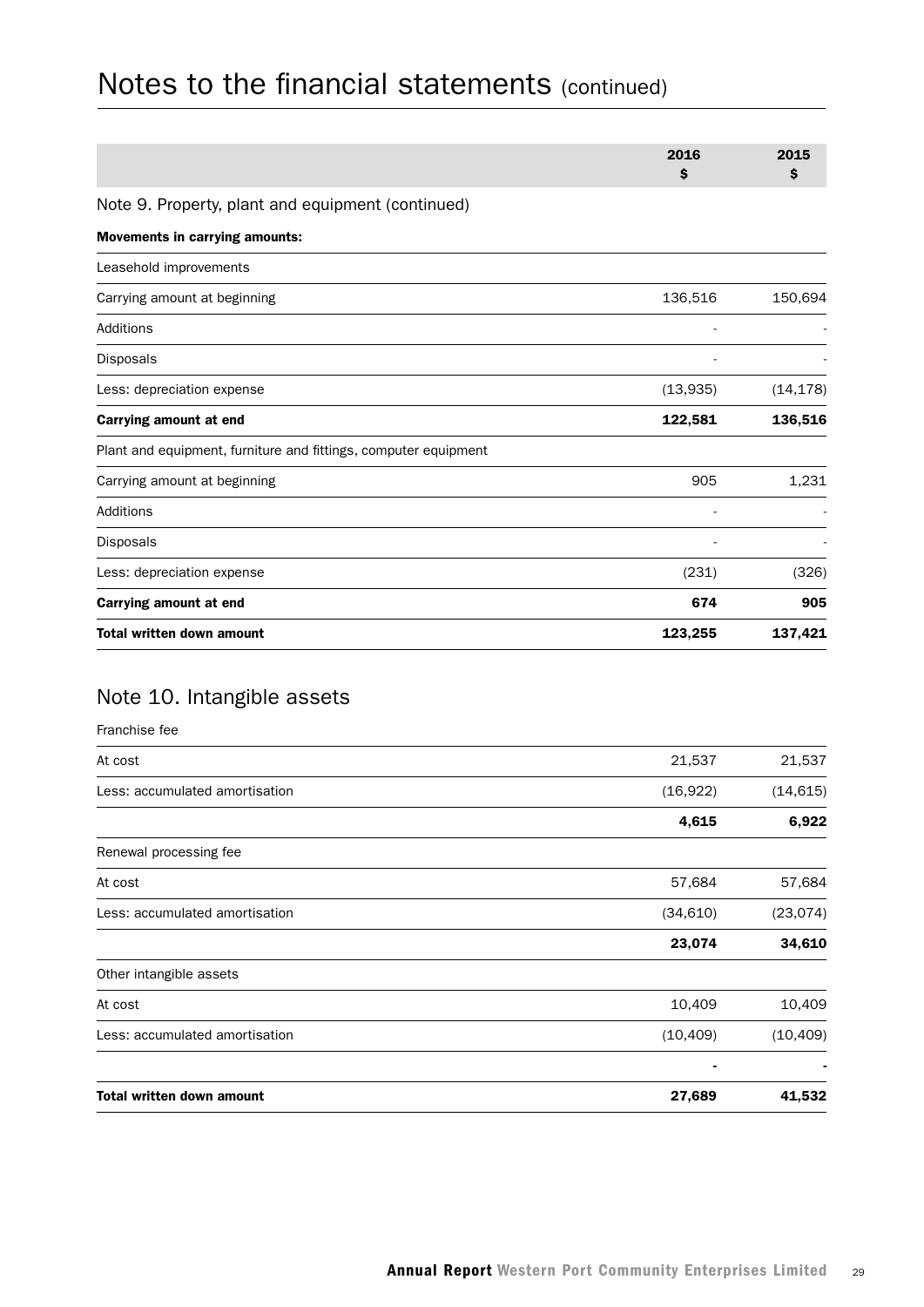|                                                                                                                                                                                                                                                                                                    | 2016<br>\$ | 2015<br>\$ |
|----------------------------------------------------------------------------------------------------------------------------------------------------------------------------------------------------------------------------------------------------------------------------------------------------|------------|------------|
| Note 11. Tax                                                                                                                                                                                                                                                                                       |            |            |
| <b>Non-Current:</b>                                                                                                                                                                                                                                                                                |            |            |
| Deferred tax assets                                                                                                                                                                                                                                                                                |            |            |
| - accruals                                                                                                                                                                                                                                                                                         | 954        | 1,368      |
| - employee provisions                                                                                                                                                                                                                                                                              | 6,813      | 7,530      |
| - tax losses carried forward                                                                                                                                                                                                                                                                       | 191,531    | 197,933    |
|                                                                                                                                                                                                                                                                                                    | 199,298    | 206,831    |
| Net deferred tax asset                                                                                                                                                                                                                                                                             | 199,298    | 206,831    |
| Movement in deferred tax charged to Statement of<br>Profit or Loss and Other Comprehensive Income                                                                                                                                                                                                  | 7,533      | (4,825)    |
| Note 12. Trade and other payables                                                                                                                                                                                                                                                                  |            |            |
| <b>Current:</b>                                                                                                                                                                                                                                                                                    |            |            |
| Trade creditors                                                                                                                                                                                                                                                                                    | 4,133      | 9,329      |
| Other creditors and accruals                                                                                                                                                                                                                                                                       | 37,629     | 39,857     |
| <b>Non-Current:</b>                                                                                                                                                                                                                                                                                | 41,762     | 49,186     |
| <b>Trade creditors</b>                                                                                                                                                                                                                                                                             |            | 15,229     |
| Note 13. Borrowings                                                                                                                                                                                                                                                                                |            |            |
| <b>Non-Current:</b>                                                                                                                                                                                                                                                                                |            |            |
| <b>Bank overdrafts</b>                                                                                                                                                                                                                                                                             | 181,646    | 160,945    |
| The bank overdraft has an approved limit of \$250,000. Interest on the bank overdraft<br>is calculated using a variable rate. The bank overdraft is secured by a Registered First<br>Company Debenture Mortgage from Western Port Community Enterprises Limited.<br>Current interest rate is 9.64% |            |            |
| Note 14. Provisions                                                                                                                                                                                                                                                                                |            |            |
| <b>Current:</b>                                                                                                                                                                                                                                                                                    |            |            |
| <b>Provision for annual leave</b>                                                                                                                                                                                                                                                                  | 11,310     | 12,333     |
| <b>Non-Current:</b>                                                                                                                                                                                                                                                                                |            |            |
| Provision for long service leave                                                                                                                                                                                                                                                                   | 13,464     | 14,091     |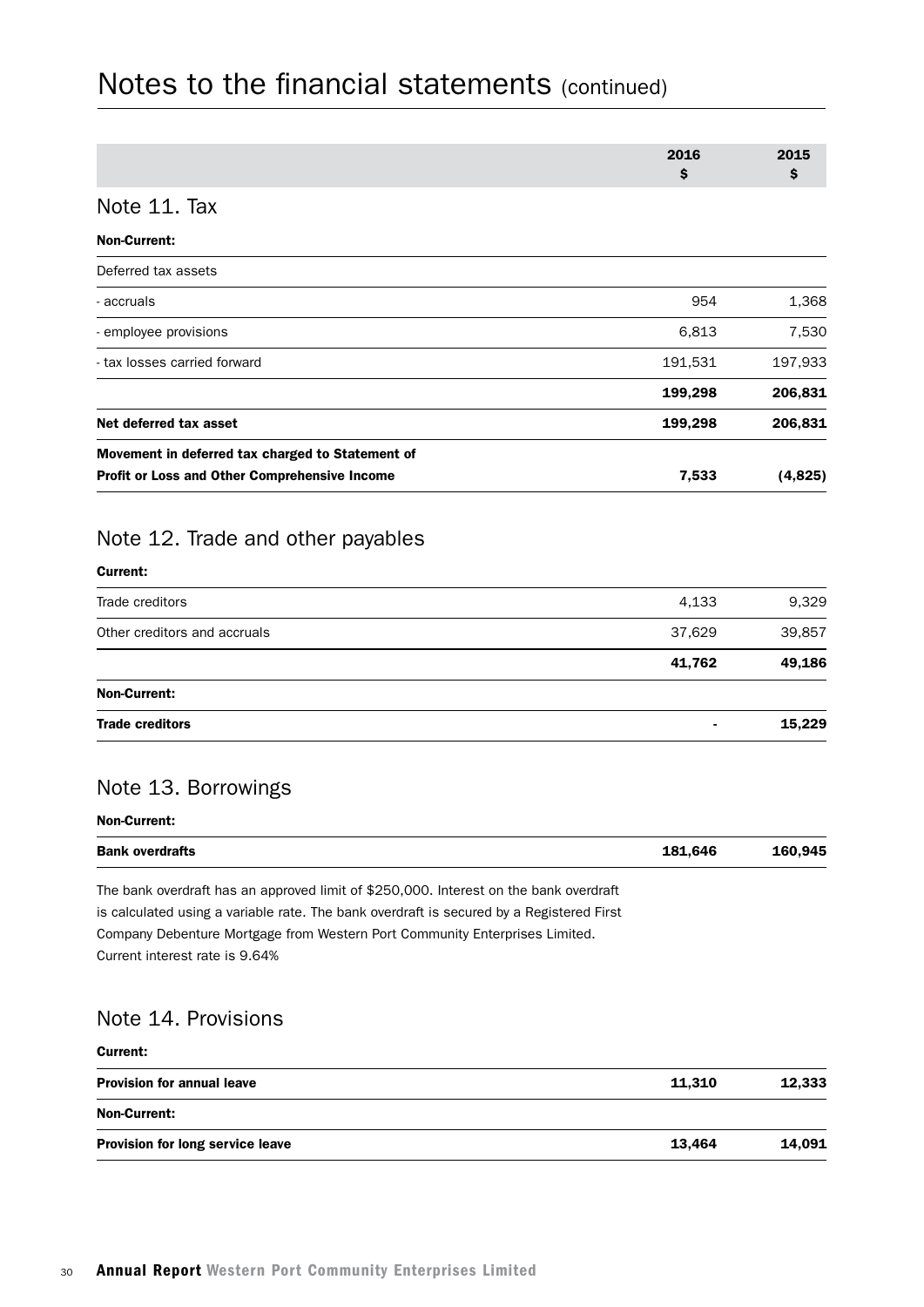|                                                    | 769,898    | 769,898    |
|----------------------------------------------------|------------|------------|
| Less: equity raising expenses                      | (11, 864)  | (11, 864)  |
| 781,762 ordinary shares fully paid (2015: 781,762) | 781.762    | 781,762    |
| Note 15. Contributed equity                        |            |            |
|                                                    | 2016<br>\$ | 2015<br>\$ |
|                                                    |            |            |

#### Rights attached to shares

#### (a) Voting rights

Subject to some limited exceptions, each member has the right to vote at a general meeting.

On a show of hands or a poll, each member attending the meeting (whether they are attending the meeting in person or by attorney, corporate representative or proxy) has one vote, regardless of the number of shares held. However, where a person attends a meeting in person and is entitled to vote in more than one capacity (for example, the person is a member and has also been appointed as proxy for another member) that person may only exercise one vote on a show of hands. On a poll, that person may exercise one vote as a member and one vote for each other member that person represents as duly appointed attorney, corporate representative or proxy.

The purpose of giving each member only one vote, regardless of the number of shares held, is to reflect the nature of the company as a community based company, by providing that all members of the community who have contributed to the establishment and ongoing operation of the Community Bank® branch have the same ability to influence the operation of the company.

(b) Dividends

Generally, dividends are payable to members in proportion to the amount of the share capital paid up on the shares held by them, subject to any special rights and restrictions for the time being attaching to shares. The franchise agreement with Bendigo and Adelaide Bank Limited contains a limit on the level of profits or funds that may be distributed to shareholders. There is also a restriction on the payment of dividends to certain shareholders if they have a prohibited shareholding interest (see below).

(c) Transfer

Generally, ordinary shares are freely transferable. However, the directors have a discretion to refuse to register a transfer of shares.

Subject to the foregoing, shareholders may transfer shares by a proper transfer effected in accordance with the company's constitution and the Corporations Act 2001.

#### Prohibited shareholding interest

A person must not have a prohibited shareholding interest in the company.

In summary, a person has a prohibited shareholding interest if any of the following applies:

- They control or own 10% or more of the shares in the company (the "10% limit").
- In the opinion of the board they do not have a close connection to the community or communities in which the company predominantly carries on business (the "close connection test").
- Where the person is a shareholder, after the transfer of shares in the company to that person the number of shareholders in the company is (or would be) lower than the base number (the "base number test"). The base number is 190. As at the date of this report, the company had 211 shareholders.

As with voting rights, the purpose of this prohibited shareholding provision is to reflect the community-based nature of the company.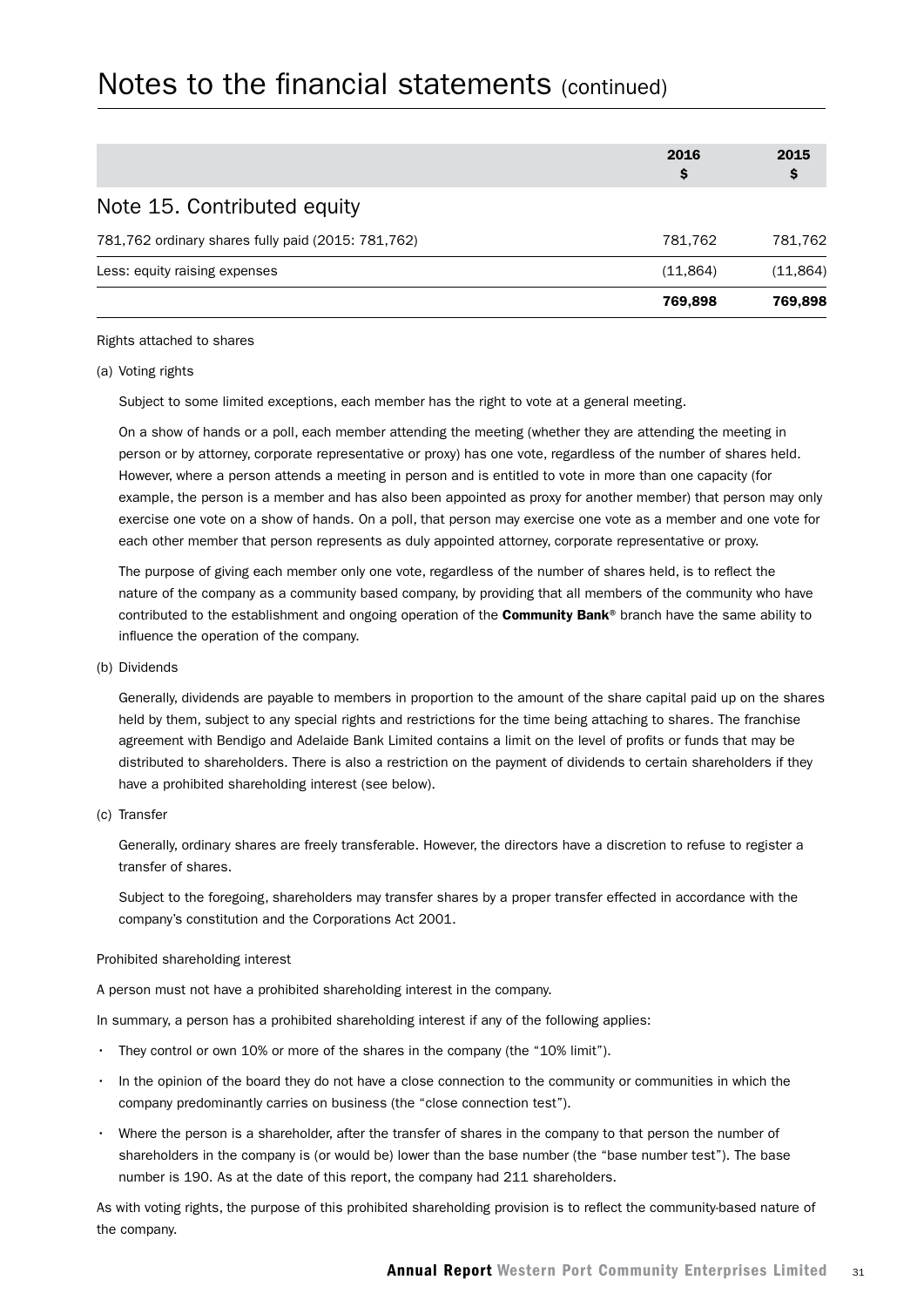#### Note 15. Contributed equity (continued)

#### Prohibited shareholding interest (continued)

Where a person has a prohibited shareholding interest, the voting and dividend rights attaching to the shares in which the person (and his or her associates) have a prohibited shareholding interest, are suspended.

The board has the power to request information from a person who has (or is suspected by the board of having) a legal or beneficial interest in any shares in the company or any voting power in the company, for the purpose of determining whether a person has a prohibited shareholding interest. If the board becomes aware that a member has a prohibited shareholding interest, it must serve a notice requiring the member (or the member's associate) to dispose of the number of shares the board considers necessary to remedy the breach. If a person fails to comply with such a notice within a specified period (that must be between three and six months), the board is authorised to sell the specified shares on behalf of that person. The holder will be entitled to the consideration from the sale of the shares, less any expenses incurred by the board in selling or otherwise dealing with those shares.

In the constitution, members acknowledge and recognise that the exercise of the powers given to the board may cause considerable disadvantage to individual members, but that such a result may be necessary to enforce the prohibition.

|                                                    | 2016<br>S  | 2015       |
|----------------------------------------------------|------------|------------|
| Note 16. Accumulated losses                        |            |            |
| Balance at the beginning of the financial year     | (614, 435) | (589, 407) |
| Net loss from ordinary activities after income tax | (6,681)    | (25,028)   |
| Balance at the end of the financial year           | (621, 116) | (614, 435) |

### Note 17. Statement of Cash Flows

Reconciliation of loss from ordinary activities after tax to net cash provided by/(used in) operating activities

| Loss from ordinary activities after income tax | (6,681)   | (25,028) |
|------------------------------------------------|-----------|----------|
| Non cash items:                                |           |          |
| - depreciation                                 | 14.164    | 14,505   |
| - amortisation                                 | 13,844    | 13,844   |
| Changes in assets and liabilities:             |           |          |
| - (increase)/decrease in receivables           | (25, 436) | 28,762   |
| - (increase)/decrease in other assets          | 7,533     | 4,825    |
| - increase/(decrease) in payables              | (8,809)   | 7.332    |
| - increase/(decrease) in provisions            | (1,650)   | (861)    |
| Net cash flows used in operating activities    | (7,035)   | 43,379   |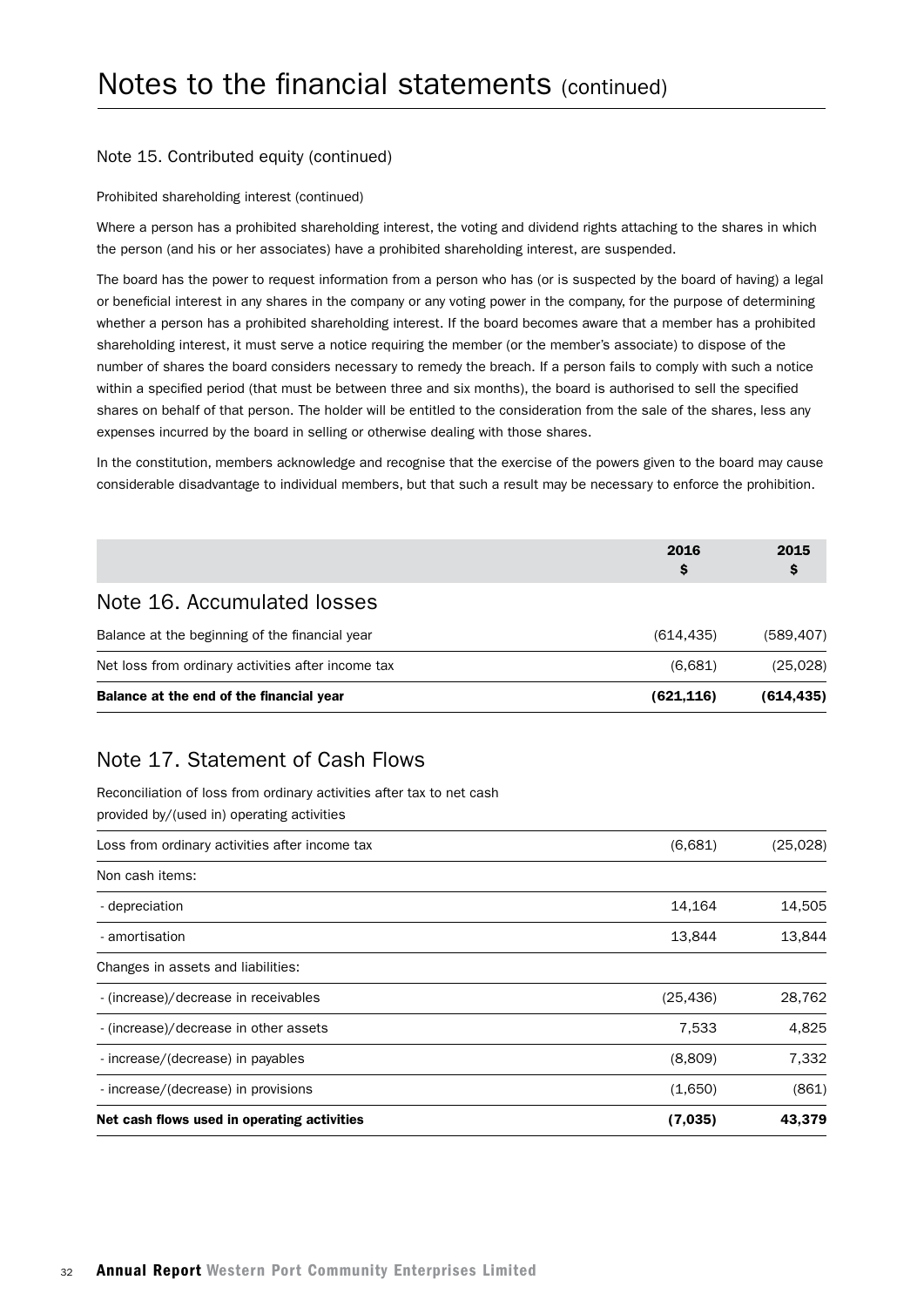|                                                                                                    | 2016<br>\$ | 2015<br>Ş |
|----------------------------------------------------------------------------------------------------|------------|-----------|
| Note 18. Leases                                                                                    |            |           |
| Operating lease commitments                                                                        |            |           |
| Non-cancellable operating leases contracted for but not capitalised in<br>the financial statements |            |           |
| Payable - minimum lease payments:                                                                  |            |           |
| - not later than 12 months                                                                         | 48,502     | 46,862    |
| - between 12 months and 5 years                                                                    | 50,203     | 97,630    |
| - greater than 5 years                                                                             |            |           |
|                                                                                                    | 98,705     | 144,492   |

The operating lease is a non-cancellable lease with a five-year term which finishes at the end of June 2018. Rent is payable monthly in advance.

### Note 19. Auditor's remuneration

Amounts received or due and receivable by the auditor of the company for:

|                             | 7.655 | 7,350 |
|-----------------------------|-------|-------|
| - non audit services        | 1.800 | 1,650 |
| - share registry services   | 1,755 | 1,750 |
| - audit and review services | 4.100 | 3.950 |

## Note 20. Director and related party disclosures

The names of directors who have held office during the financial year are:

Victor Charles Rodwell John Thomas Crough Stephen Robert Dowling Pamela Elizabeth Ford Trevor Donald Coleman Dominic Anthony Tallon Aled Francis Roberts Andrew Venturini Paul John Hanson (Appointed 30 March 2016) Rodney Ian Mitchell (Appointed 18 November 2015) Warren Bray Cecil (Appointed 25 November 2015) Tracey Lea Sigge (Resigned 18 November 2015) Richard William Armstrong (Resigned 18 November 2015) Andrew Paul Iredale (Resigned 18 November 2015)

No director or related entity has entered into a material contract with the company. No director's fees have been paid as the positions are held on a voluntary basis.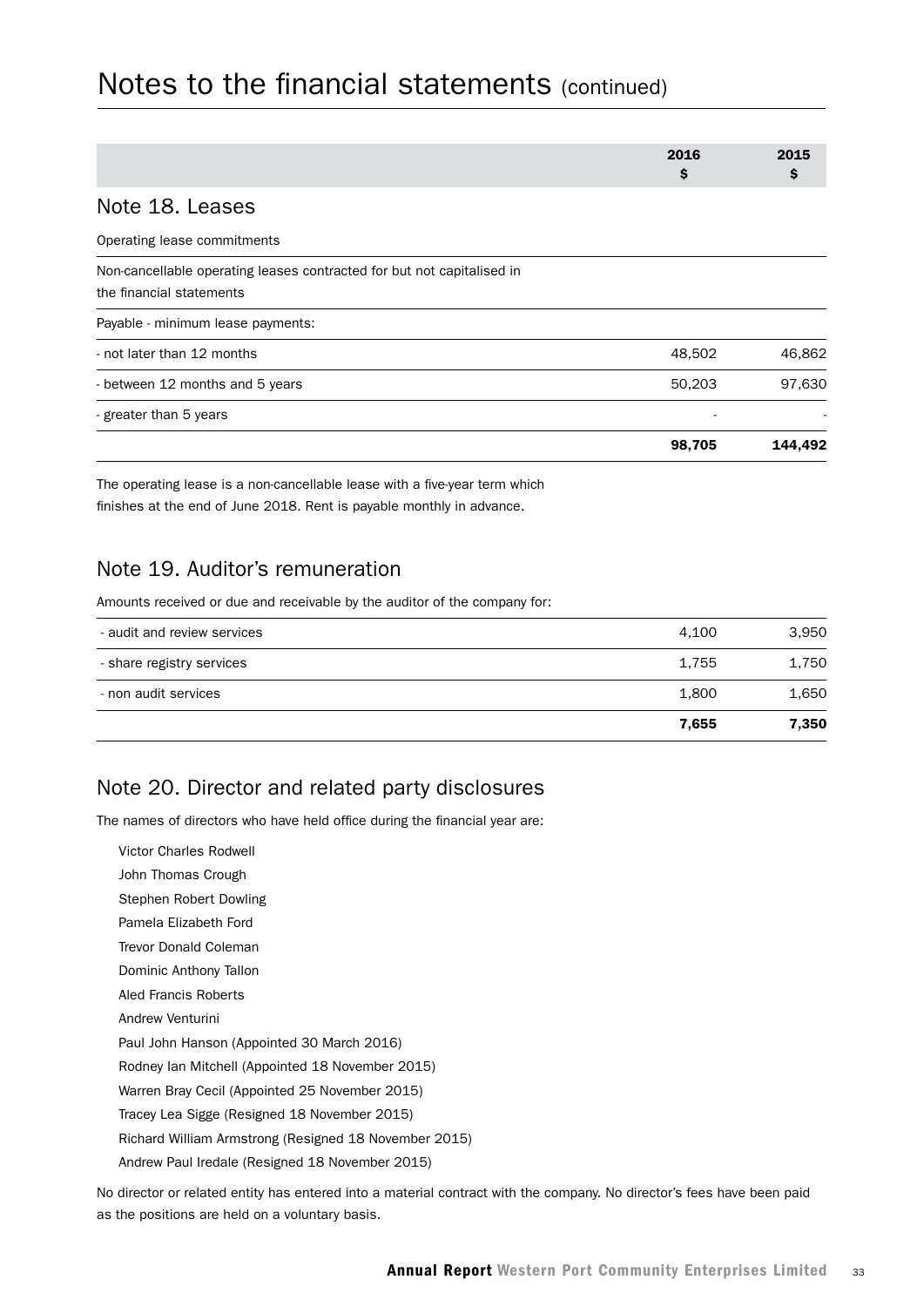#### Note 20. Director and related party disclosures (continued)

| Directors' shareholdings                              |        |        |
|-------------------------------------------------------|--------|--------|
| <b>Victor Charles Rodwell</b>                         | 50,001 | 50,001 |
| John Thomas Crough                                    |        |        |
| Stephen Robert Dowling                                | 10,000 | 10,000 |
| Pamela Elizabeth Ford                                 | 1,001  | 1,001  |
| <b>Trevor Donald Coleman</b>                          |        |        |
| Dominic Anthony Tallon                                |        |        |
| <b>Aled Francis Roberts</b>                           |        |        |
| Andrew Venturini                                      | 20,000 | 20,000 |
| Paul John Hanson (Appointed 30 March 2016)            |        |        |
| Rodney Ian Mitchell (Appointed 18 November 2015)      |        |        |
| Warren Bray Cecil (Appointed 25 November 2015)        |        |        |
| Tracey Lea Sigge (Resigned 18 November 2015)          |        |        |
| Richard William Armstrong (Resigned 18 November 2015) | 1      | 1      |
| Andrew Paul Iredale (Resigned 18 November 2015)       | 2,000  | 2,000  |

There was no movement in directors' shareholdings during the year.

### Note 21. Key Management Personnel Disclosures

No director of the company receives remuneration for services as a company director or committee member.

There are no executives within the company whose remuneration is required to be disclosed.

|                                                                                                                   | 2016<br>\$    | 2015<br>Ş     |
|-------------------------------------------------------------------------------------------------------------------|---------------|---------------|
| Note 22. Earnings per share                                                                                       |               |               |
| (a) Loss attributable to the ordinary equity holders of the company<br>used in calculating earnings per share     | (6,681)       | (25,028)      |
|                                                                                                                   | <b>Number</b> | <b>Number</b> |
| (b) Weighted average number of ordinary shares used as the<br>denominator in calculating basic earnings per share | 781,762       | 781.762       |

## Note 23. Events occurring after the reporting date

There have been no events after the end of the financial year that would materially affect the financial statements.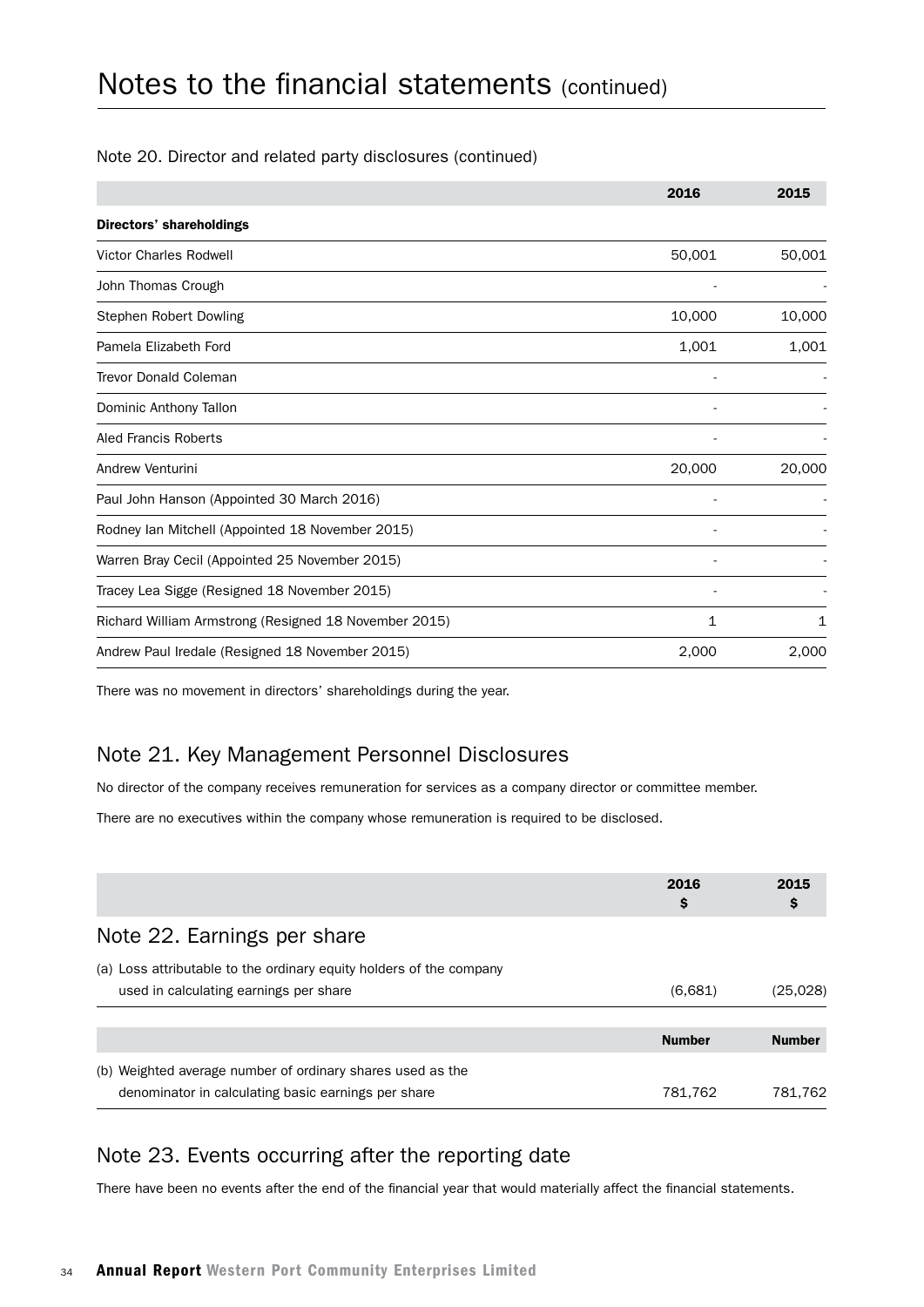## Note 24. Contingent liabilities and contingent assets

There were no contingent liabilities or contingent assets at the date of this report to affect the financial statements.

## Note 25. Segment reporting

The economic entity operates in the service sector where it facilitates Community Bank® services in Hastings, Victoria pursuant to a franchise agreement with Bendigo and Adelaide Bank Limited.

## Note 26. Registered office/Principal place of business

The entity is a company limited by shares, incorporated and domiciled in Australia. The registered office and principal place of business is:

Registered Office **Principal Place of Business** 

2 High Street 88 High Street Hastings VIC 3915 Hastings VIC 3915

# Note 27. Financial instruments

Financial Instrument Composition and Maturity Analysis

The table below reflects the undiscounted contractual settlement terms for all financial instruments, as well as the settlement period for instruments with a fixed period of maturity and interest rate.

|                                        |                          |            | Fixed interest rate maturing in |            |                   |            |              |            | <b>Non interest</b> |            | Weighted  |           |
|----------------------------------------|--------------------------|------------|---------------------------------|------------|-------------------|------------|--------------|------------|---------------------|------------|-----------|-----------|
|                                        | <b>Floating interest</b> |            | 1 year or less                  |            | Over 1 to 5 years |            | Over 5 years |            | bearing             |            | average   |           |
| <b>Financial</b><br><i>instrument</i>  | 2016<br>\$               | 2015<br>\$ | 2016<br>\$                      | 2015<br>\$ | 2016<br>\$        | 2015<br>\$ | 2016<br>\$   | 2015<br>\$ | 2016<br>\$          | 2015<br>\$ | 2016<br>% | 2015<br>% |
| <b>Financial</b><br>assets             |                          |            |                                 |            |                   |            |              |            |                     |            |           |           |
| Cash<br>and cash<br>equivalents        |                          |            |                                 |            |                   |            |              |            | 41                  | 219        | Nil       | Nil       |
| Receivables                            |                          |            |                                 |            |                   |            |              |            | 26,751              | 21,244     | N/A       | N/A       |
| <b>Financial</b><br><b>liabilities</b> |                          |            |                                 |            |                   |            |              |            |                     |            |           |           |
| Interest<br>bearing<br>liabilities     | 181,646                  | 160,945    |                                 |            |                   |            |              |            |                     |            | 4.15      | 4.52      |
| Payables                               |                          |            |                                 |            |                   |            |              |            | 4,133               | 9,329      | N/A       | N/A       |

#### Net Fair Values

The net fair values of financial assets and liabilities approximate the carrying values as disclosed in the balance sheet. The company does not have any unrecognised financial instruments at the year end.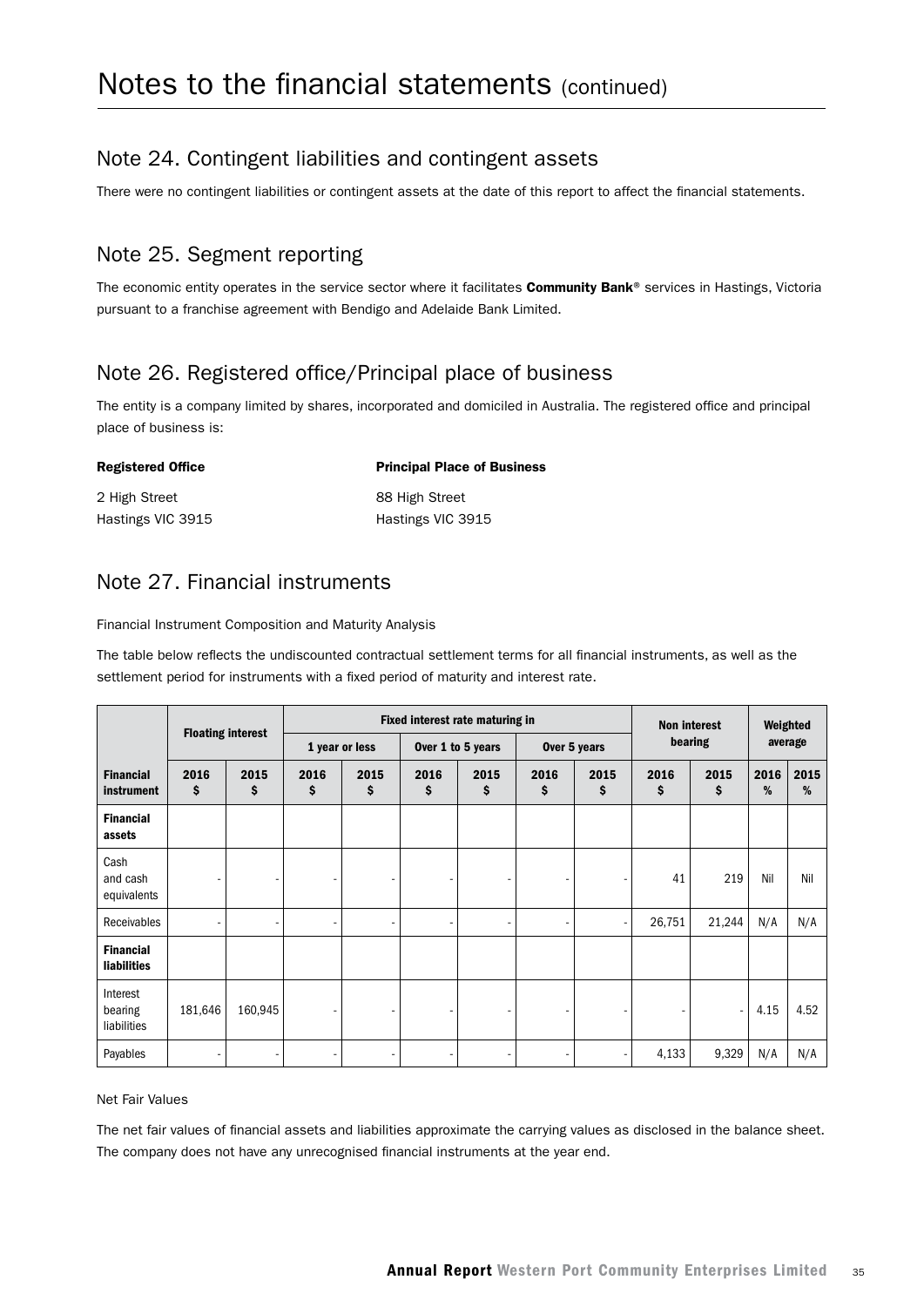#### Note 27. Financial instruments (continued)

#### Credit Risk

The maximum exposure to credit risk at balance date to recognised financial assets is the carrying amount of those assets as disclosed in the balance sheet and notes to the financial statements.

There are no material credit risk exposures to any single debtor or group of debtors under financial instruments entered into by the economic entity.

#### Interest Rate Risk

Interest rate risk refers to the risk that the value of a financial instrument or cash flows associated with the instrument will fluctuate due to changes in market interest rates. Interest rate risk arises from the interest bearing financial assets and liabilities in place subject to variable interest rates, as outlined above.

#### Sensitivity Analysis

The company has performed sensitivity analysis relating to its exposure to interest rate risk at balance date. This sensitivity analysis demonstrates the effect on the current year results and equity which could result from a change in interest rates.

As at 30 June 2016, the effect on profit and equity as a result of changes in interest rate, with all other variables remaining constant would be as follows:

|                                 | 2016<br>\$ | 2015<br>P |
|---------------------------------|------------|-----------|
| Change in profit/(loss)         |            |           |
| Increase in interest rate by 1% | (1,816)    | (1,609)   |
| Decrease in interest rate by 1% | (1,816)    | (1,609)   |
| Change in equity                |            |           |
| Increase in interest rate by 1% | (1,816)    | (1,609)   |
| Decrease in interest rate by 1% | (1,816)    | (1,609)   |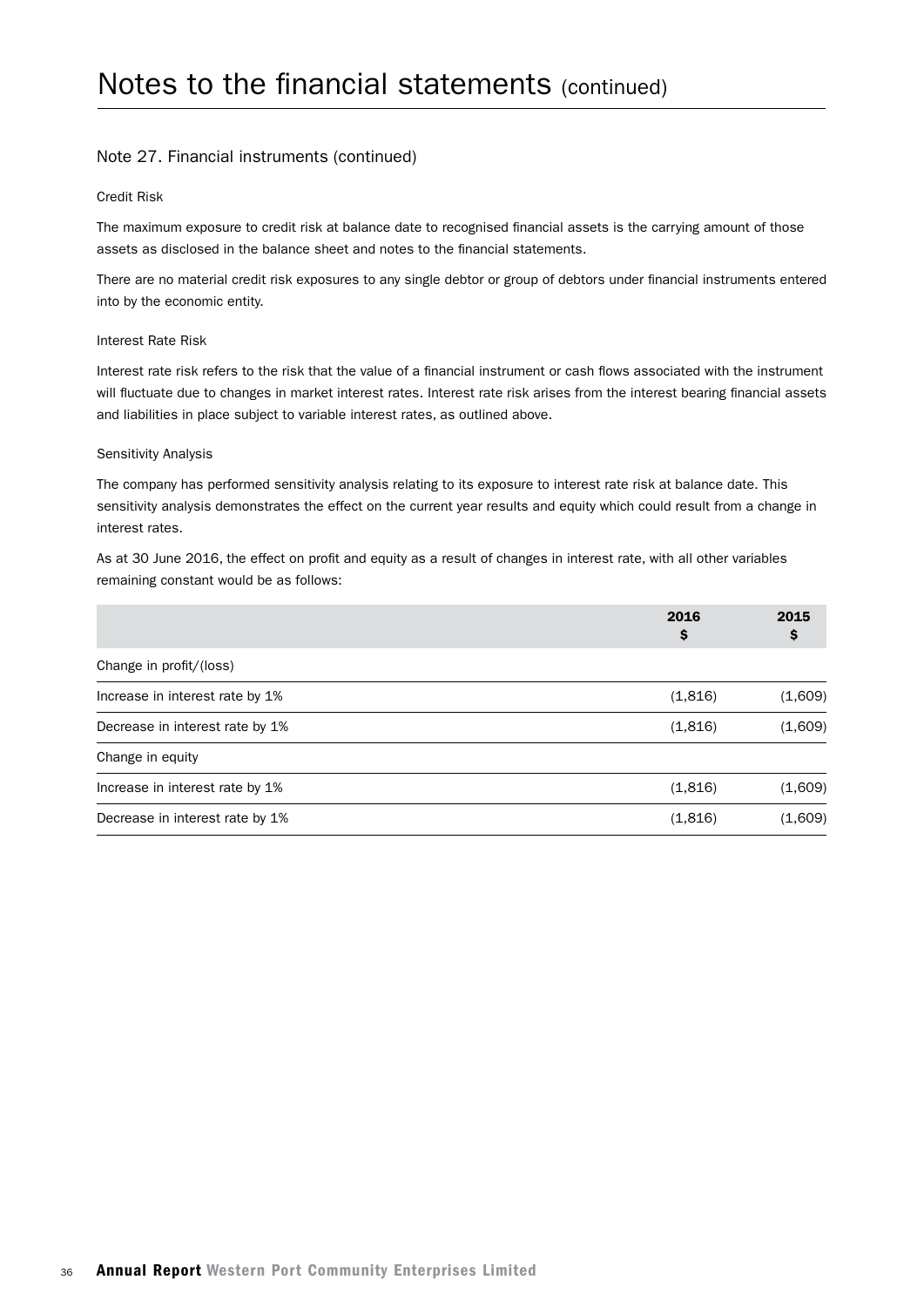# Directors' declaration

In accordance with a resolution of the directors of Western Port Community Enterprise Limited, we state that:

In the opinion of the directors:

- (a) the financial statements and notes of the company are in accordance with the Corporations Act 2001, including:
	- (i) giving a true and fair view of the company's financial position as at 30 June 2016 and of its performance for the financial year ended on that date; and
	- (ii) complying with Accounting Standards, the Corporations Regulations 2001 and other mandatory professional reporting requirements; and
- (b) there are reasonable grounds to believe that the company will be able to pay its debts as and when they become due and payable.

This declaration is made in accordance with a resolution of the board of directors.

 $\overline{\phantom{0}}$ 

Victor Charles Rodwell, Chairman

Signed on the 19th of September 2016.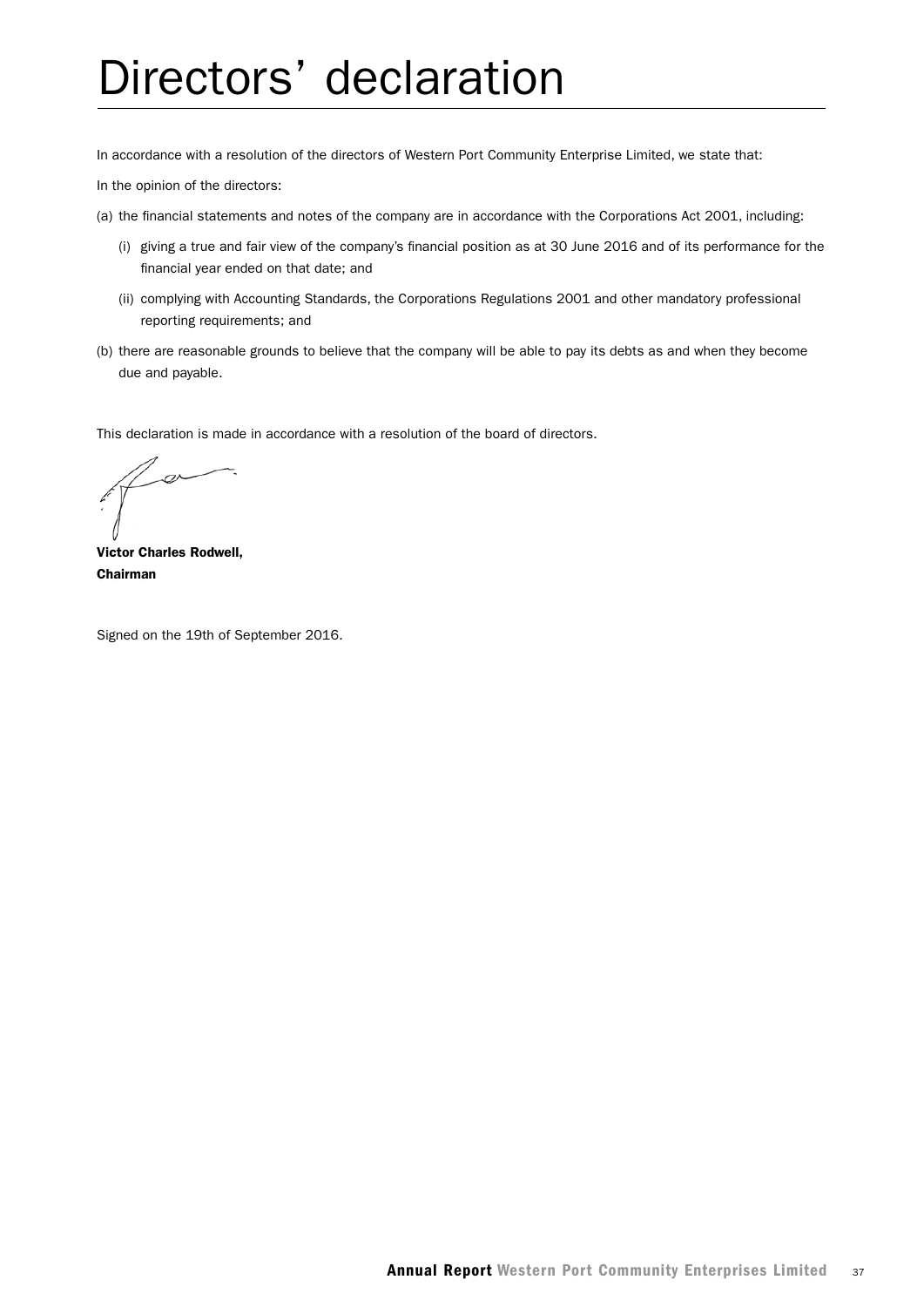# Independent audit report



### Independent auditor's report to the members of Western Port Community **Enterprise Limited**

#### Report on the financial report

We have audited the accompanying financial report of Western Port Community Enterprise Limited, which comprises the balance sheet as at 30 June 2016, statement of profit or loss and other comprehensive income, statement of changes in equity and statement of cash flows for the year then ended, a summary of significant accounting policies and other explanatory notes and the directors' declaration.

#### Directors' responsibility for the financial report

The directors of the company are responsible for the preparation and presentation of the financial report that gives a true and fair view in accordance with Australian Accounting Standards and the Corporations Act 2001. This responsibility includes establishing and maintaining internal controls relevant to the preparation and presentation of the financial report that is free from material misstatement, whether due to fraud or error; selecting and applying appropriate accounting policies; and making fair accounting estimates that are reasonable in the circumstances. In note 1, the directors also state in accordance with Accounting Standard AASB 101 Presentation of Financial Statements that the financial statements comply with International **Financial Reporting Standards.** 

#### Auditor's responsibility

Our responsibility is to express an opinion on the financial report based on our audit. We conducted our audit in accordance with Australian Auditing Standards. These standards require that we comply with relevant ethical requirements relating to audit engagements and plan and perform the audit to obtain reasonable assurance whether the financial report is free from material misstatement.

An audit involves performing procedures to obtain audit evidence about the amounts and disclosures in the financial report. The procedures selected depend on our judgement, including the assessment of the risks of material misstatement of the financial report, whether due to fraud or error. In making those risk assessments, we consider internal controls relevant to the entity's preparation and fair presentation of the financial report in order to design audit procedures that are appropriate in the circumstances, but not for the purpose of expressing an opinion on the effectiveness of the entity's internal control. An audit also includes evaluating the appropriateness of accounting policies used and the reasonableness of accounting estimates made by the directors, as well as evaluating the overall presentation of the financial report.

Our audit did not involve an analysis of the prudence of business decisions made by directors or management.

We performed the procedures to assess whether in all material respects the financial report presents fairly, in accordance with the Corporations Act 2001 and Australian Accounting Standards, a true and fair view which is consistent with our understanding of the company's financial position and of its performance.

We believe that the audit evidence we have obtained is sufficient and appropriate to provide a basis for our audit opinion.

| Liability limited by a scheme approved under Professional Standards Legislation. ABN: 51 061 795 337. |                   |                                                           |                       |                       |  |  |
|-------------------------------------------------------------------------------------------------------|-------------------|-----------------------------------------------------------|-----------------------|-----------------------|--|--|
| P: (03) 5443 0344                                                                                     | F: (03) 5443 5304 | 61-65 Bull St./PO Box 454 Bendigo Vic. 3552               | afs@afsbendigo.com.au | www.afsbendigo.com.au |  |  |
|                                                                                                       |                   | TAXATION - AUDIT - BUSINESS SERVICES - FINANCIAL PLANNING |                       |                       |  |  |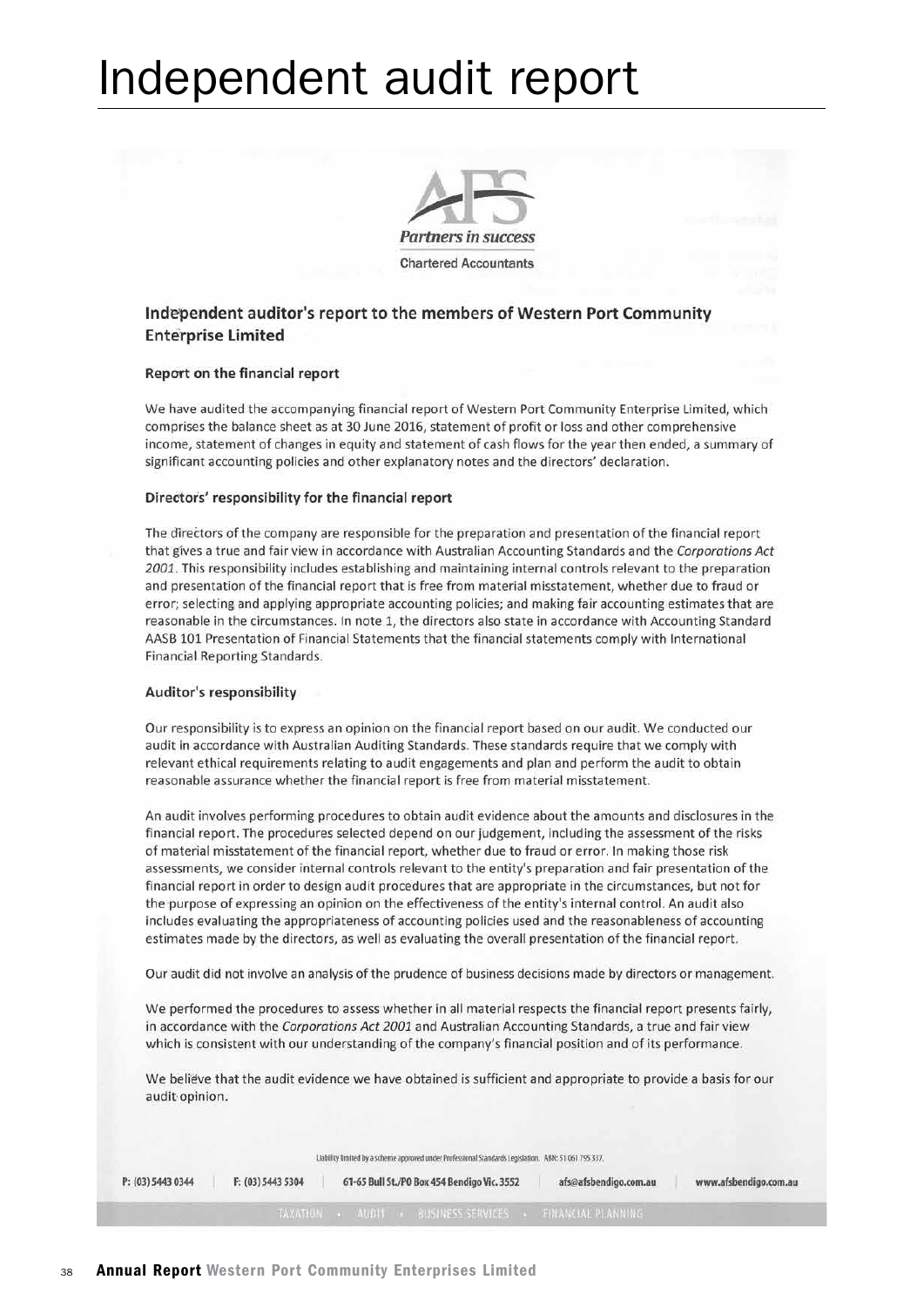#### Independence

In conducting our audit we have complied with the independence requirements of the Corporations Act 2001. We have given to the directors of the company a written auditor's independence declaration, a copy of which is included in the directors' report.

#### **Emphasis of matter**

Without modifying our opinion, we draw attention to Note 1 in the financial report, which indicates that the company incurred a net loss after tax of \$6,681 during the year ended 30 June 2016, further reducing the company's net assets to \$148,782. These conditions, along with other matters as set forth in Note 1, indicate the existence of a material uncertainty that may cast doubt over the company's ability to continue as a going concern and therefore, the company may be unable to realise its assets and discharge its liabilities in the normal course of business.

#### Auditor's opinion on the financial report

In our opinion:

- 1. The financial report of Western Port Community Enterprise Limited is in accordance with the Corporations Act 2001 including giving a true and fair view of the company's financial position as at 30 June 2016 and of its financial performance and its cash flows for the year then ended and complying with Australian Accounting Standards and the Corporations Regulations 2001.
- 2. The financial report also complies with International Financial Reporting Standards as issued by the International Accounting Standards Board.

**Andrew Frewin Stewart** 61 Bull Street, Bendigo Vic 3550 Dated: 19 September 2016

**David Hutchings Lead Auditor**